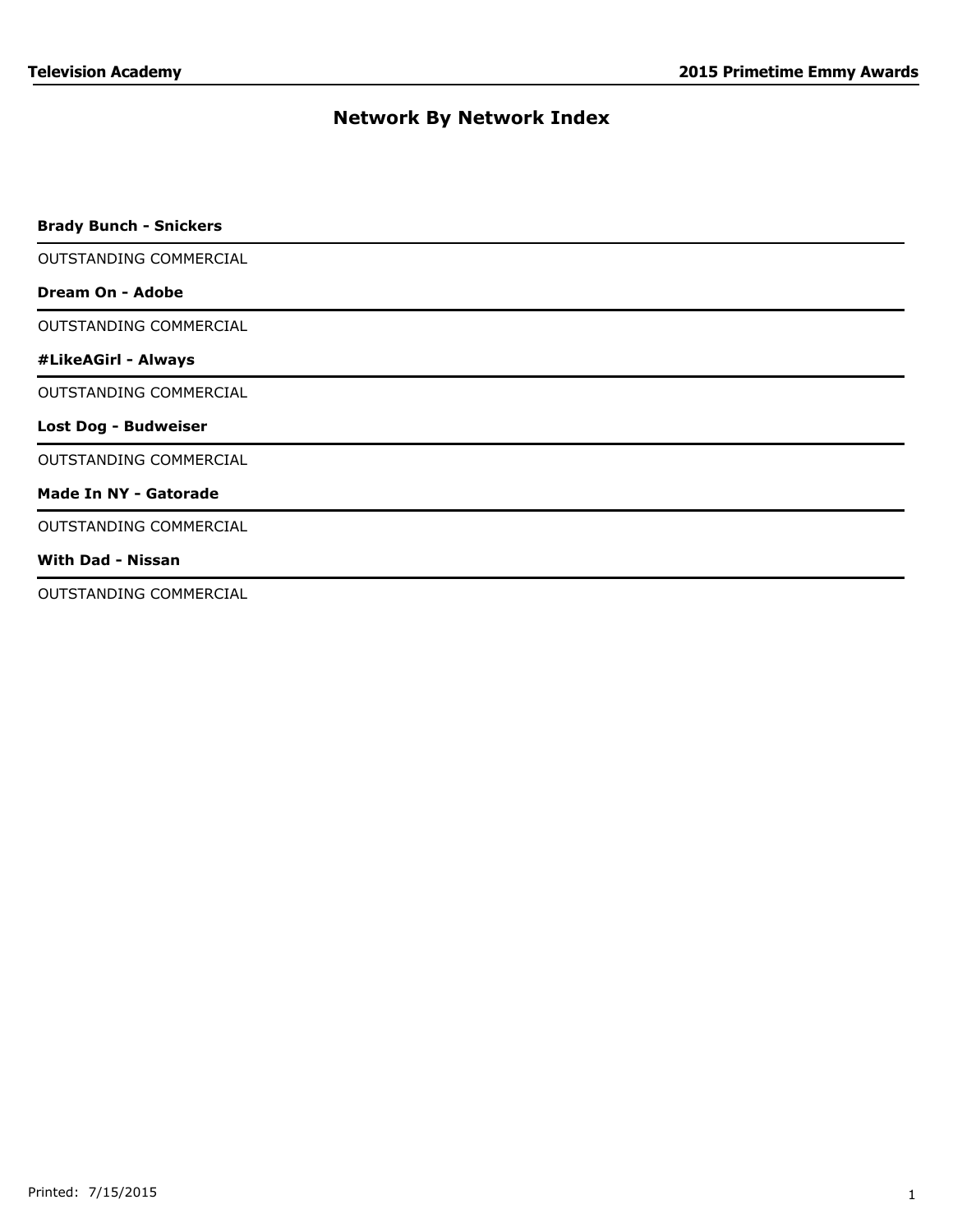# **A&E**

#### **Intervention**

OUTSTANDING UNSTRUCTURED REALITY PROGRAM

## **Wahlburgers**

OUTSTANDING UNSTRUCTURED REALITY PROGRAM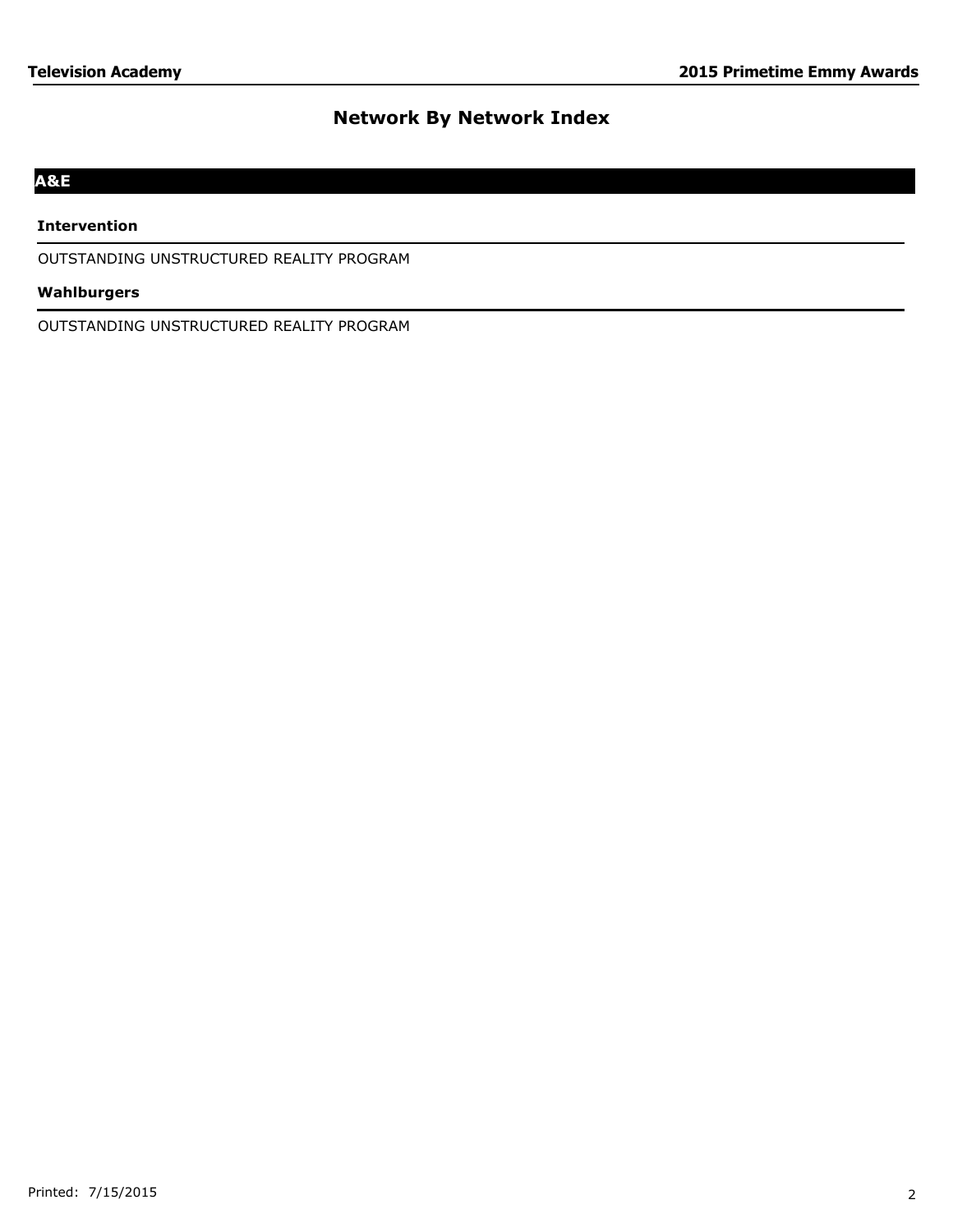## **ABC**

## **American Crime**

OUTSTANDING CASTING FOR A LIMITED SERIES, MOVIE OR A SPECIAL

OUTSTANDING SINGLE-CAMERA PICTURE EDITING FOR A LIMITED SERIES OR A MOVIE

OUTSTANDING LEAD ACTRESS IN A LIMITED SERIES OR A MOVIE

OUTSTANDING LEAD ACTOR IN A LIMITED SERIES OR A MOVIE

OUTSTANDING SUPPORTING ACTRESS IN A LIMITED SERIES OR A MOVIE

OUTSTANDING SUPPORTING ACTOR IN A LIMITED SERIES OR A MOVIE

OUTSTANDING LIMITED SERIES

OUTSTANDING SOUND EDITING FOR A LIMITED SERIES, MOVIE OR A SPECIAL

OUTSTANDING SOUND MIXING FOR A LIMITED SERIES OR A MOVIE

OUTSTANDING WRITING FOR A LIMITED SERIES, MOVIE OR A DRAMATIC SPECIAL

#### **black-ish**

OUTSTANDING LEAD ACTOR IN A COMEDY SERIES

## **Dancing With The Stars**

OUTSTANDING CHOREOGRAPHY OUTSTANDING CHOREOGRAPHY

OUTSTANDING LIGHTING DESIGN/LIGHTING DIRECTION FOR A VARIETY SERIES

OUTSTANDING HAIRSTYLING FOR A MULTI-CAMERA SERIES OR SPECIAL OUTSTANDING MAKEUP FOR A MULTI-CAMERA SERIES OR SPECIAL (NON-PROSTHETIC) OUTSTANDING HOST FOR A REALITY OR REALITY-COMPETITION PROGRAM OUTSTANDING REALITY-COMPETITION PROGRAM OUTSTANDING TECHNICAL DIRECTION, CAMERAWORK, VIDEO CONTROL FOR A SERIES

## **Dancing With The Stars: 10th Anniversary Special**

OUTSTANDING LIGHTING DESIGN/LIGHTING DIRECTION FOR A VARIETY SPECIAL

#### **How To Get Away With Murder**

OUTSTANDING GUEST ACTRESS IN A DRAMA SERIES

OUTSTANDING LEAD ACTRESS IN A DRAMA SERIES

# **Jimmy Kimmel Live**

OUTSTANDING VARIETY TALK SERIES

# **Marvel's Agents Of S.H.I.E.L.D.**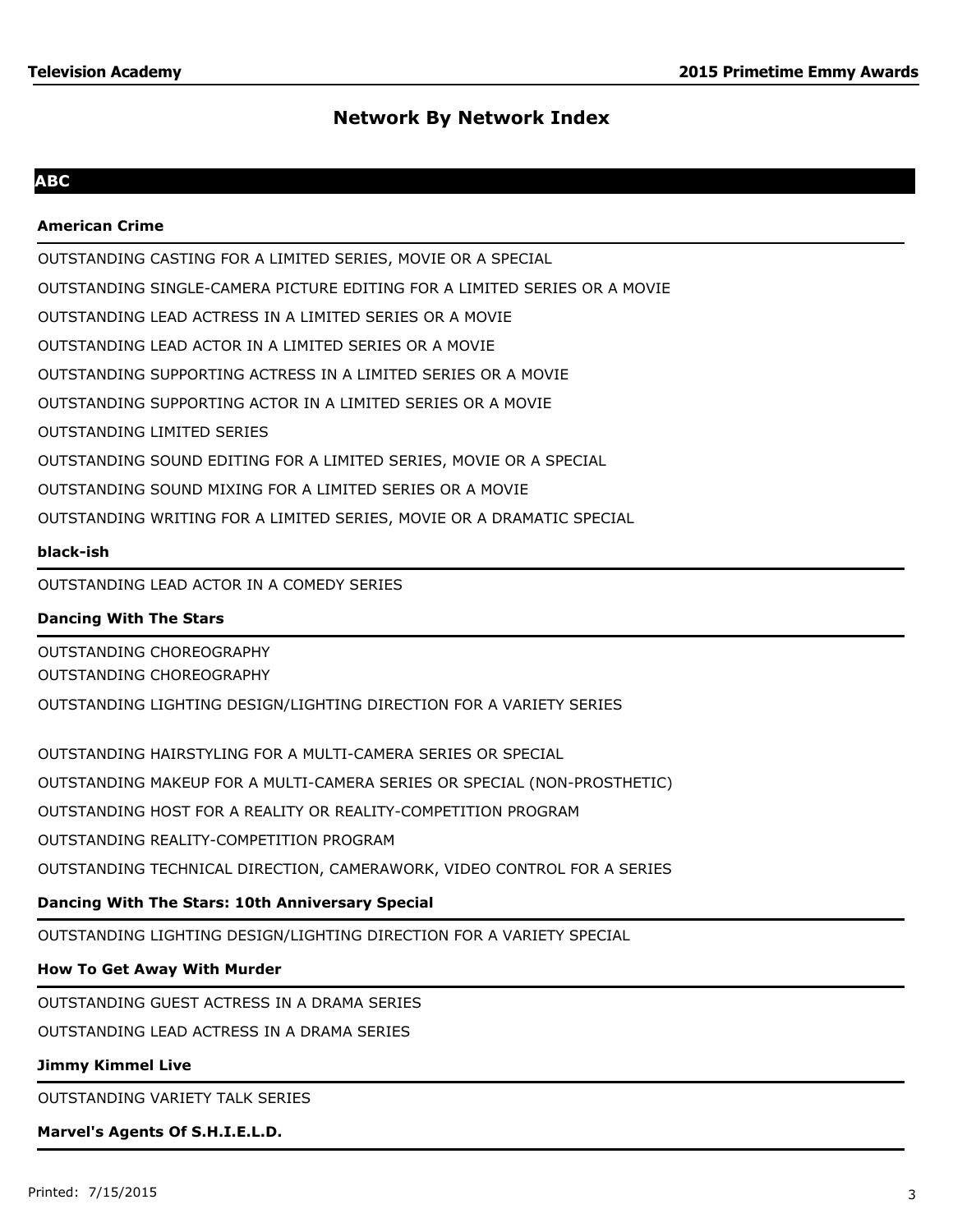### OUTSTANDING SPECIAL VISUAL EFFECTS

## **Modern Family**

OUTSTANDING CASTING FOR A COMEDY SERIES

OUTSTANDING GUEST ACTRESS IN A COMEDY SERIES

OUTSTANDING SUPPORTING ACTRESS IN A COMEDY SERIES

OUTSTANDING SUPPORTING ACTOR IN A COMEDY SERIES

OUTSTANDING COMEDY SERIES

OUTSTANDING SOUND MIXING FOR A COMEDY OR DRAMA SERIES (HALF-HOUR) AND ANIMATION

#### **The Oscars**

OUTSTANDING PRODUCTION DESIGN FOR VARIETY, NONFICTION, REALITY OR REALITY-COMPETITION PROGRAMMING

OUTSTANDING DIRECTING FOR A VARIETY SPECIAL

OUTSTANDING LIGHTING DESIGN/LIGHTING DIRECTION FOR A VARIETY SPECIAL

OUTSTANDING MUSIC DIRECTION

OUTSTANDING ORIGINAL MUSIC AND LYRICS

OUTSTANDING SPECIAL CLASS PROGRAM

OUTSTANDING SOUND MIXING FOR A VARIETY SERIES OR SPECIAL

OUTSTANDING TECHNICAL DIRECTION, CAMERAWORK, VIDEO CONTROL FOR A LIMITED SERIES, MOVIE OR A SPECIAL

#### **Scandal**

OUTSTANDING GUEST ACTRESS IN A DRAMA SERIES

### **Shark Tank**

OUTSTANDING PICTURE EDITING FOR REALITY PROGRAMMING

OUTSTANDING STRUCTURED REALITY PROGRAM

# **The Taste**

OUTSTANDING HOST FOR A REALITY OR REALITY-COMPETITION PROGRAM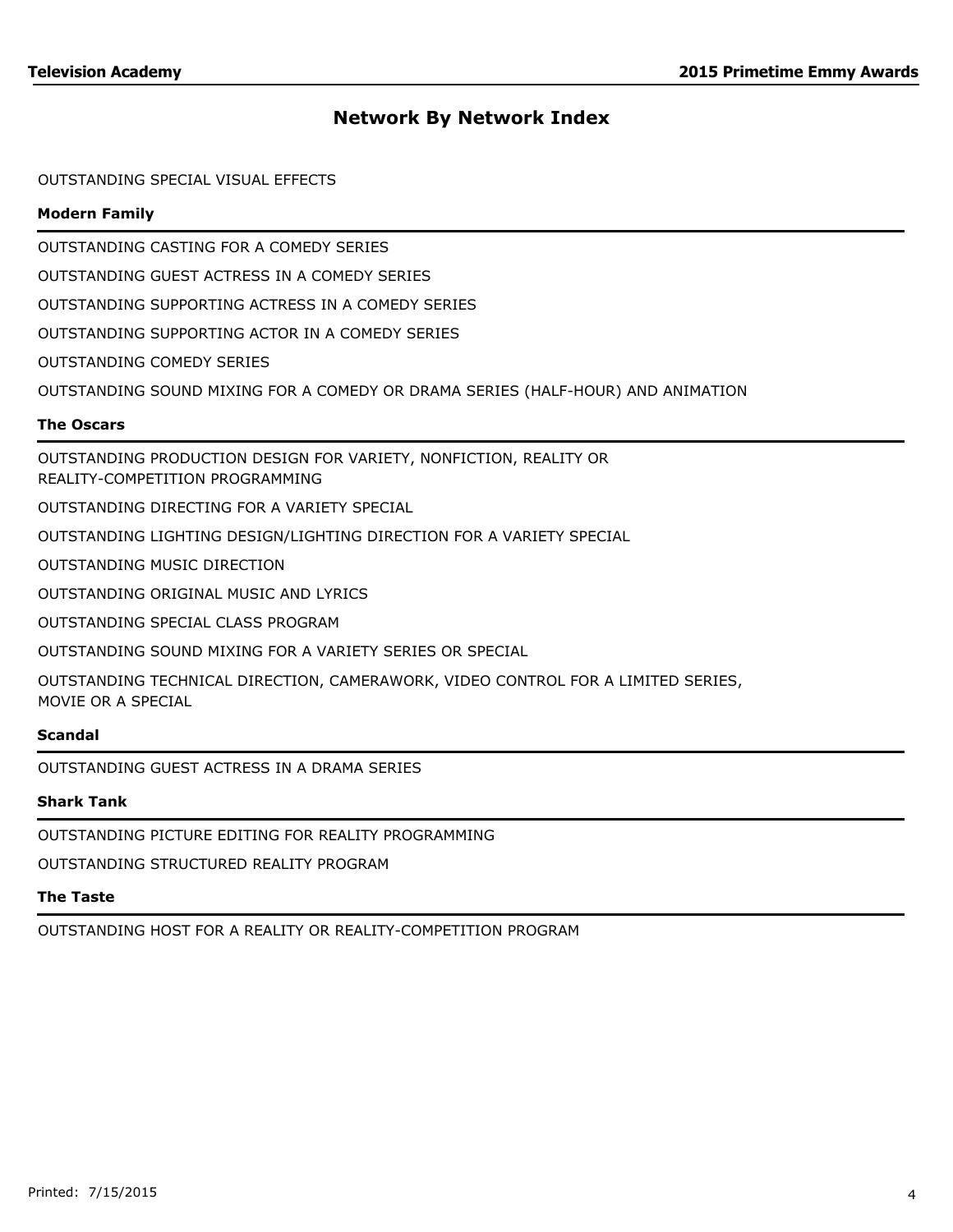# **Acorn TV**

## **Agatha Christie's Poirot: Curtain, Poirot's Last Case**

OUTSTANDING TELEVISION MOVIE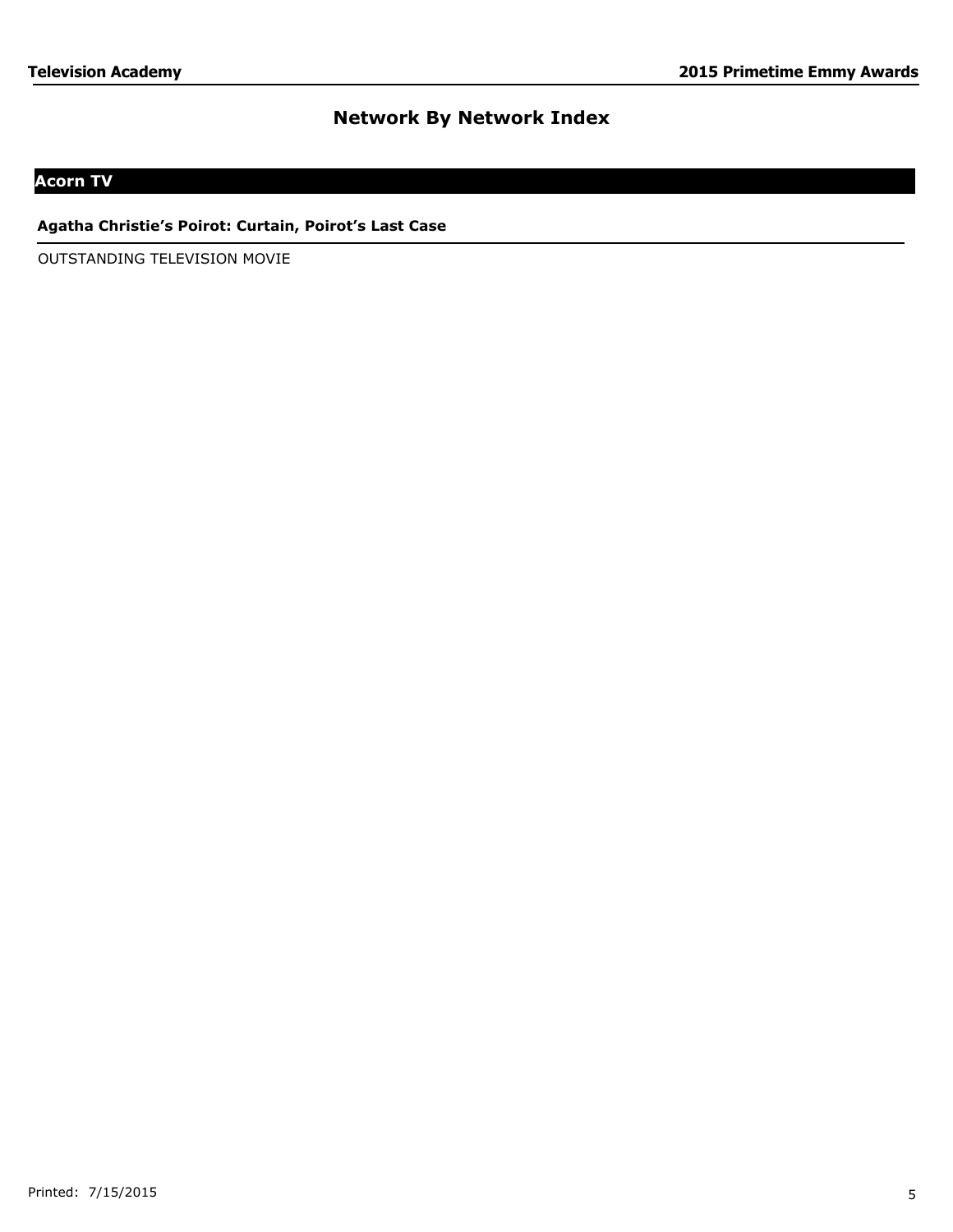# **Adult Swim**

## **Childrens Hospital**

OUTSTANDING SHORT-FORMAT LIVE-ACTION ENTERTAINMENT PROGRAM

### **Robot Chicken**

OUTSTANDING SHORT-FORMAT ANIMATED PROGRAM

OUTSTANDING CHARACTER VOICE-OVER PERFORMANCE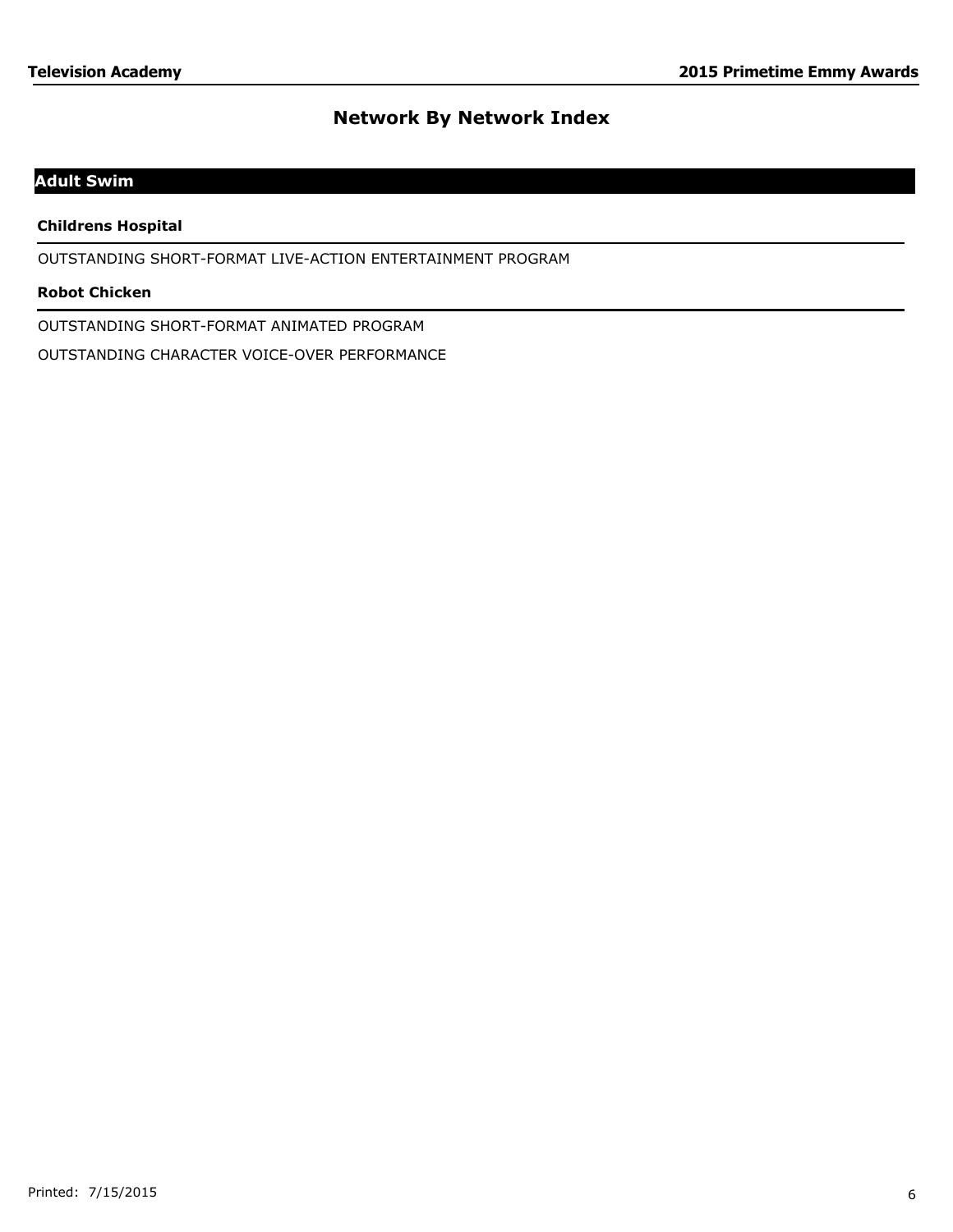# **Amazon Instant Video**

#### **Bosch**

OUTSTANDING MAIN TITLE DESIGN

#### **Transparent**

OUTSTANDING PRODUCTION DESIGN FOR A NARRATIVE PROGRAM (HALF-HOUR OR LESS) OUTSTANDING COSTUMES FOR A CONTEMPORARY SERIES, LIMITED SERIES OR MOVIE OUTSTANDING CASTING FOR A COMEDY SERIES OUTSTANDING DIRECTING FOR A COMEDY SERIES OUTSTANDING ORIGINAL MAIN TITLE THEME MUSIC OUTSTANDING SINGLE-CAMERA PICTURE EDITING FOR A COMEDY SERIES OUTSTANDING GUEST ACTOR IN A COMEDY SERIES OUTSTANDING LEAD ACTOR IN A COMEDY SERIES OUTSTANDING SUPPORTING ACTRESS IN A COMEDY SERIES OUTSTANDING COMEDY SERIES OUTSTANDING WRITING FOR A COMEDY SERIES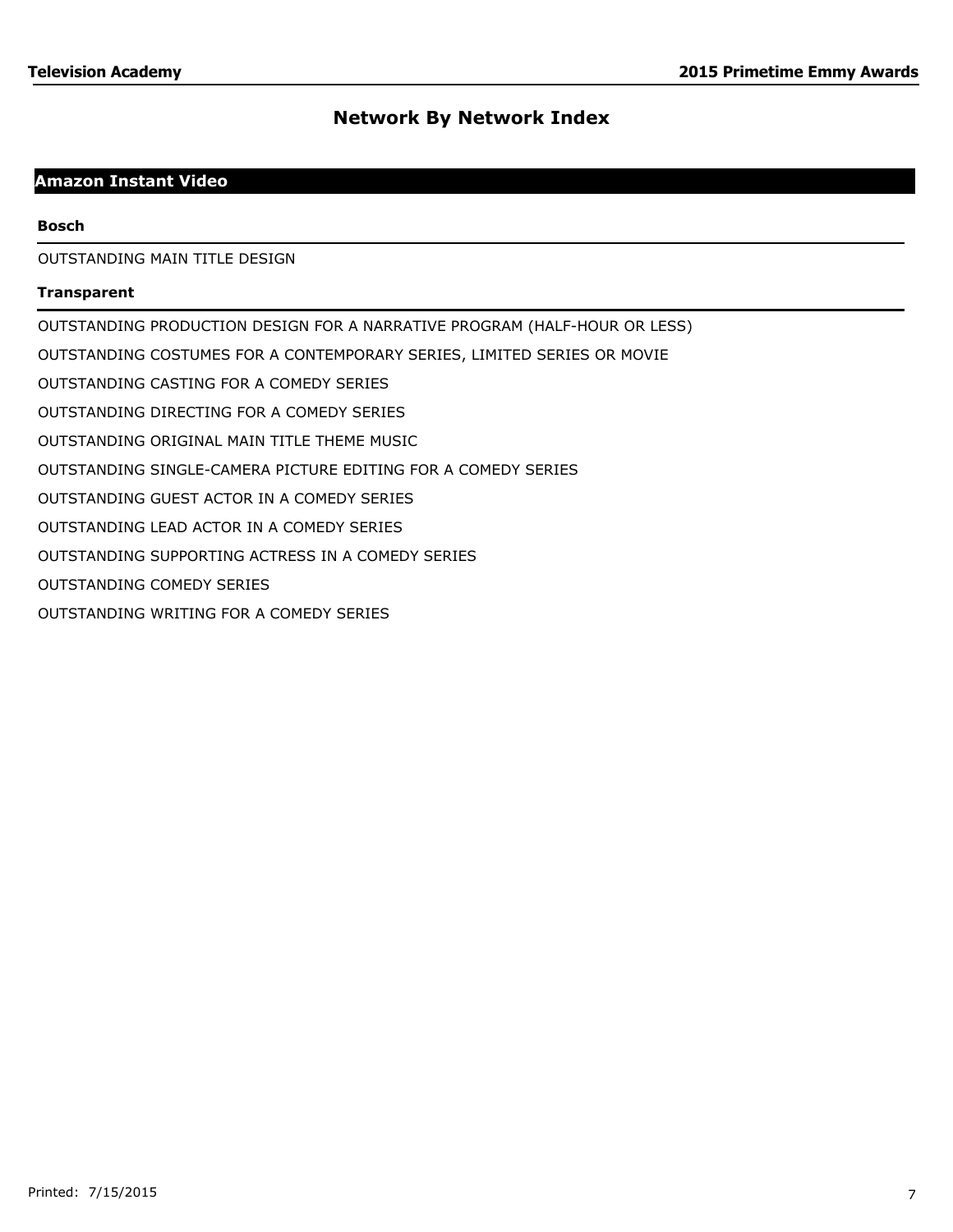## **AMC**

### **Better Call Saul**

OUTSTANDING SINGLE-CAMERA PICTURE EDITING FOR A DRAMA SERIES OUTSTANDING SINGLE-CAMERA PICTURE EDITING FOR A DRAMA SERIES OUTSTANDING LEAD ACTOR IN A DRAMA SERIES OUTSTANDING SUPPORTING ACTOR IN A DRAMA SERIES OUTSTANDING DRAMA SERIES OUTSTANDING SOUND MIXING FOR A COMEDY OR DRAMA SERIES (ONE HOUR) OUTSTANDING WRITING FOR A DRAMA SERIES

## **Halt And Catch Fire**

OUTSTANDING MAIN TITLE DESIGN

#### **Mad Men**

OUTSTANDING PRODUCTION DESIGN FOR A NARRATIVE PERIOD PROGRAM (ONE HOUR OR MORE)

OUTSTANDING CASTING FOR A DRAMA SERIES

OUTSTANDING HAIRSTYLING FOR A SINGLE-CAMERA SERIES

OUTSTANDING MAKEUP FOR A SINGLE-CAMERA SERIES (NON-PROSTHETIC)

OUTSTANDING SINGLE-CAMERA PICTURE EDITING FOR A DRAMA SERIES

OUTSTANDING LEAD ACTRESS IN A DRAMA SERIES

OUTSTANDING LEAD ACTOR IN A DRAMA SERIES

OUTSTANDING SUPPORTING ACTRESS IN A DRAMA SERIES

OUTSTANDING DRAMA SERIES

OUTSTANDING WRITING FOR A DRAMA SERIES

OUTSTANDING WRITING FOR A DRAMA SERIES

## **Talking Dead**

OUTSTANDING INTERACTIVE PROGRAM

#### **The Walking Dead**

OUTSTANDING SPECIAL VISUAL EFFECTS IN A SUPPORTING ROLE

OUTSTANDING PROSTHETIC MAKEUP FOR A SERIES, LIMITED SERIES, MOVIE OR A SPECIAL

OUTSTANDING SOUND EDITING FOR A SERIES

OUTSTANDING STUNT COORDINATION FOR A DRAMA SERIES, LIMITED SERIES OR MOVIE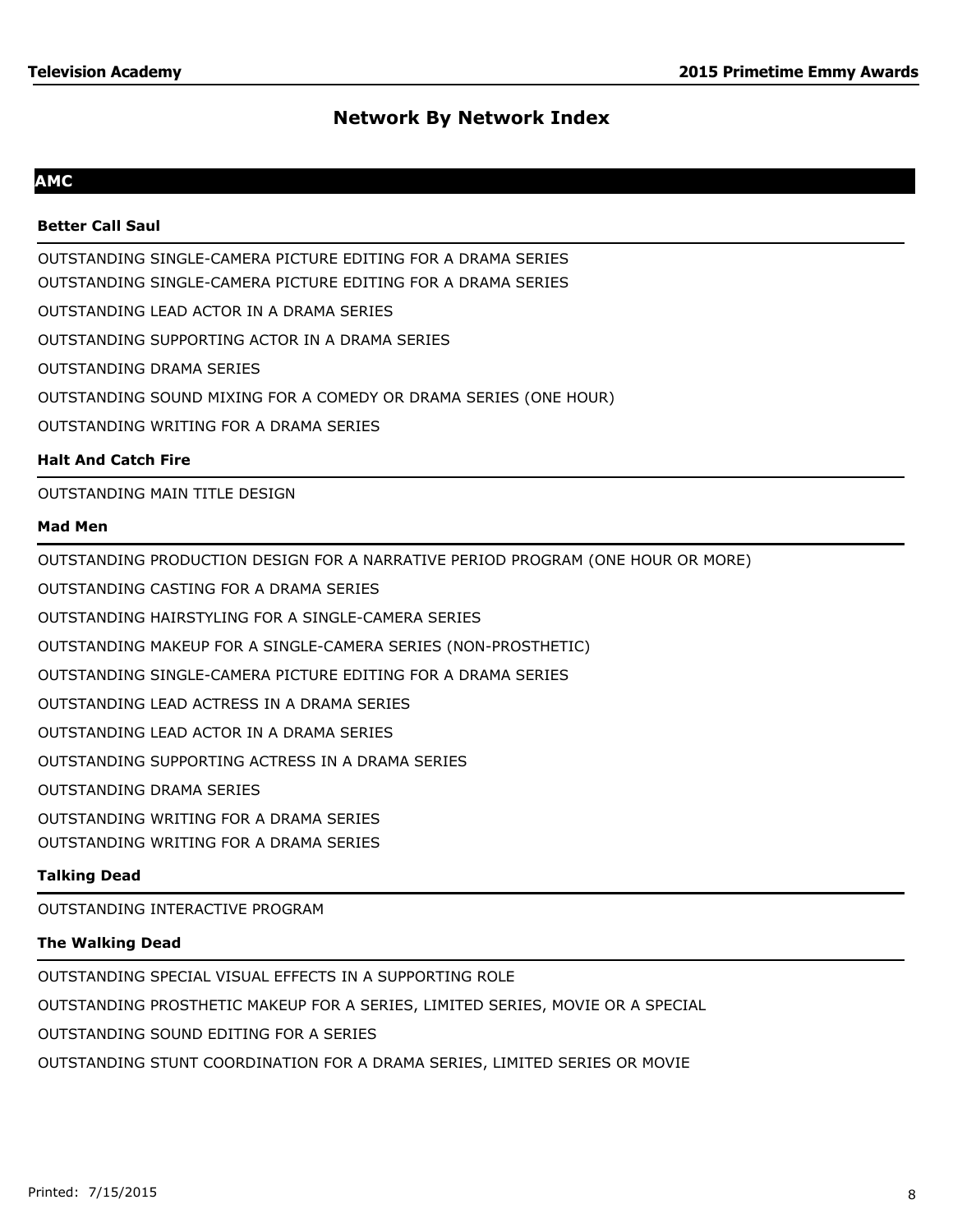# **Animal Planet**

**Too Cute!**

OUTSTANDING NARRATOR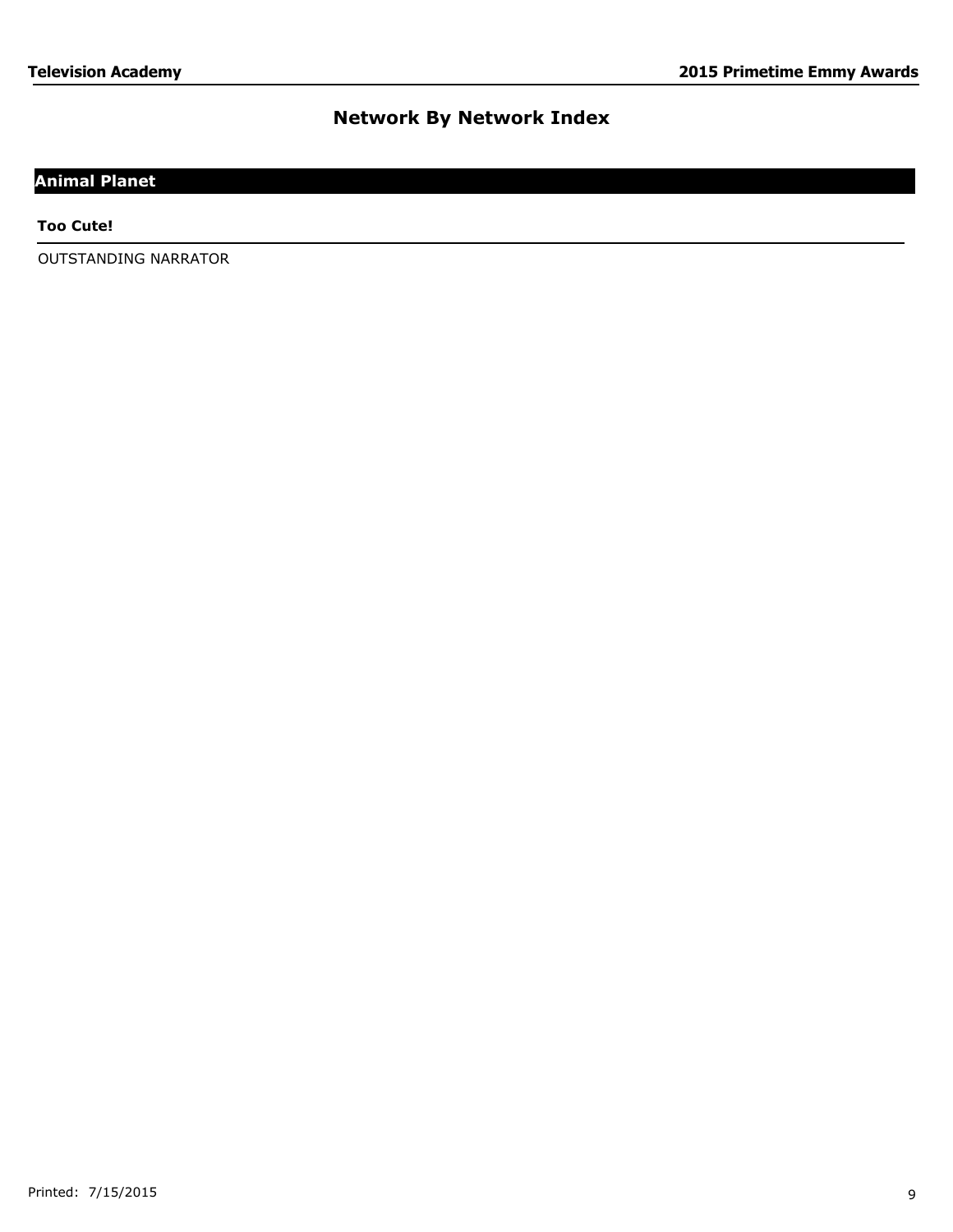# **BBC America**

**Orphan Black**

OUTSTANDING LEAD ACTRESS IN A DRAMA SERIES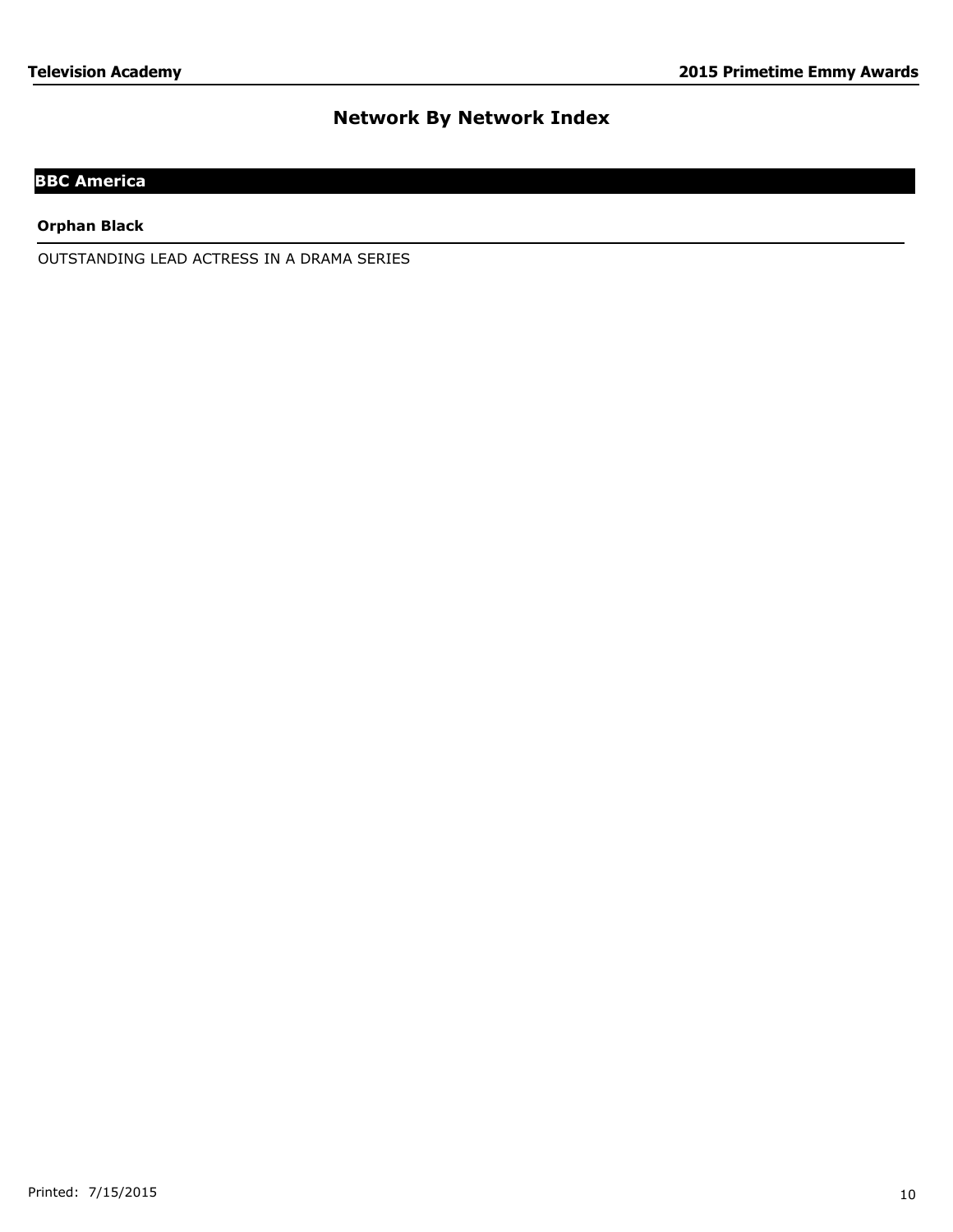# **Bravo**

#### **Inside The Actors Studio**

OUTSTANDING INFORMATIONAL SERIES OR SPECIAL

#### **Million Dollar Listing New York**

OUTSTANDING UNSTRUCTURED REALITY PROGRAM

## **Top Chef**

OUTSTANDING REALITY-COMPETITION PROGRAM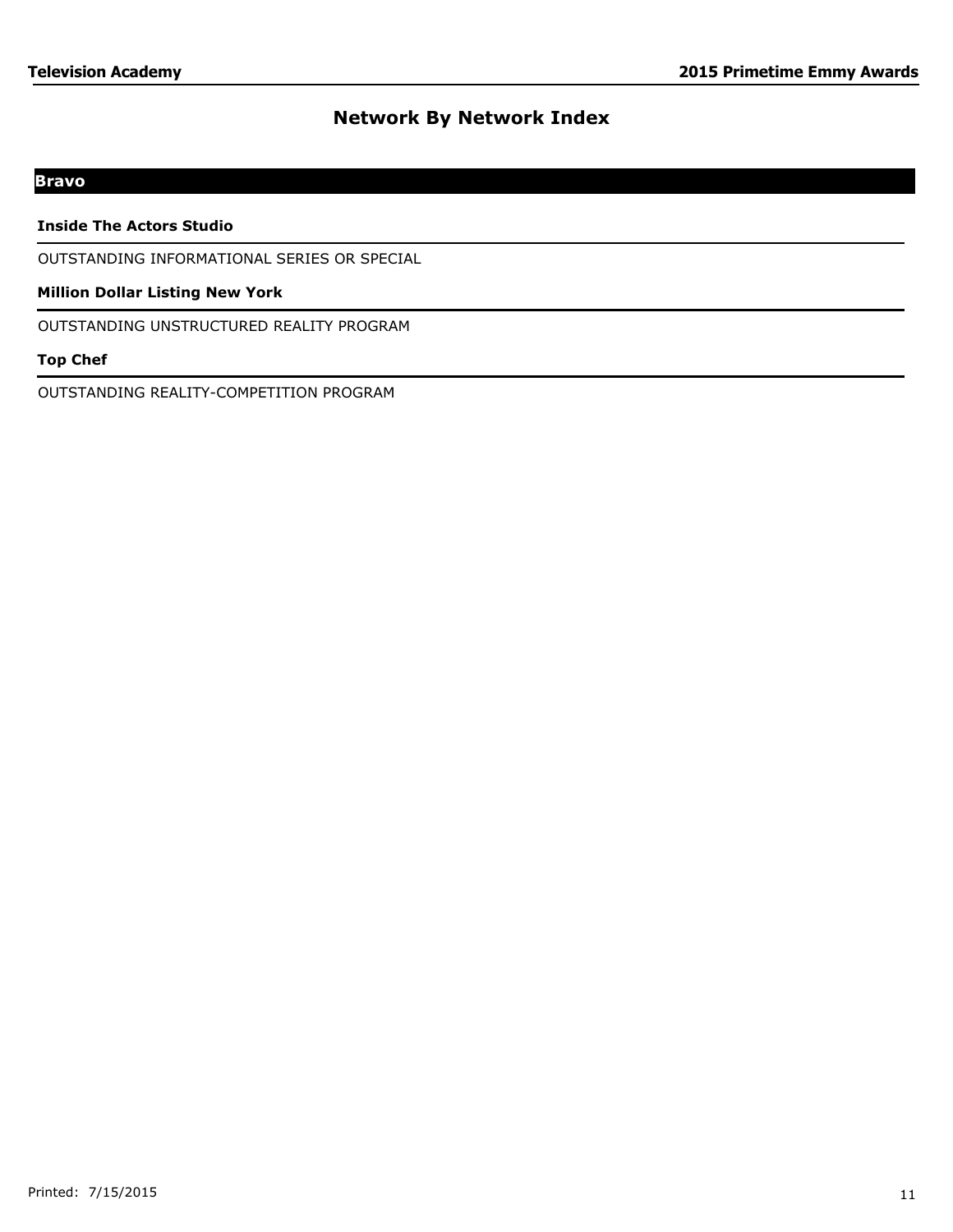# **Cartoon Network**

#### **Adventure Time**

OUTSTANDING SHORT-FORMAT ANIMATED PROGRAM

### **Over The Garden Wall**

OUTSTANDING ANIMATED PROGRAM

#### **Regular Show**

OUTSTANDING SHORT-FORMAT ANIMATED PROGRAM

#### **Steven Universe**

OUTSTANDING SHORT-FORMAT ANIMATED PROGRAM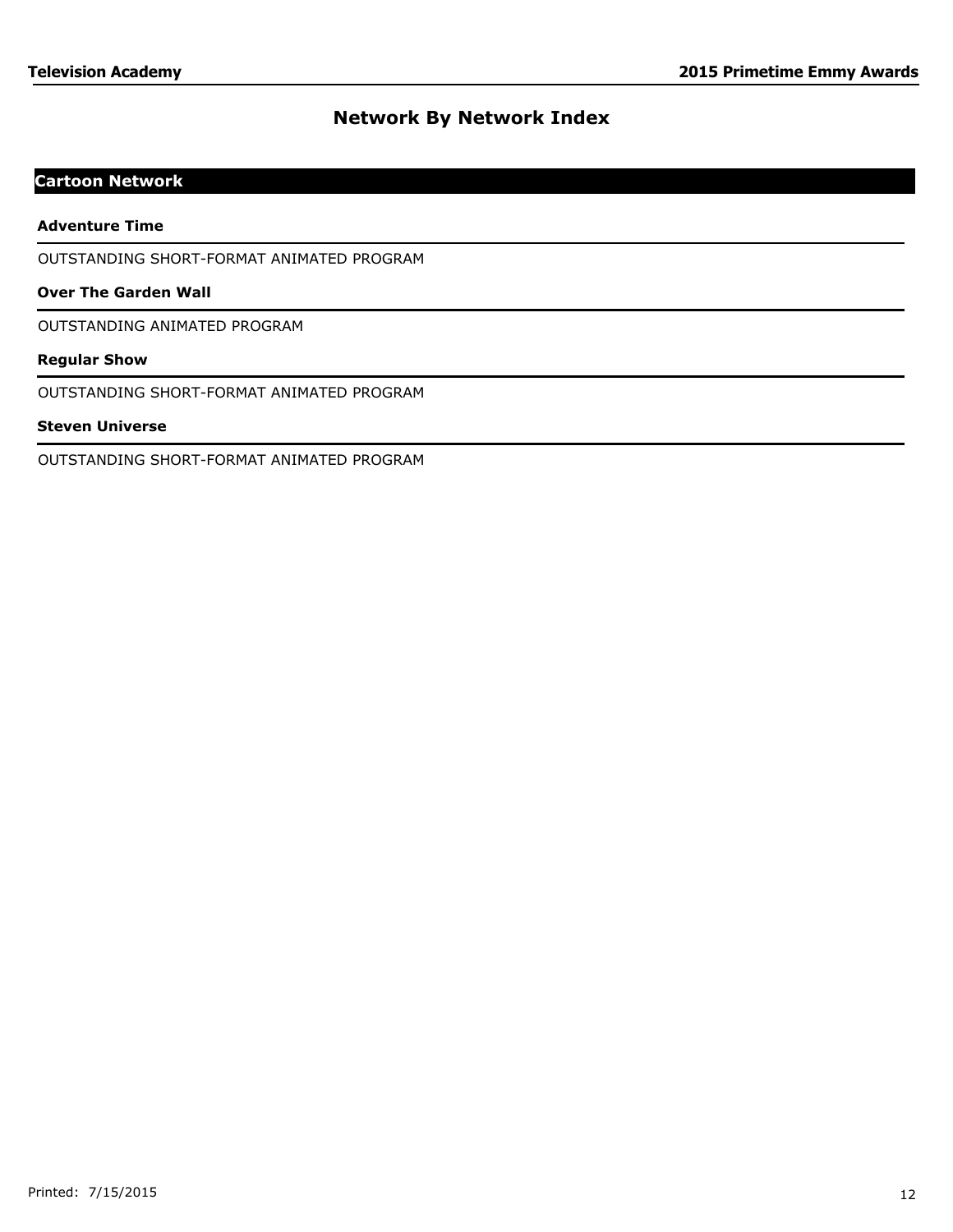## **CBS**

#### **The Amazing Race**

OUTSTANDING CINEMATOGRAPHY FOR REALITY PROGRAMMING

OUTSTANDING PICTURE EDITING FOR REALITY PROGRAMMING

OUTSTANDING REALITY-COMPETITION PROGRAM

#### **The Big Bang Theory**

OUTSTANDING PRODUCTION DESIGN FOR A NARRATIVE PROGRAM (HALF-HOUR OR LESS)

OUTSTANDING CINEMATOGRAPHY FOR A MULTI-CAMERA SERIES

OUTSTANDING MULTI-CAMERA PICTURE EDITING FOR A COMEDY SERIES

OUTSTANDING GUEST ACTRESS IN A COMEDY SERIES

OUTSTANDING SUPPORTING ACTRESS IN A COMEDY SERIES

OUTSTANDING TECHNICAL DIRECTION, CAMERAWORK, VIDEO CONTROL FOR A SERIES

#### **The Dovekeepers**

OUTSTANDING ORIGINAL MAIN TITLE THEME MUSIC

#### **The Good Wife**

OUTSTANDING CINEMATOGRAPHY FOR A SINGLE-CAMERA SERIES

OUTSTANDING GUEST ACTOR IN A DRAMA SERIES

OUTSTANDING SUPPORTING ACTRESS IN A DRAMA SERIES

OUTSTANDING SUPPORTING ACTOR IN A DRAMA SERIES

## **57th Annual Grammy Awards**

OUTSTANDING PRODUCTION DESIGN FOR VARIETY, NONFICTION, REALITY OR REALITY-COMPETITION PROGRAMMING

OUTSTANDING LIGHTING DESIGN/LIGHTING DIRECTION FOR A VARIETY SPECIAL

OUTSTANDING SOUND MIXING FOR A VARIETY SERIES OR SPECIAL

## **The Kennedy Center Honors**

OUTSTANDING DIRECTING FOR A VARIETY SPECIAL

OUTSTANDING MUSIC DIRECTION

OUTSTANDING VARIETY SPECIAL

OUTSTANDING TECHNICAL DIRECTION, CAMERAWORK, VIDEO CONTROL FOR A LIMITED SERIES, MOVIE OR A SPECIAL

#### **Late Show With David Letterman**

OUTSTANDING DIRECTING FOR A VARIETY SERIES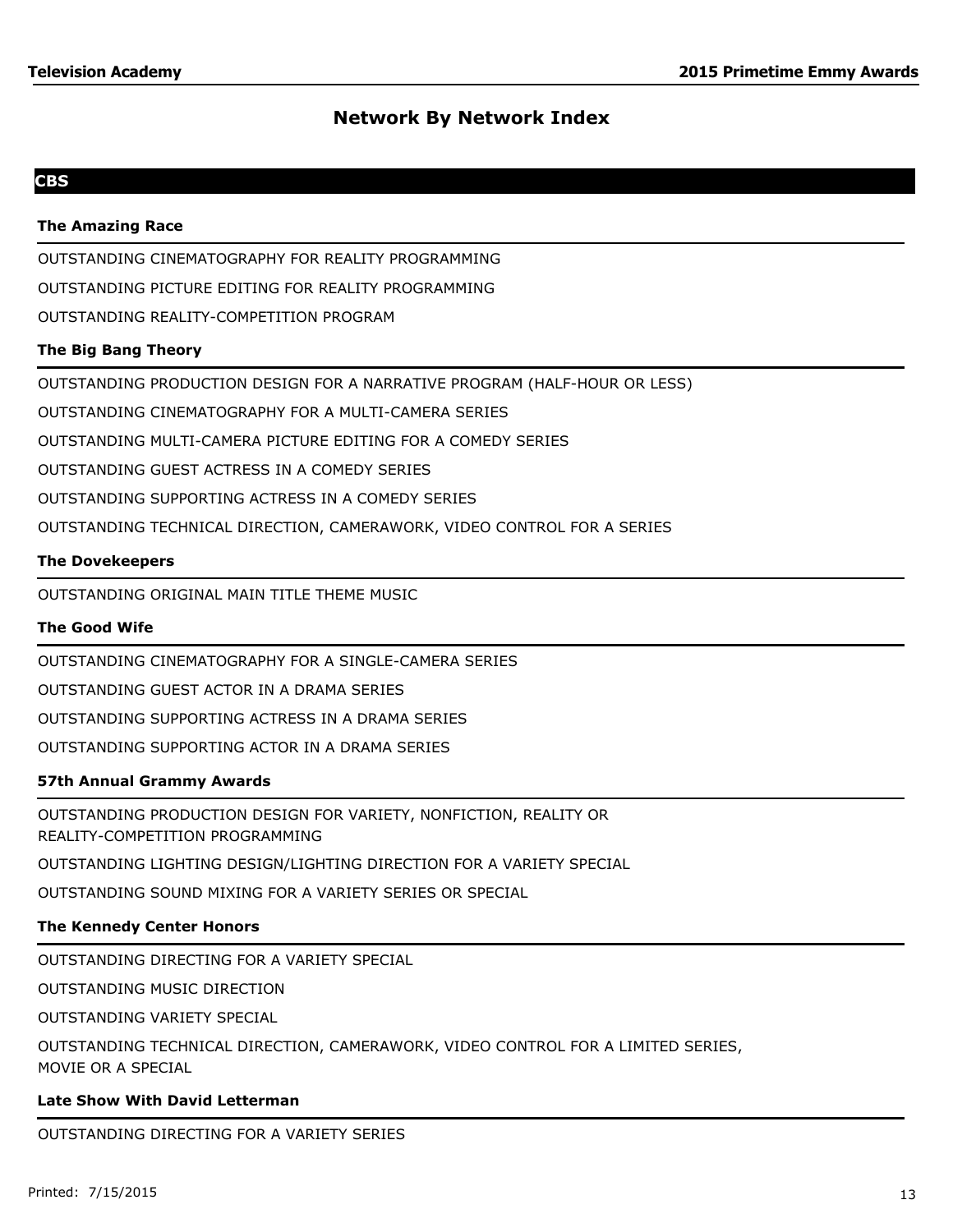OUTSTANDING LIGHTING DESIGN/LIGHTING DIRECTION FOR A VARIETY SERIES

OUTSTANDING PICTURE EDITING FOR VARIETY PROGRAMMING

OUTSTANDING VARIETY TALK SERIES

OUTSTANDING SOUND MIXING FOR A VARIETY SERIES OR SPECIAL

OUTSTANDING TECHNICAL DIRECTION, CAMERAWORK, VIDEO CONTROL FOR A SERIES

#### **Mike & Molly**

OUTSTANDING CINEMATOGRAPHY FOR A MULTI-CAMERA SERIES

OUTSTANDING MULTI-CAMERA PICTURE EDITING FOR A COMEDY SERIES

#### **The Millers**

OUTSTANDING CINEMATOGRAPHY FOR A MULTI-CAMERA SERIES

#### **Mom**

OUTSTANDING SUPPORTING ACTRESS IN A COMEDY SERIES

## **Stevie Wonder: Songs In The Key Of Life - An All-Star GRAMMY Salute**

OUTSTANDING MUSIC DIRECTION

#### **Survivor**

OUTSTANDING CINEMATOGRAPHY FOR REALITY PROGRAMMING

OUTSTANDING PICTURE EDITING FOR REALITY PROGRAMMING

## **68th Annual Tony Awards**

OUTSTANDING DIRECTING FOR A VARIETY SPECIAL

OUTSTANDING SPECIAL CLASS PROGRAM

OUTSTANDING TECHNICAL DIRECTION, CAMERAWORK, VIDEO CONTROL FOR A LIMITED SERIES, MOVIE OR A SPECIAL

#### **2 Broke Girls**

OUTSTANDING PRODUCTION DESIGN FOR A NARRATIVE PROGRAM (HALF-HOUR OR LESS)

OUTSTANDING CINEMATOGRAPHY FOR A MULTI-CAMERA SERIES

OUTSTANDING MULTI-CAMERA PICTURE EDITING FOR A COMEDY SERIES

#### **Undercover Boss**

OUTSTANDING STRUCTURED REALITY PROGRAM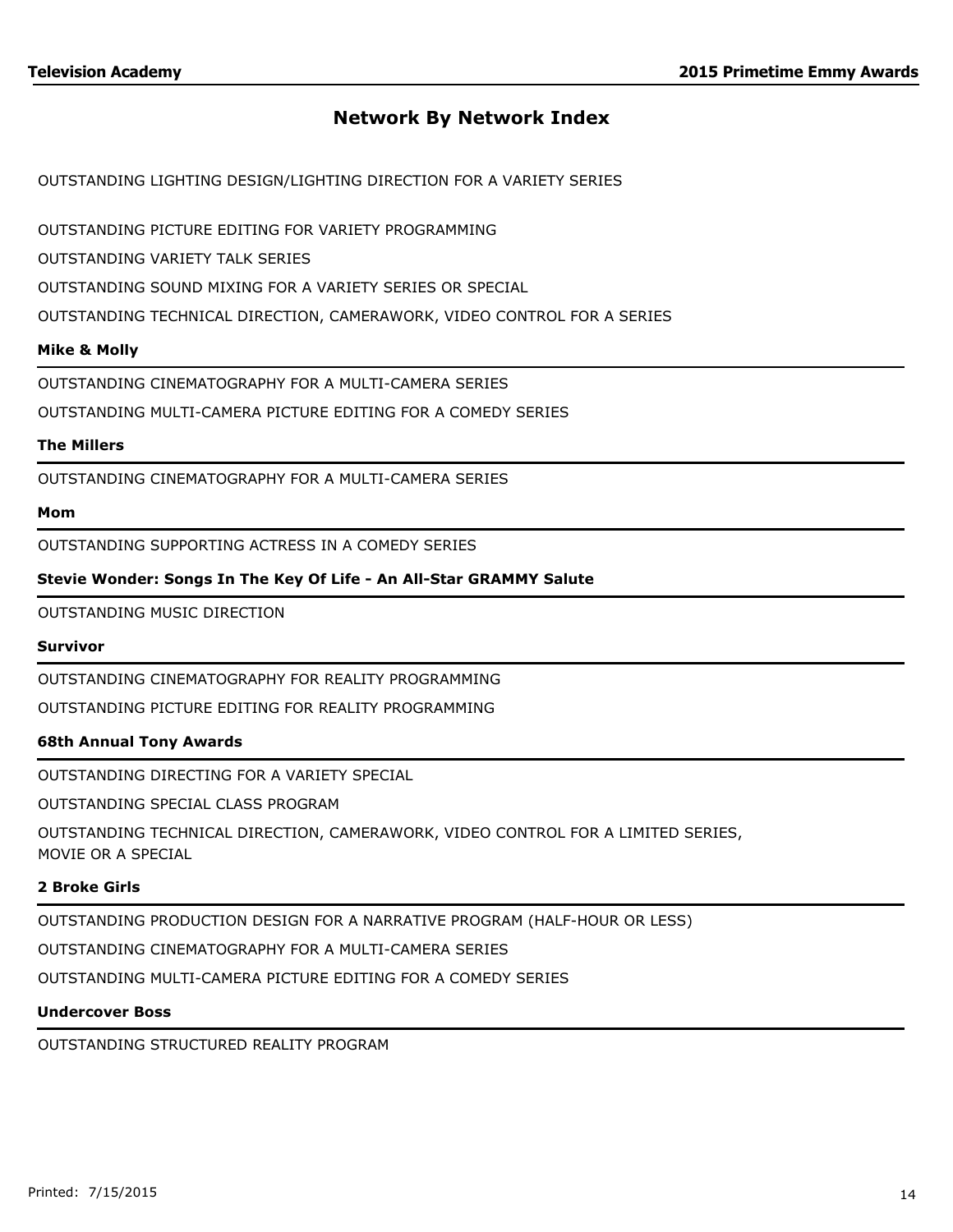# **Cinemax**

#### **The Knick**

OUTSTANDING PRODUCTION DESIGN FOR A NARRATIVE PERIOD PROGRAM (ONE HOUR OR MORE)

OUTSTANDING DIRECTING FOR A DRAMA SERIES

OUTSTANDING HAIRSTYLING FOR A SINGLE-CAMERA SERIES

OUTSTANDING MAKEUP FOR A SINGLE-CAMERA SERIES (NON-PROSTHETIC)

OUTSTANDING PROSTHETIC MAKEUP FOR A SERIES, LIMITED SERIES, MOVIE OR A SPECIAL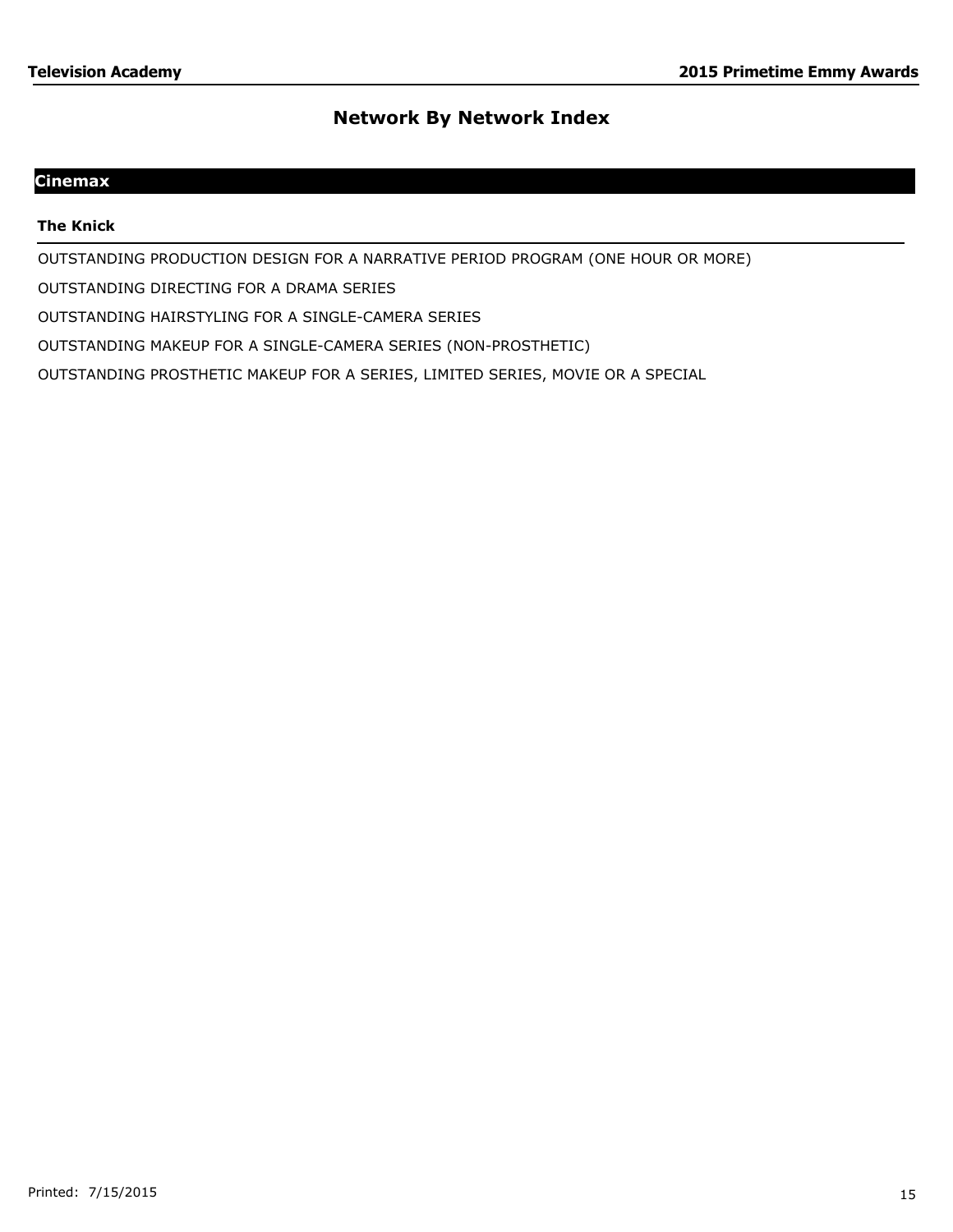# **CNN**

## **Anthony Bourdain Parts Unknown**

OUTSTANDING INFORMATIONAL SERIES OR SPECIAL

OUTSTANDING WRITING FOR NONFICTION PROGRAMMING

OUTSTANDING SOUND EDITING FOR NONFICTION PROGRAMMING (SINGLE OR MULTI-CAMERA)

OUTSTANDING SOUND MIXING FOR NONFICTION PROGRAMMING (SINGLE OR MULTI-CAMERA)

## **The Sixties**

OUTSTANDING DOCUMENTARY OR NONFICTION SERIES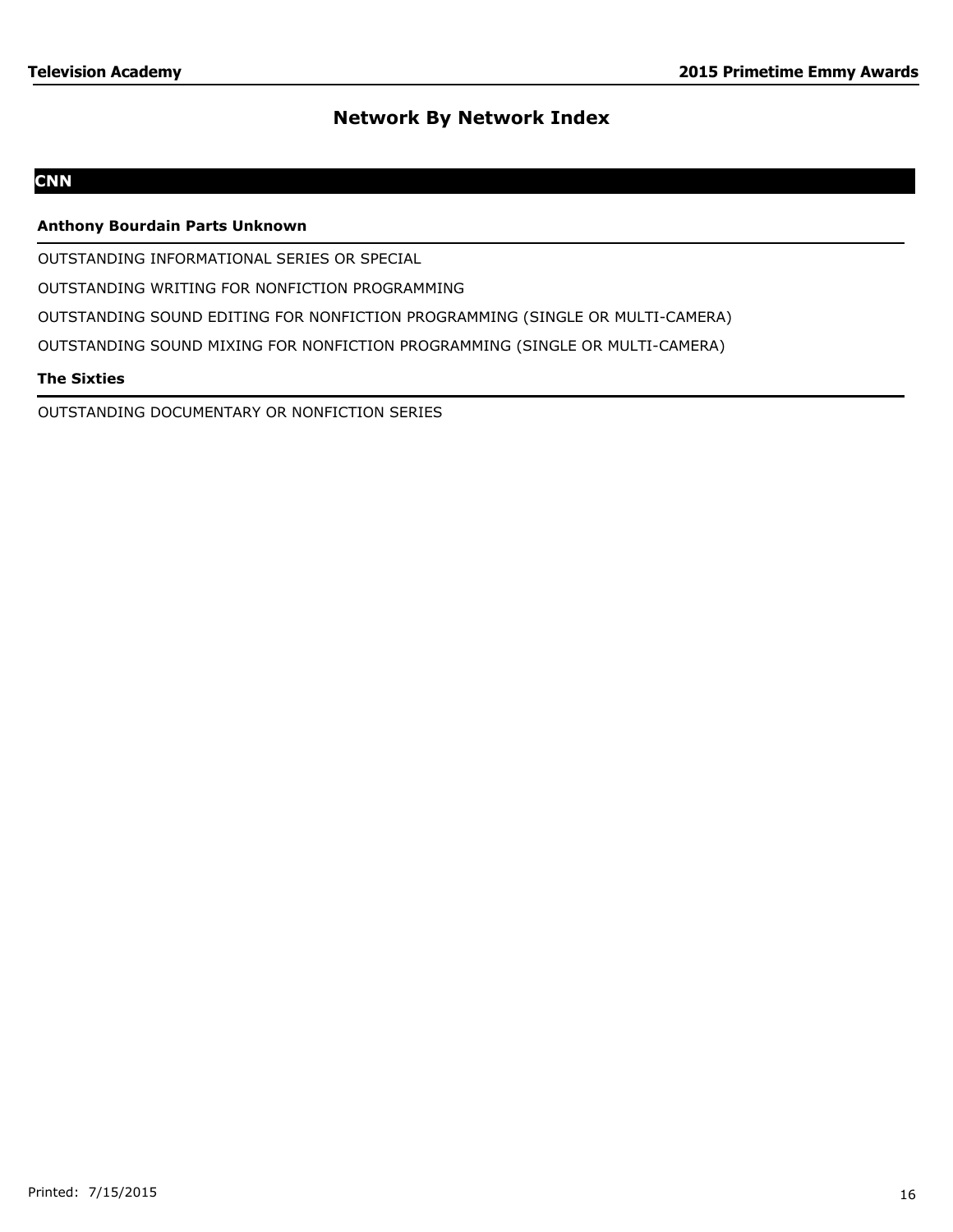## **Comedy Central**

#### **@midnight With Chris Hardwick**

OUTSTANDING INTERACTIVE PROGRAM

#### **The Colbert Report**

OUTSTANDING DIRECTING FOR A VARIETY SERIES

OUTSTANDING PICTURE EDITING FOR VARIETY PROGRAMMING

OUTSTANDING VARIETY TALK SERIES

OUTSTANDING WRITING FOR A VARIETY SERIES

#### **The Daily Show With Jon Stewart**

OUTSTANDING DIRECTING FOR A VARIETY SERIES

OUTSTANDING VARIETY TALK SERIES

OUTSTANDING TECHNICAL DIRECTION, CAMERAWORK, VIDEO CONTROL FOR A SERIES

OUTSTANDING WRITING FOR A VARIETY SERIES

#### **Drunk History**

OUTSTANDING VARIETY SKETCH SERIES

#### **Inside Amy Schumer**

OUTSTANDING DIRECTING FOR A VARIETY SERIES OUTSTANDING ORIGINAL MUSIC AND LYRICS OUTSTANDING SINGLE-CAMERA PICTURE EDITING FOR A COMEDY SERIES OUTSTANDING GUEST ACTOR IN A COMEDY SERIES OUTSTANDING LEAD ACTRESS IN A COMEDY SERIES OUTSTANDING VARIETY SKETCH SERIES OUTSTANDING WRITING FOR A VARIETY SERIES

#### **Key & Peele**

OUTSTANDING HAIRSTYLING FOR A MULTI-CAMERA SERIES OR SPECIAL

OUTSTANDING MAKEUP FOR A MULTI-CAMERA SERIES OR SPECIAL (NON-PROSTHETIC)

OUTSTANDING PICTURE EDITING FOR VARIETY PROGRAMMING

OUTSTANDING SUPPORTING ACTOR IN A COMEDY SERIES

OUTSTANDING VARIETY SKETCH SERIES

OUTSTANDING WRITING FOR A VARIETY SERIES

#### **Key & Peele Super Bowl Special**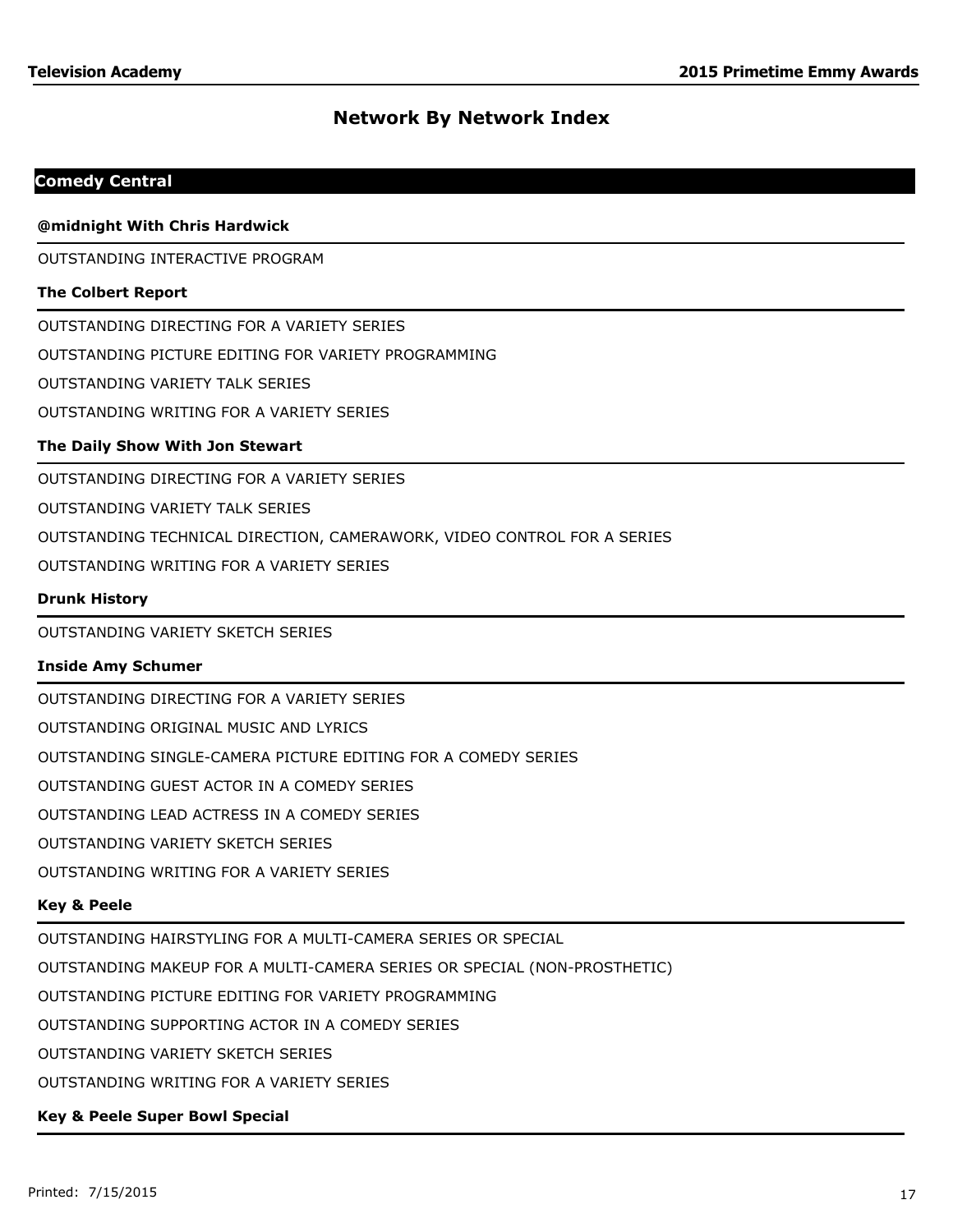OUTSTANDING WRITING FOR A VARIETY SPECIAL

## **South Park**

OUTSTANDING ANIMATED PROGRAM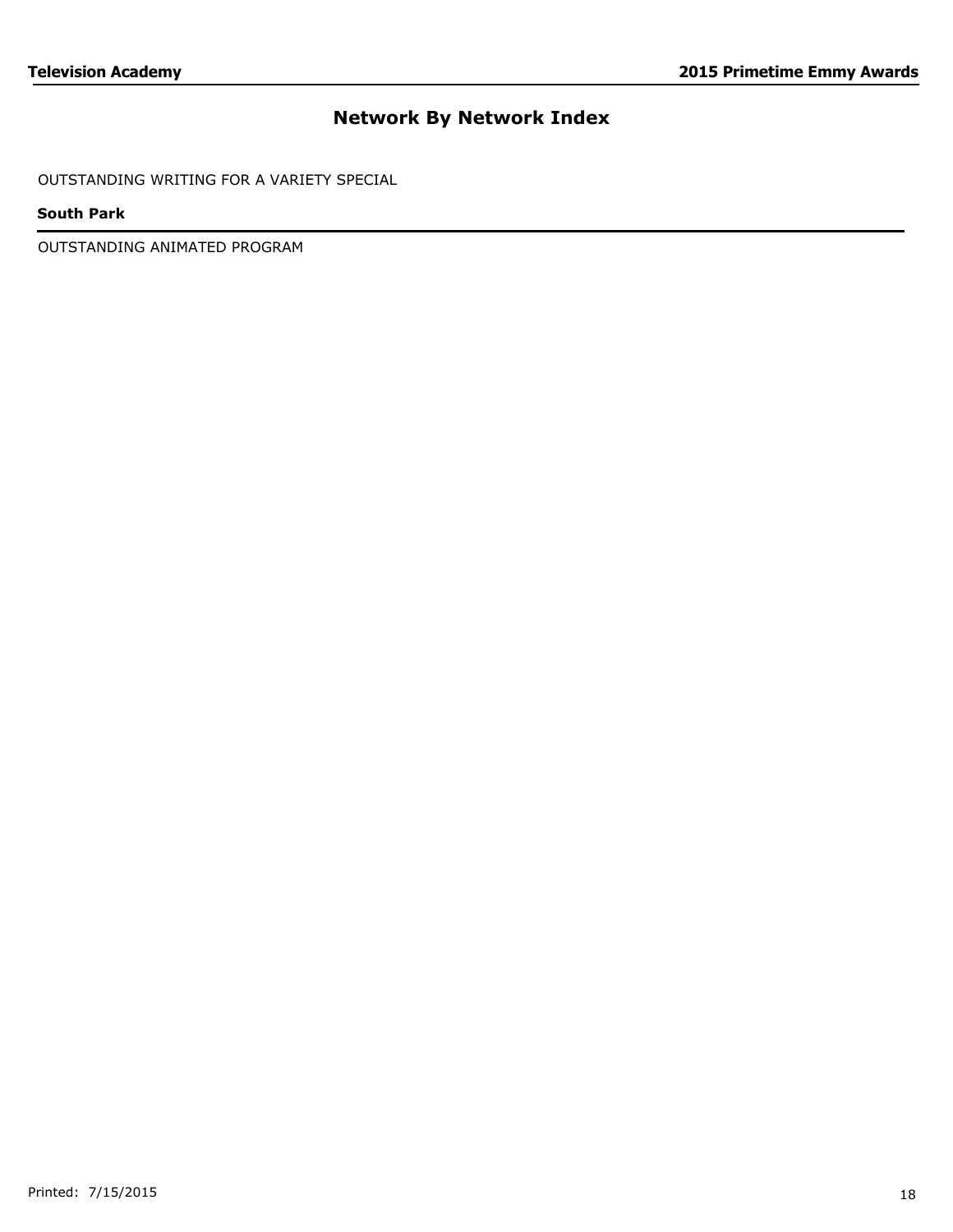# **ComedyCentral.com**

#### **Key & Peele Presents Van And Mike: The Ascension**

OUTSTANDING SHORT-FORMAT LIVE-ACTION ENTERTAINMENT PROGRAM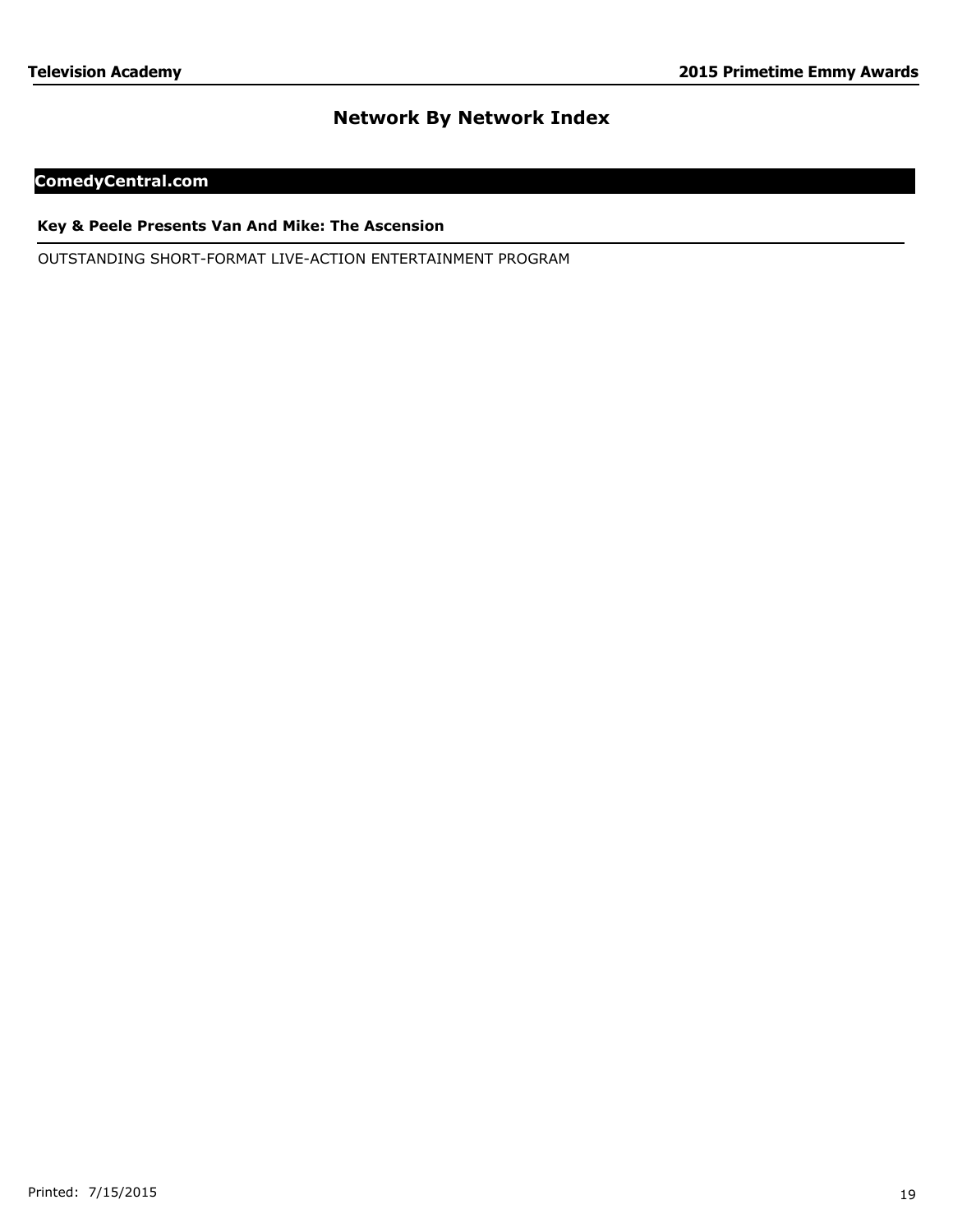# **CW**

## **The Flash**

OUTSTANDING SPECIAL VISUAL EFFECTS

### **Jane The Virgin**

OUTSTANDING NARRATOR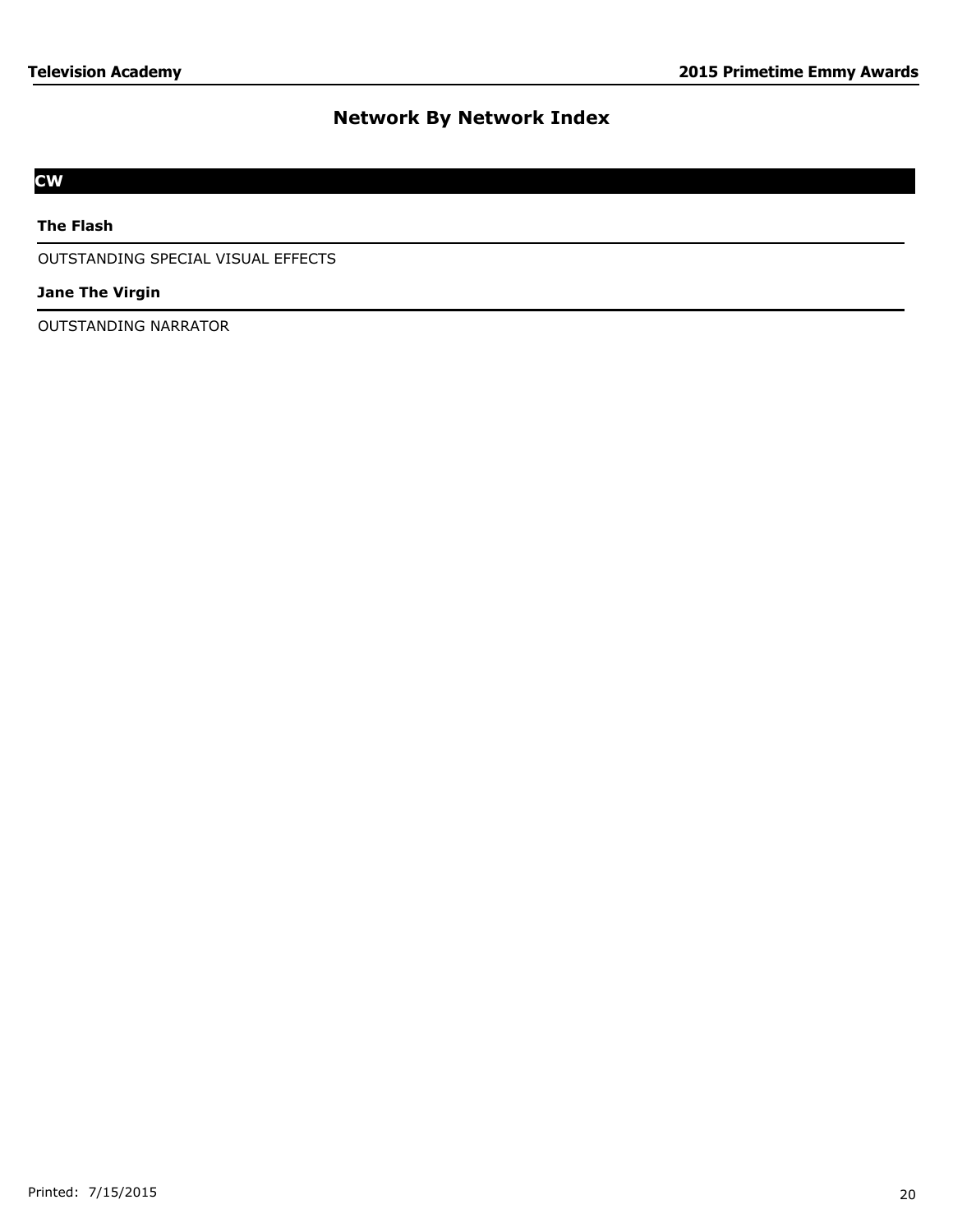# **Discovery Channel**

#### **Alaska: The Last Frontier**

OUTSTANDING UNSTRUCTURED REALITY PROGRAM

#### **Deadliest Catch**

OUTSTANDING CINEMATOGRAPHY FOR REALITY PROGRAMMING

OUTSTANDING PICTURE EDITING FOR REALITY PROGRAMMING

OUTSTANDING UNSTRUCTURED REALITY PROGRAM

OUTSTANDING SOUND MIXING FOR NONFICTION PROGRAMMING (SINGLE OR MULTI-CAMERA)

#### **MythBusters**

OUTSTANDING STRUCTURED REALITY PROGRAM

#### **Naked And Afraid**

OUTSTANDING UNSTRUCTURED REALITY PROGRAM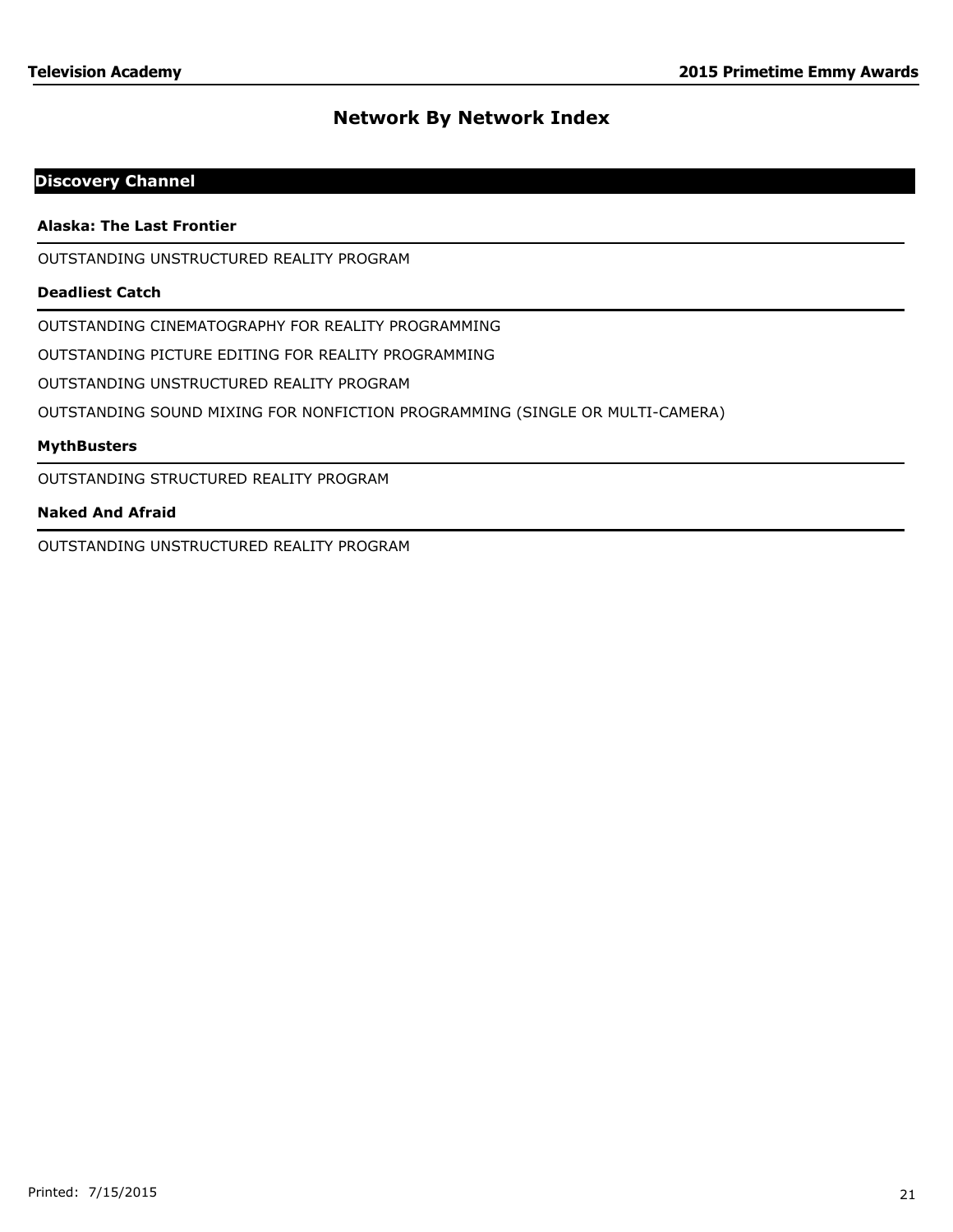# **Disney Channel**

**Disney Mickey Mouse**

OUTSTANDING SHORT-FORMAT ANIMATED PROGRAM

#### **Dog With A Blog**

OUTSTANDING CHILDREN'S PROGRAM

## **Girl Meets World**

OUTSTANDING CHILDREN'S PROGRAM

## **Sofia the First: The Curse of Princess Ivy**

OUTSTANDING MUSIC COMPOSITION FOR A LIMITED SERIES, MOVIE OR A SPECIAL (ORIGINAL DRAMATIC SCORE)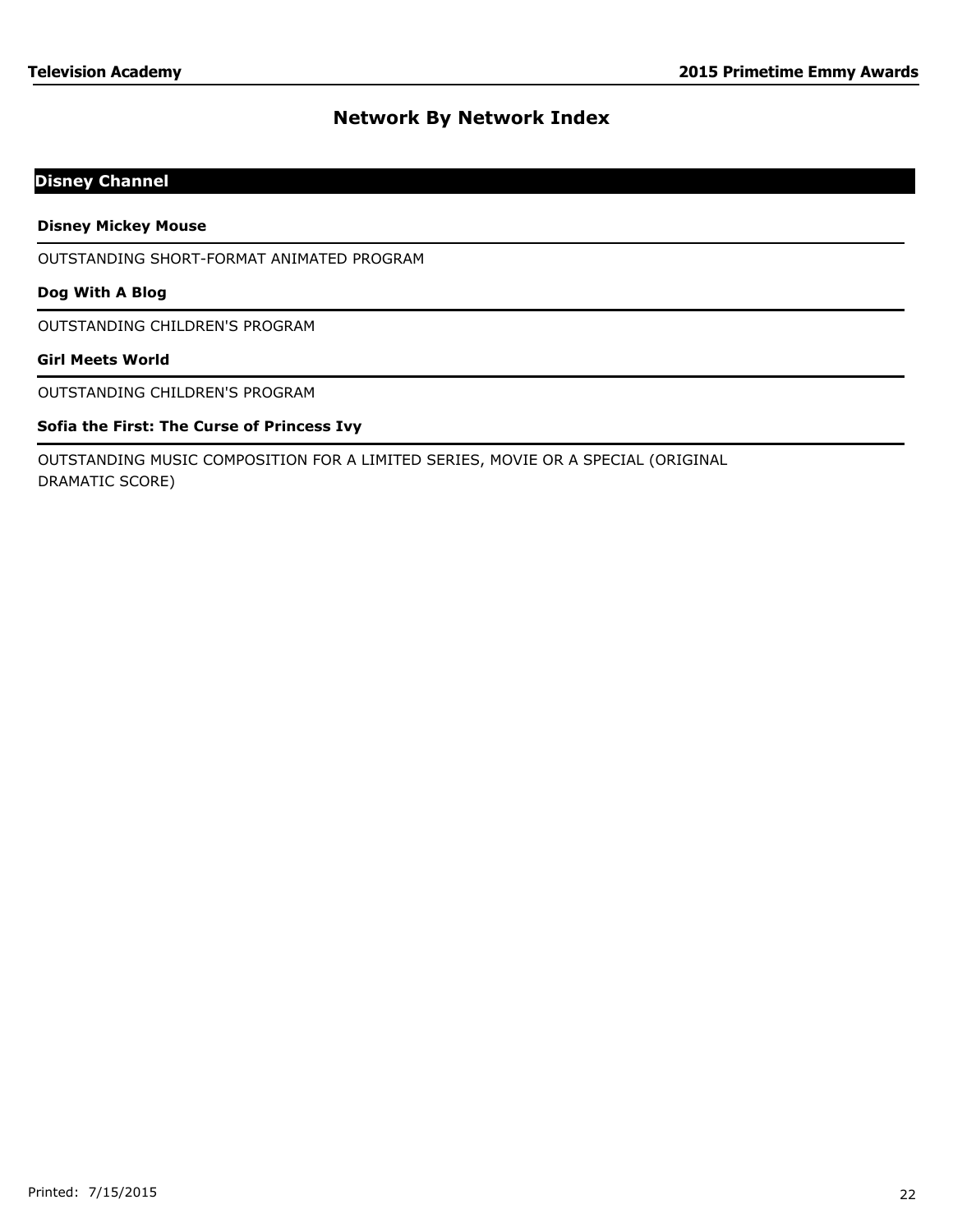# **Disney XD**

**Wander Over Yonder**

OUTSTANDING SHORT-FORMAT ANIMATED PROGRAM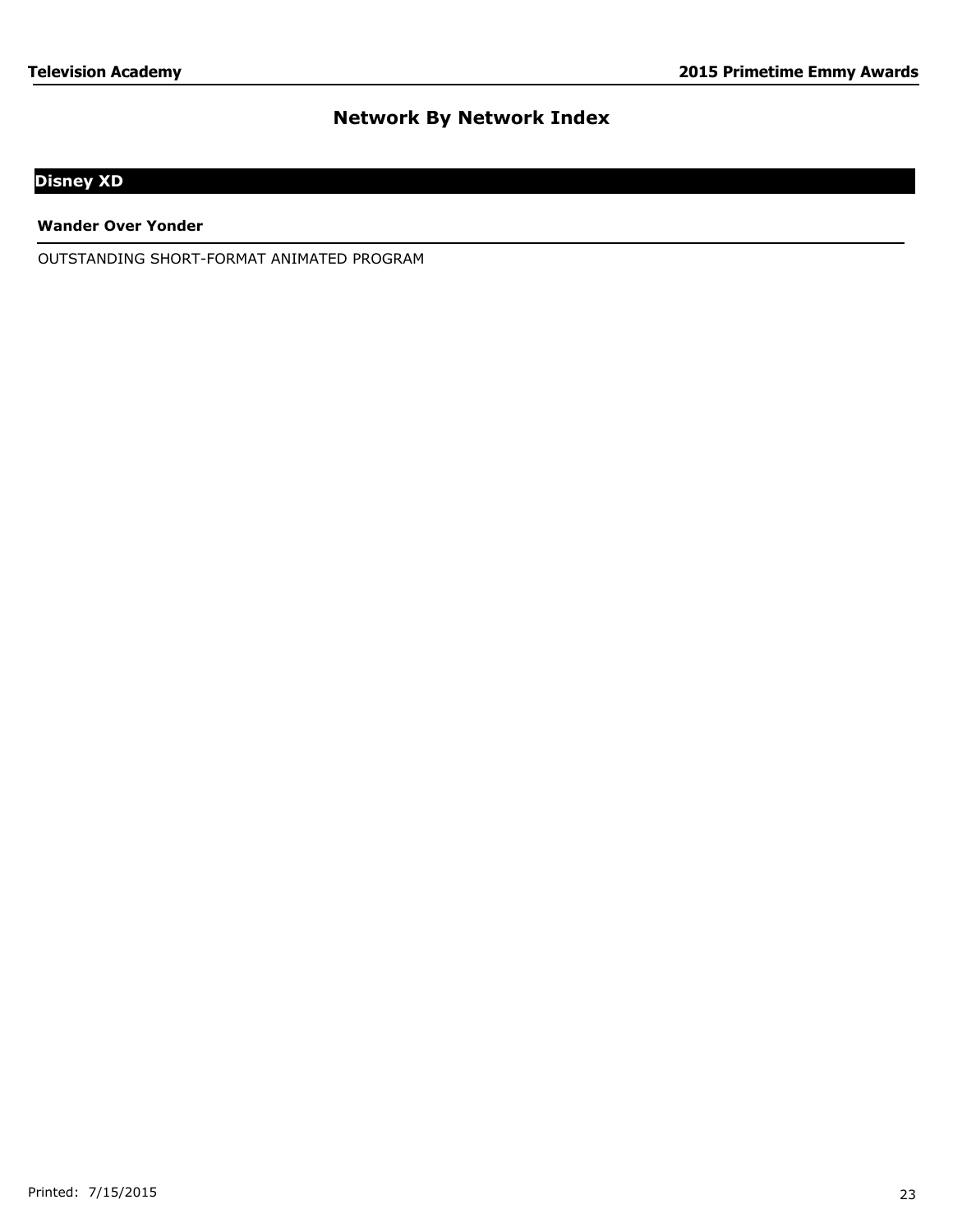# **ESPN**

#### **30 For 30 Shorts**

OUTSTANDING SHORT-FORMAT NONFICTION PROGRAM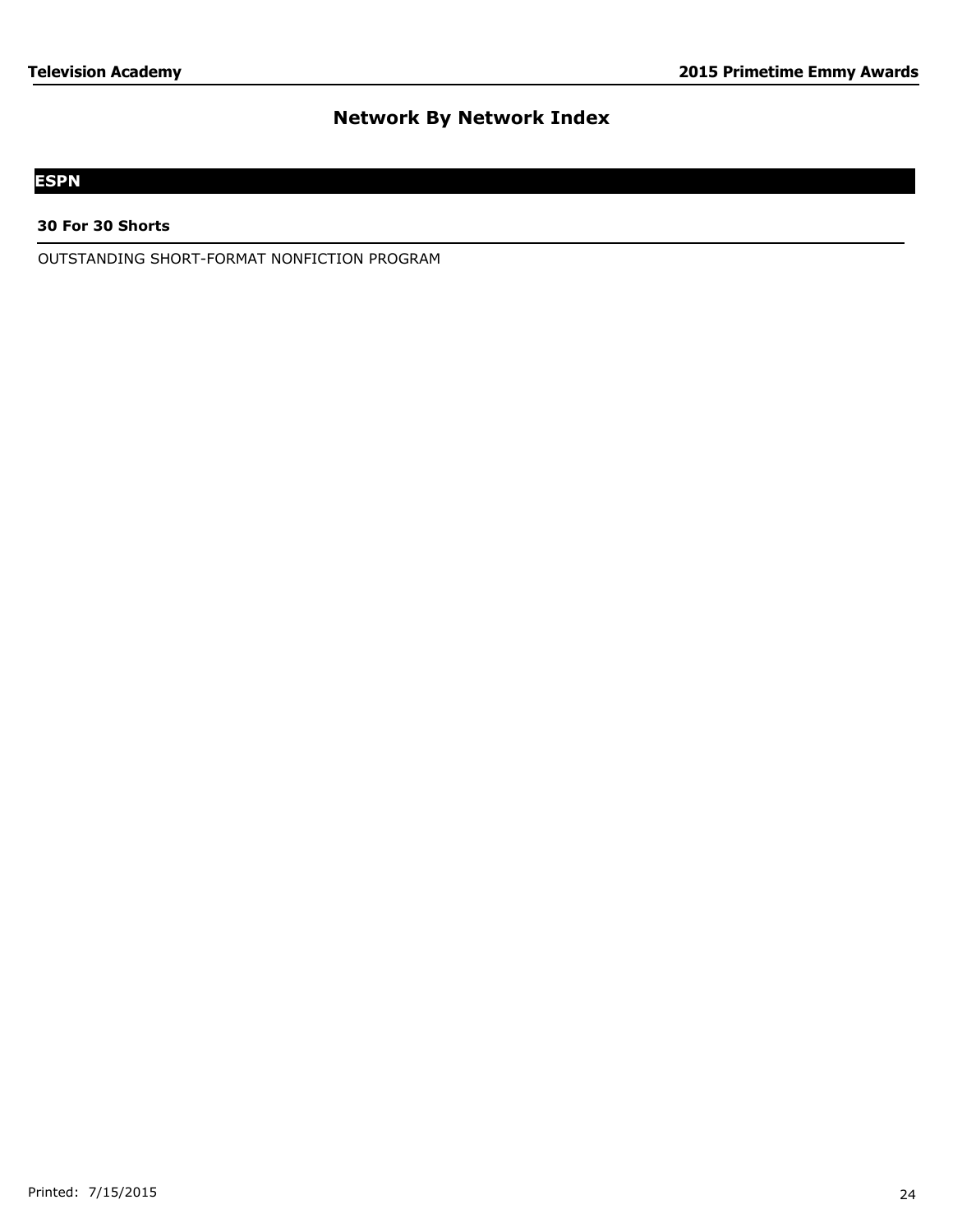# **EW.com**

**Transparent: This is Me**

OUTSTANDING SHORT-FORMAT NONFICTION PROGRAM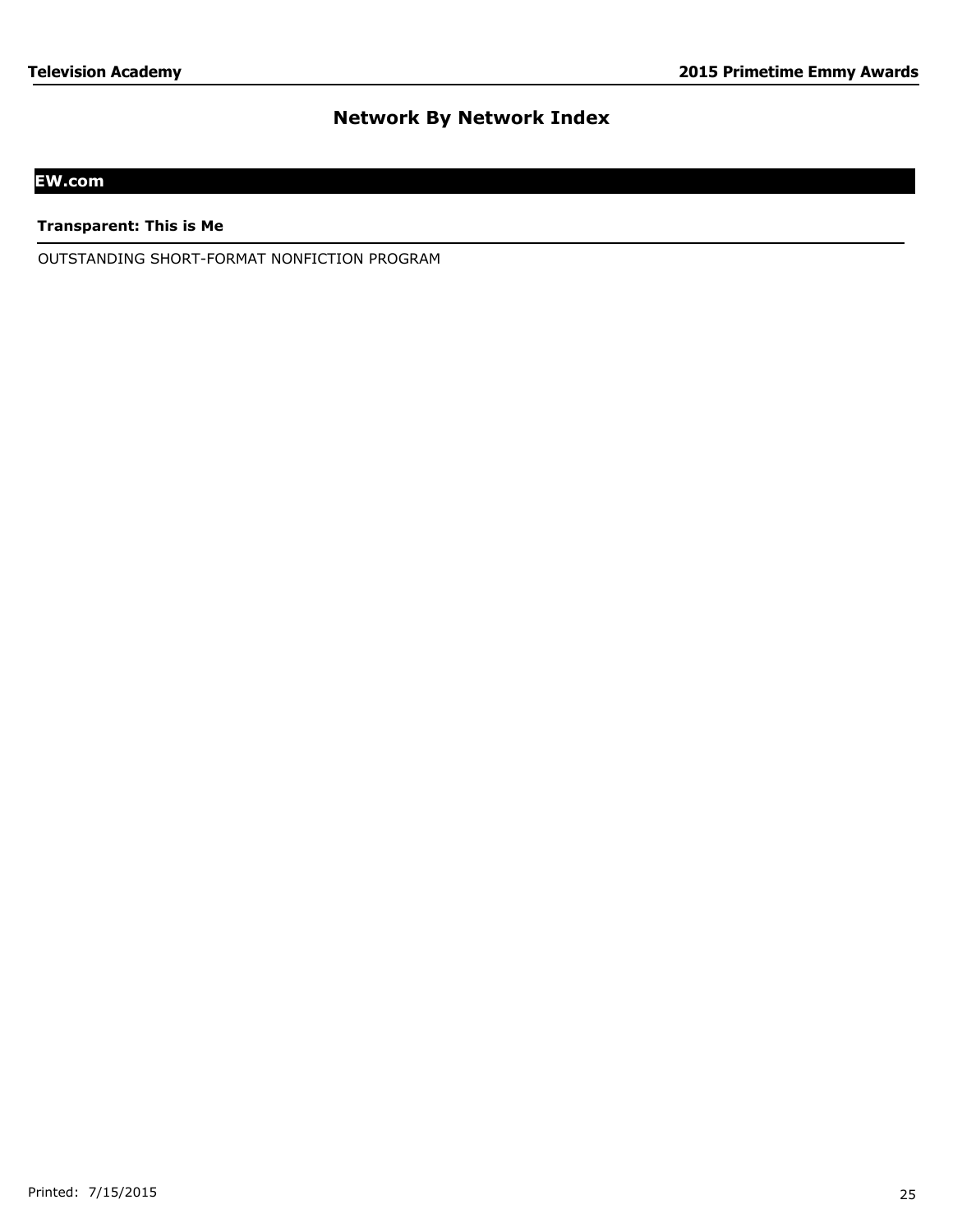# **Food Network**

**Diners, Drive-Ins and Dives**

OUTSTANDING STRUCTURED REALITY PROGRAM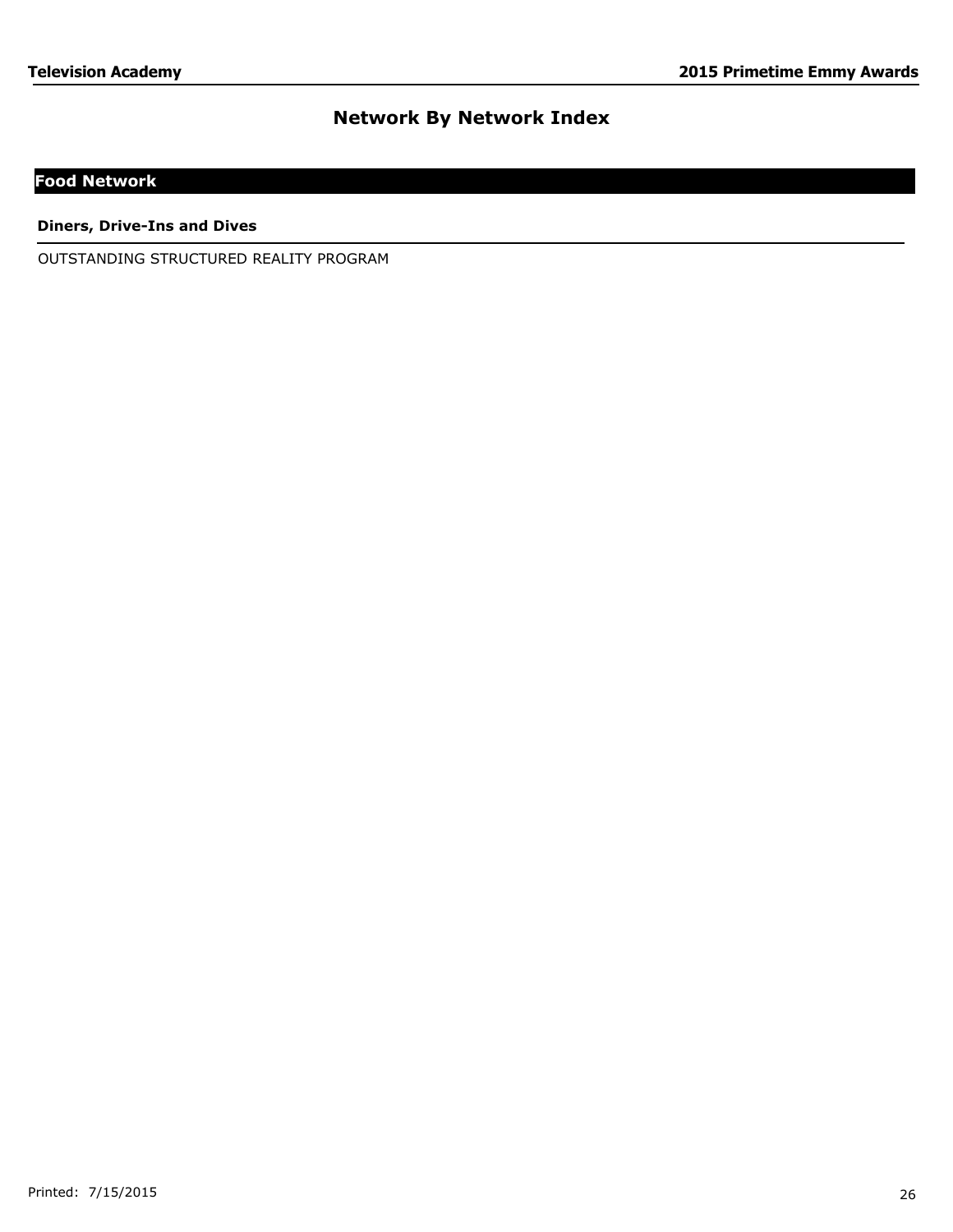## **FOX**

#### **American Idol**

OUTSTANDING LIGHTING DESIGN/LIGHTING DIRECTION FOR A VARIETY SERIES

#### **Bob's Burgers**

OUTSTANDING ANIMATED PROGRAM

OUTSTANDING CHARACTER VOICE-OVER PERFORMANCE

#### **Brooklyn Nine-Nine**

OUTSTANDING SUPPORTING ACTOR IN A COMEDY SERIES

OUTSTANDING STUNT COORDINATION FOR A COMEDY SERIES OR A VARIETY PROGRAM

#### **Empire**

OUTSTANDING COSTUMES FOR A CONTEMPORARY SERIES, LIMITED SERIES OR MOVIE OUTSTANDING COSTUMES FOR A CONTEMPORARY SERIES, LIMITED SERIES OR MOVIE

OUTSTANDING LEAD ACTRESS IN A DRAMA SERIES

#### **Family Guy**

OUTSTANDING CHARACTER VOICE-OVER PERFORMANCE

#### **Glee**

OUTSTANDING ORIGINAL MUSIC AND LYRICS

#### **Gotham**

OUTSTANDING PRODUCTION DESIGN FOR A NARRATIVE CONTEMPORARY OR FANTASY PROGRAM (ONE HOUR OR MORE)

OUTSTANDING COSTUMES FOR A CONTEMPORARY SERIES, LIMITED SERIES OR MOVIE

OUTSTANDING SPECIAL VISUAL EFFECTS IN A SUPPORTING ROLE

OUTSTANDING SOUND EDITING FOR A SERIES

## **The Last Man On Earth**

OUTSTANDING DIRECTING FOR A COMEDY SERIES

OUTSTANDING SINGLE-CAMERA PICTURE EDITING FOR A COMEDY SERIES

OUTSTANDING LEAD ACTOR IN A COMEDY SERIES

OUTSTANDING WRITING FOR A COMEDY SERIES

## **The Mindy Project**

OUTSTANDING COSTUMES FOR A CONTEMPORARY SERIES, LIMITED SERIES OR MOVIE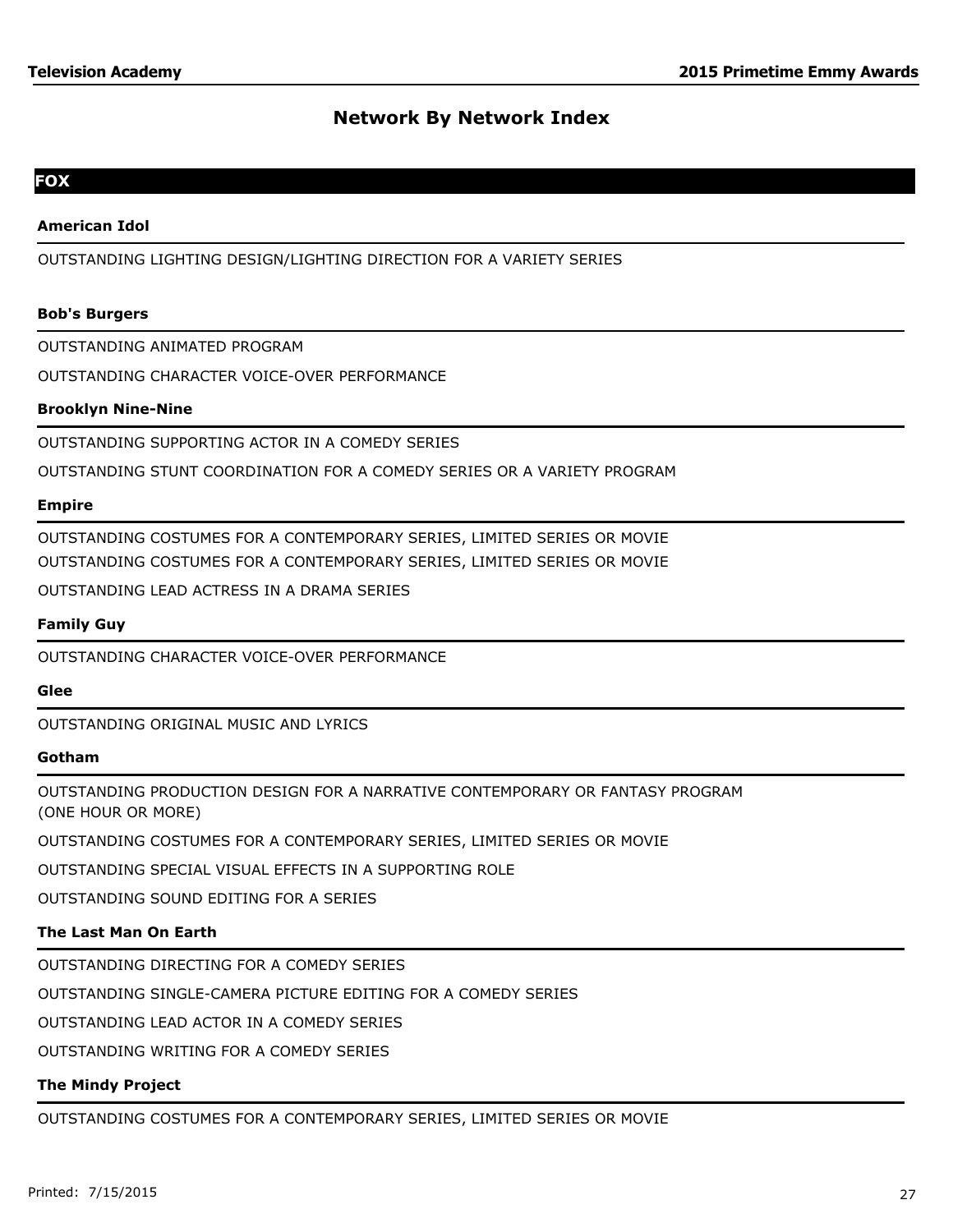## **The Simpsons**

OUTSTANDING ANIMATED PROGRAM

OUTSTANDING CHARACTER VOICE-OVER PERFORMANCE OUTSTANDING CHARACTER VOICE-OVER PERFORMANCE OUTSTANDING CHARACTER VOICE-OVER PERFORMANCE

OUTSTANDING SOUND MIXING FOR A COMEDY OR DRAMA SERIES (HALF-HOUR) AND ANIMATION

# **So You Think You Can Dance**

OUTSTANDING CHOREOGRAPHY OUTSTANDING CHOREOGRAPHY OUTSTANDING CHOREOGRAPHY OUTSTANDING LIGHTING DESIGN/LIGHTING DIRECTION FOR A VARIETY SERIES

OUTSTANDING HAIRSTYLING FOR A MULTI-CAMERA SERIES OR SPECIAL

OUTSTANDING MAKEUP FOR A MULTI-CAMERA SERIES OR SPECIAL (NON-PROSTHETIC)

OUTSTANDING HOST FOR A REALITY OR REALITY-COMPETITION PROGRAM

OUTSTANDING REALITY-COMPETITION PROGRAM

# **24: Live Another Day**

OUTSTANDING MUSIC COMPOSITION FOR A LIMITED SERIES, MOVIE OR A SPECIAL (ORIGINAL DRAMATIC SCORE)

OUTSTANDING SINGLE-CAMERA PICTURE EDITING FOR A LIMITED SERIES OR A MOVIE

OUTSTANDING SOUND EDITING FOR A LIMITED SERIES, MOVIE OR A SPECIAL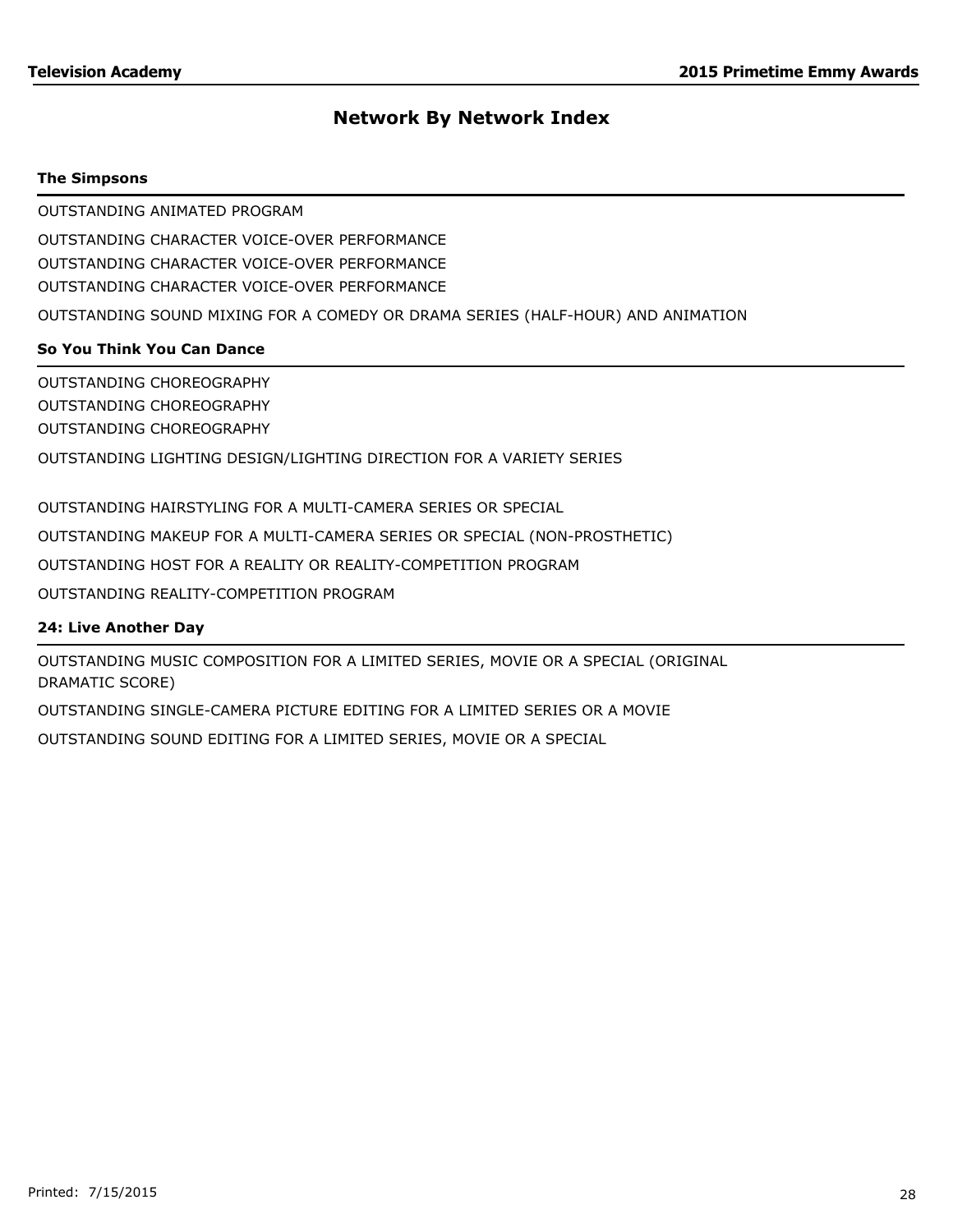# **FunnyOrDie.com**

#### **Between Two Ferns With Zach Galifianakis: Brad Pitt**

OUTSTANDING SHORT-FORMAT LIVE-ACTION ENTERTAINMENT PROGRAM

**Billy On The Street With First Lady Michelle Obama, Big Bird And Elena!!!**

OUTSTANDING SHORT-FORMAT LIVE-ACTION ENTERTAINMENT PROGRAM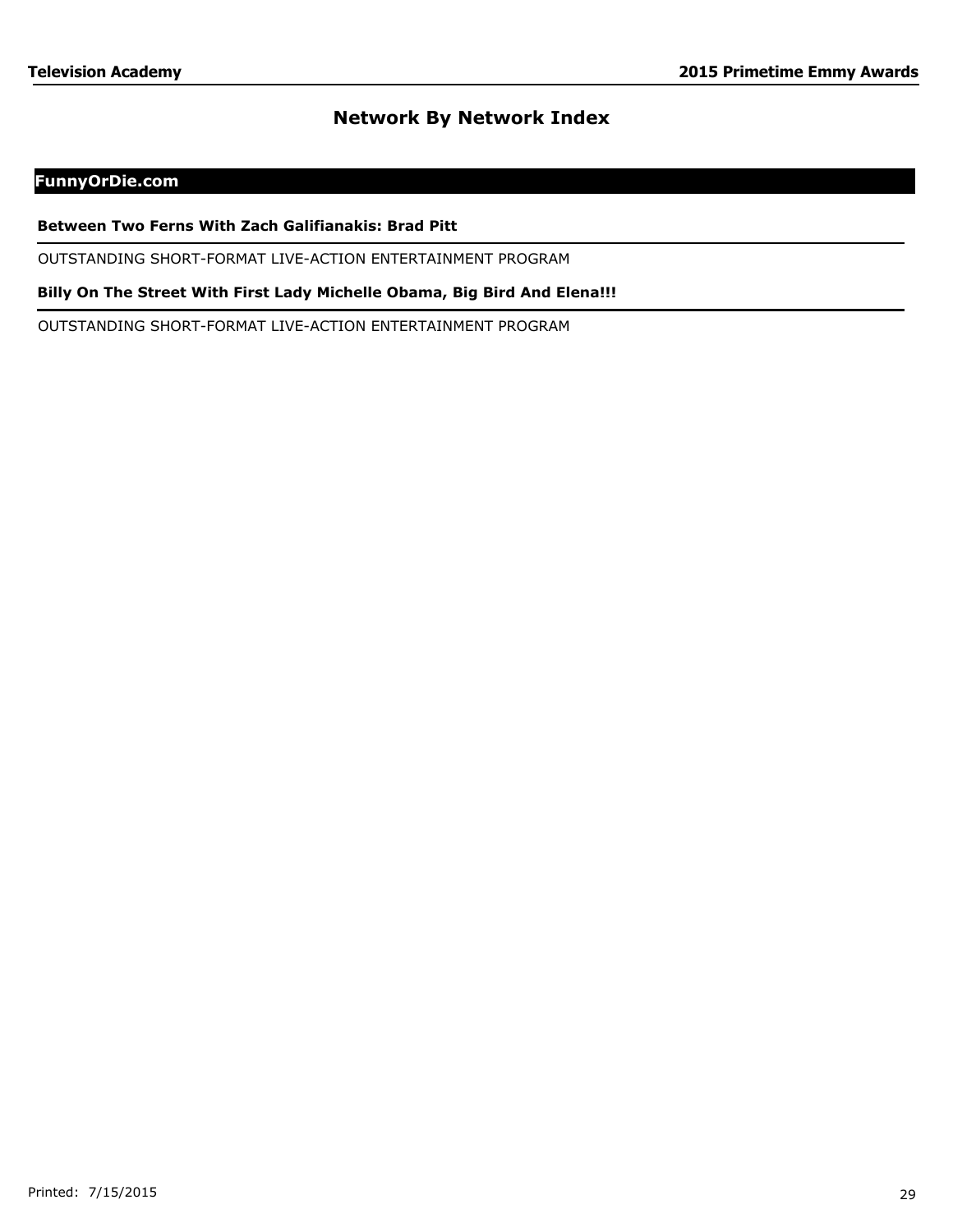# **FX Networks**

#### **American Horror Story: Extra-Ordinary Artists**

OUTSTANDING SHORT-FORMAT NONFICTION PROGRAM

#### **American Horror Story: Freak Show**

OUTSTANDING COSTUMES FOR A PERIOD/FANTASY SERIES, LIMITED SERIES OR MOVIE

OUTSTANDING CINEMATOGRAPHY FOR A LIMITED SERIES OR MOVIE

OUTSTANDING CASTING FOR A LIMITED SERIES, MOVIE OR A SPECIAL

OUTSTANDING DIRECTING FOR A LIMITED SERIES, MOVIE OR A DRAMATIC SPECIAL

OUTSTANDING SPECIAL VISUAL EFFECTS IN A SUPPORTING ROLE

OUTSTANDING HAIRSTYLING FOR A LIMITED SERIES OR A MOVIE

OUTSTANDING MAKEUP FOR A LIMITED SERIES OR A MOVIE (NON-PROSTHETIC)

OUTSTANDING PROSTHETIC MAKEUP FOR A SERIES, LIMITED SERIES, MOVIE OR A SPECIAL

OUTSTANDING MUSIC COMPOSITION FOR A LIMITED SERIES, MOVIE OR A SPECIAL (ORIGINAL DRAMATIC SCORE)

OUTSTANDING LEAD ACTRESS IN A LIMITED SERIES OR A MOVIE

OUTSTANDING SUPPORTING ACTRESS IN A LIMITED SERIES OR A MOVIE OUTSTANDING SUPPORTING ACTRESS IN A LIMITED SERIES OR A MOVIE OUTSTANDING SUPPORTING ACTRESS IN A LIMITED SERIES OR A MOVIE

OUTSTANDING SUPPORTING ACTOR IN A LIMITED SERIES OR A MOVIE OUTSTANDING SUPPORTING ACTOR IN A LIMITED SERIES OR A MOVIE

OUTSTANDING LIMITED SERIES

OUTSTANDING SOUND EDITING FOR A LIMITED SERIES, MOVIE OR A SPECIAL

OUTSTANDING SOUND MIXING FOR A LIMITED SERIES OR A MOVIE

OUTSTANDING MAIN TITLE DESIGN

## **The Americans**

OUTSTANDING GUEST ACTRESS IN A DRAMA SERIES

OUTSTANDING WRITING FOR A DRAMA SERIES

#### **Archer**

OUTSTANDING ANIMATED PROGRAM

#### **The Comedians**

OUTSTANDING ORIGINAL MUSIC AND LYRICS OUTSTANDING GUEST ACTOR IN A COMEDY SERIES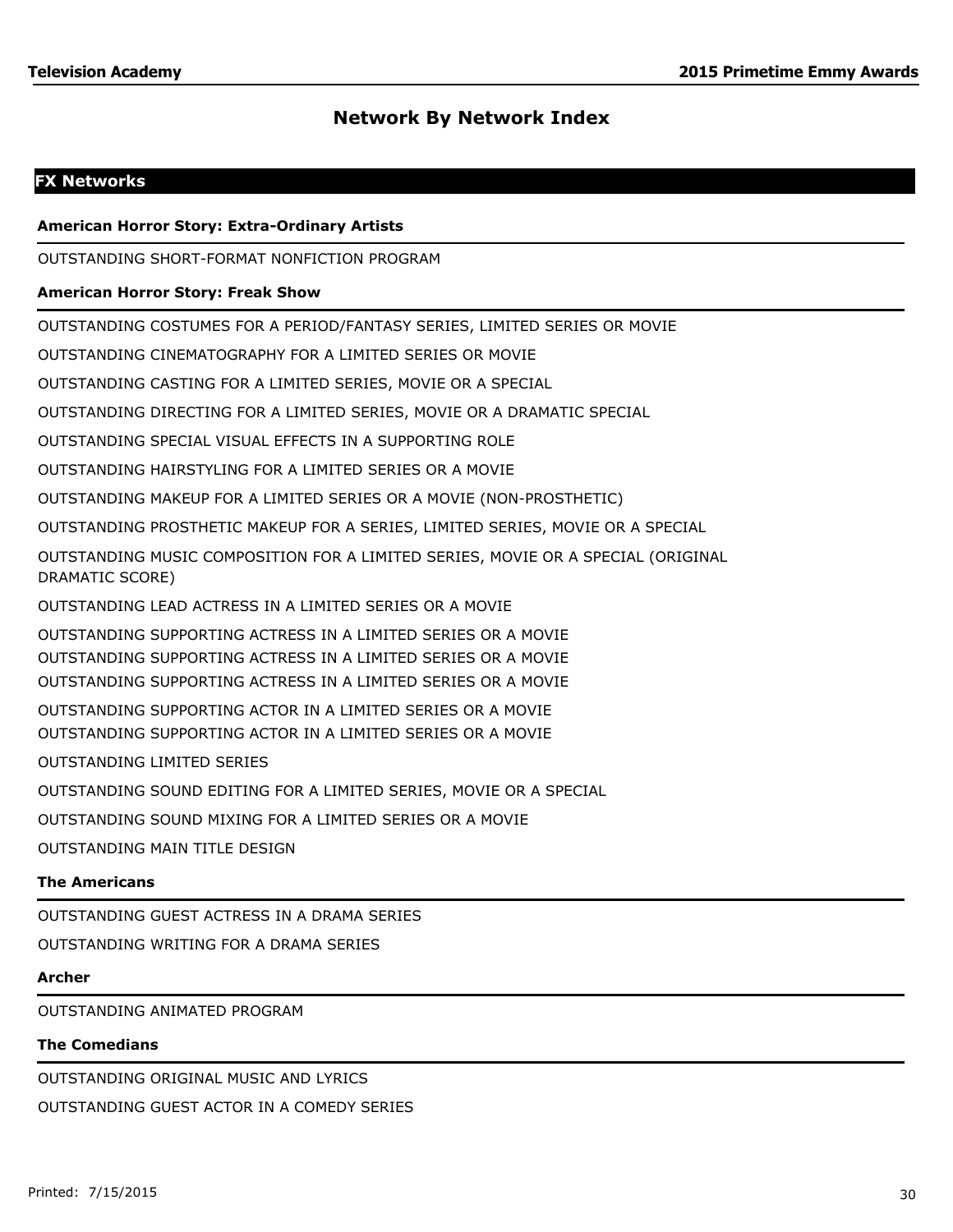## **It's Always Sunny In Philadelphia**

OUTSTANDING STUNT COORDINATION FOR A COMEDY SERIES OR A VARIETY PROGRAM

## **Louie**

OUTSTANDING CASTING FOR A COMEDY SERIES

OUTSTANDING DIRECTING FOR A COMEDY SERIES

OUTSTANDING GUEST ACTRESS IN A COMEDY SERIES

OUTSTANDING LEAD ACTOR IN A COMEDY SERIES

OUTSTANDING COMEDY SERIES

OUTSTANDING WRITING FOR A COMEDY SERIES

#### **Sons Of Anarchy**

OUTSTANDING MAKEUP FOR A SINGLE-CAMERA SERIES (NON-PROSTHETIC)

OUTSTANDING ORIGINAL MUSIC AND LYRICS

OUTSTANDING STUNT COORDINATION FOR A DRAMA SERIES, LIMITED SERIES OR MOVIE

#### **A Tribute To Mel Brooks**

OUTSTANDING SHORT-FORMAT NONFICTION PROGRAM

#### **Tyrant**

OUTSTANDING ORIGINAL MAIN TITLE THEME MUSIC

OUTSTANDING MUSIC COMPOSITION FOR A SERIES (ORIGINAL DRAMATIC SCORE)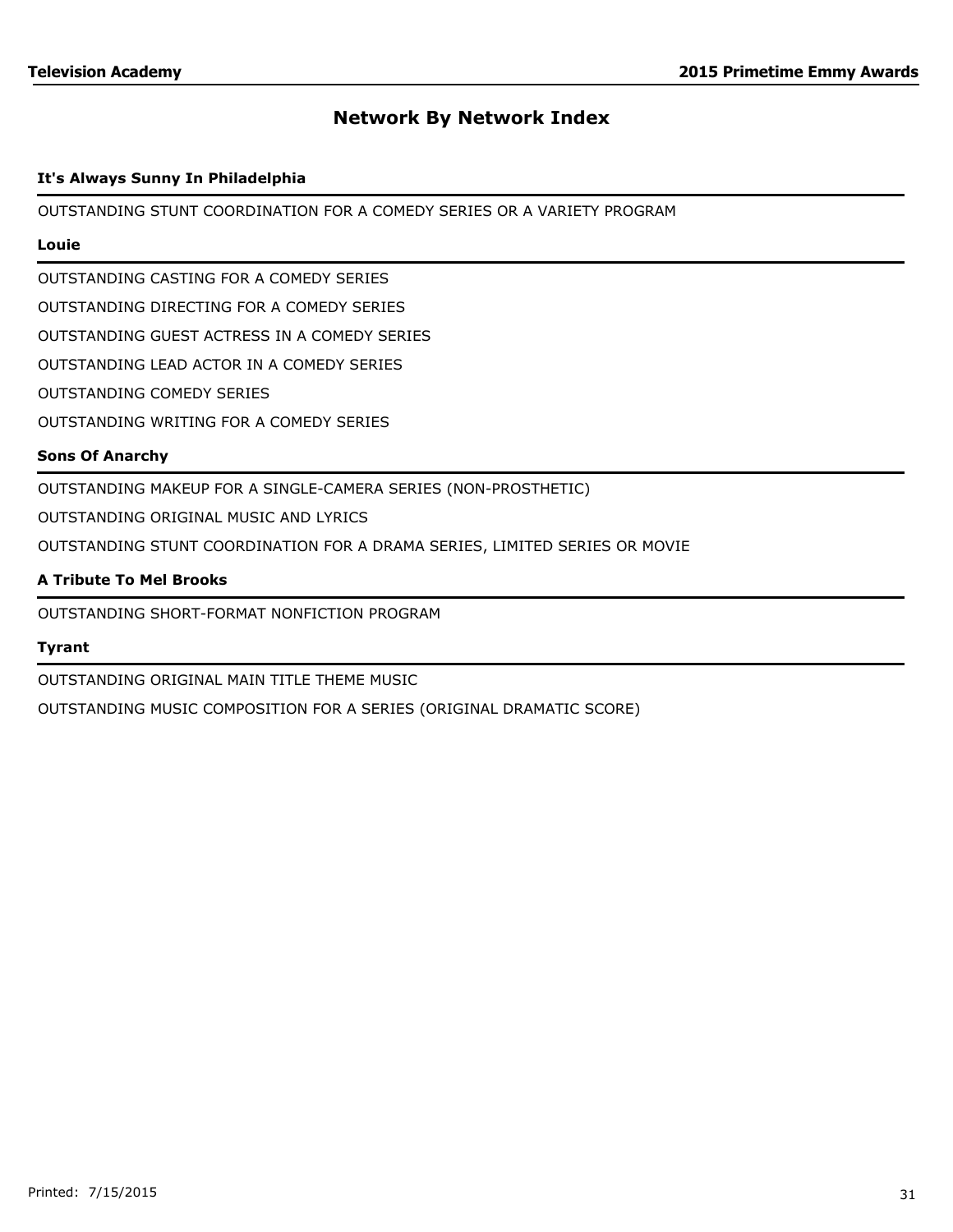# **Hallmark Channel**

### **Away And Back**

OUTSTANDING MUSIC COMPOSITION FOR A LIMITED SERIES, MOVIE OR A SPECIAL (ORIGINAL DRAMATIC SCORE)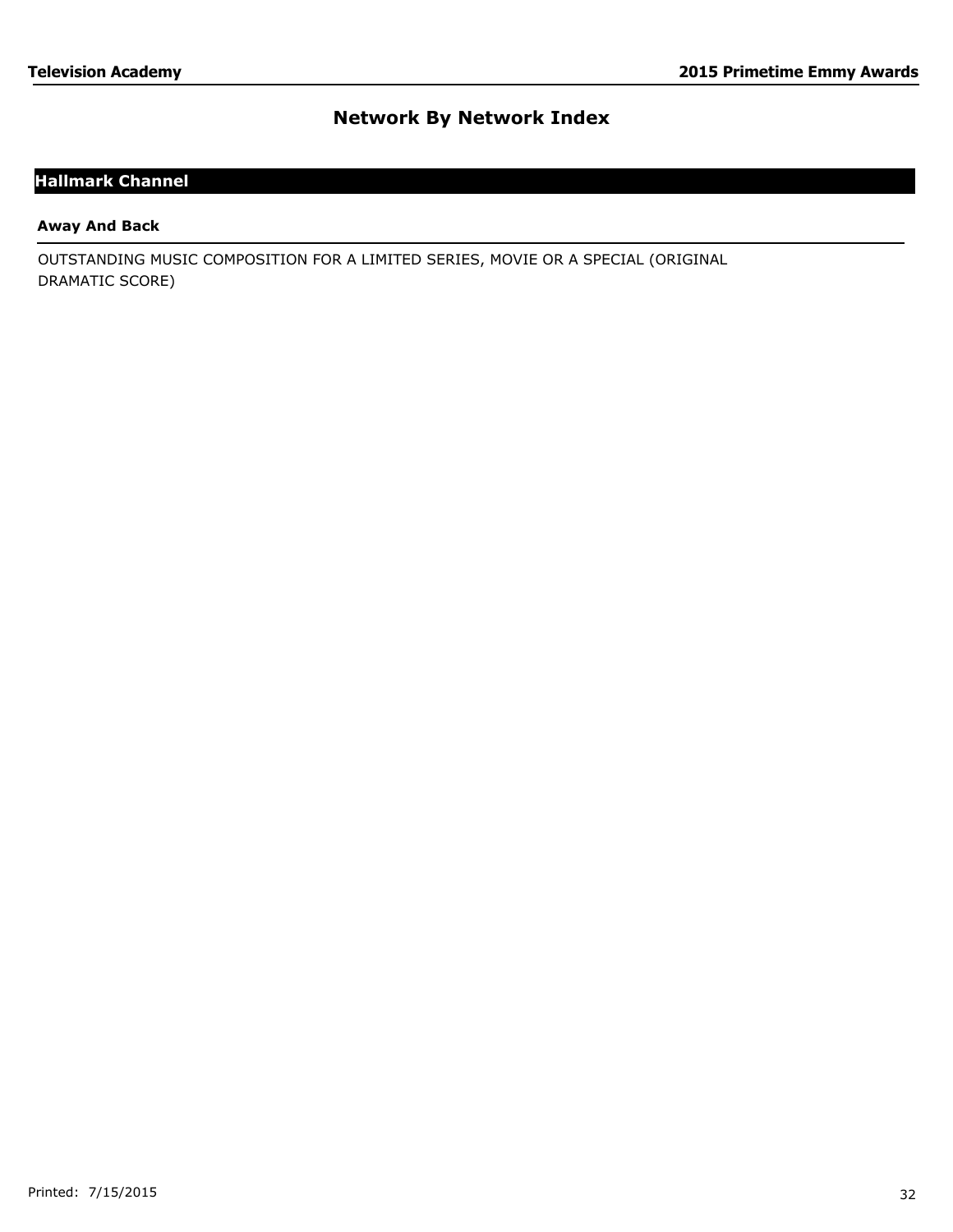## **HBO**

## **Alan Alda And The Actor Within You: A YoungArts Masterclass**

OUTSTANDING CHILDREN'S PROGRAM

#### **Bessie**

OUTSTANDING CINEMATOGRAPHY FOR A LIMITED SERIES OR MOVIE OUTSTANDING CASTING FOR A LIMITED SERIES, MOVIE OR A SPECIAL OUTSTANDING DIRECTING FOR A LIMITED SERIES, MOVIE OR A DRAMATIC SPECIAL OUTSTANDING HAIRSTYLING FOR A LIMITED SERIES OR A MOVIE OUTSTANDING MAKEUP FOR A LIMITED SERIES OR A MOVIE (NON-PROSTHETIC) OUTSTANDING MUSIC COMPOSITION FOR A LIMITED SERIES, MOVIE OR A SPECIAL (ORIGINAL DRAMATIC SCORE) OUTSTANDING LEAD ACTRESS IN A LIMITED SERIES OR A MOVIE OUTSTANDING SUPPORTING ACTRESS IN A LIMITED SERIES OR A MOVIE OUTSTANDING SUPPORTING ACTOR IN A LIMITED SERIES OR A MOVIE OUTSTANDING TELEVISION MOVIE OUTSTANDING SOUND MIXING FOR A LIMITED SERIES OR A MOVIE OUTSTANDING WRITING FOR A LIMITED SERIES, MOVIE OR A DRAMATIC SPECIAL

# **Beyoncé And JAY Z On The Run**

OUTSTANDING SPECIAL CLASS PROGRAM

## **Bill Maher: Live From D.C.**

OUTSTANDING VARIETY SPECIAL

## **Boardwalk Empire**

OUTSTANDING PRODUCTION DESIGN FOR A NARRATIVE PERIOD PROGRAM (ONE HOUR OR MORE) OUTSTANDING COSTUMES FOR A PERIOD/FANTASY SERIES, LIMITED SERIES OR MOVIE OUTSTANDING CINEMATOGRAPHY FOR A SINGLE-CAMERA SERIES OUTSTANDING DIRECTING FOR A DRAMA SERIES OUTSTANDING SPECIAL VISUAL EFFECTS IN A SUPPORTING ROLE OUTSTANDING HAIRSTYLING FOR A SINGLE-CAMERA SERIES OUTSTANDING MAKEUP FOR A SINGLE-CAMERA SERIES (NON-PROSTHETIC) OUTSTANDING PROSTHETIC MAKEUP FOR A SERIES, LIMITED SERIES, MOVIE OR A SPECIAL OUTSTANDING SOUND EDITING FOR A SERIES OUTSTANDING STUNT COORDINATION FOR A DRAMA SERIES, LIMITED SERIES OR MOVIE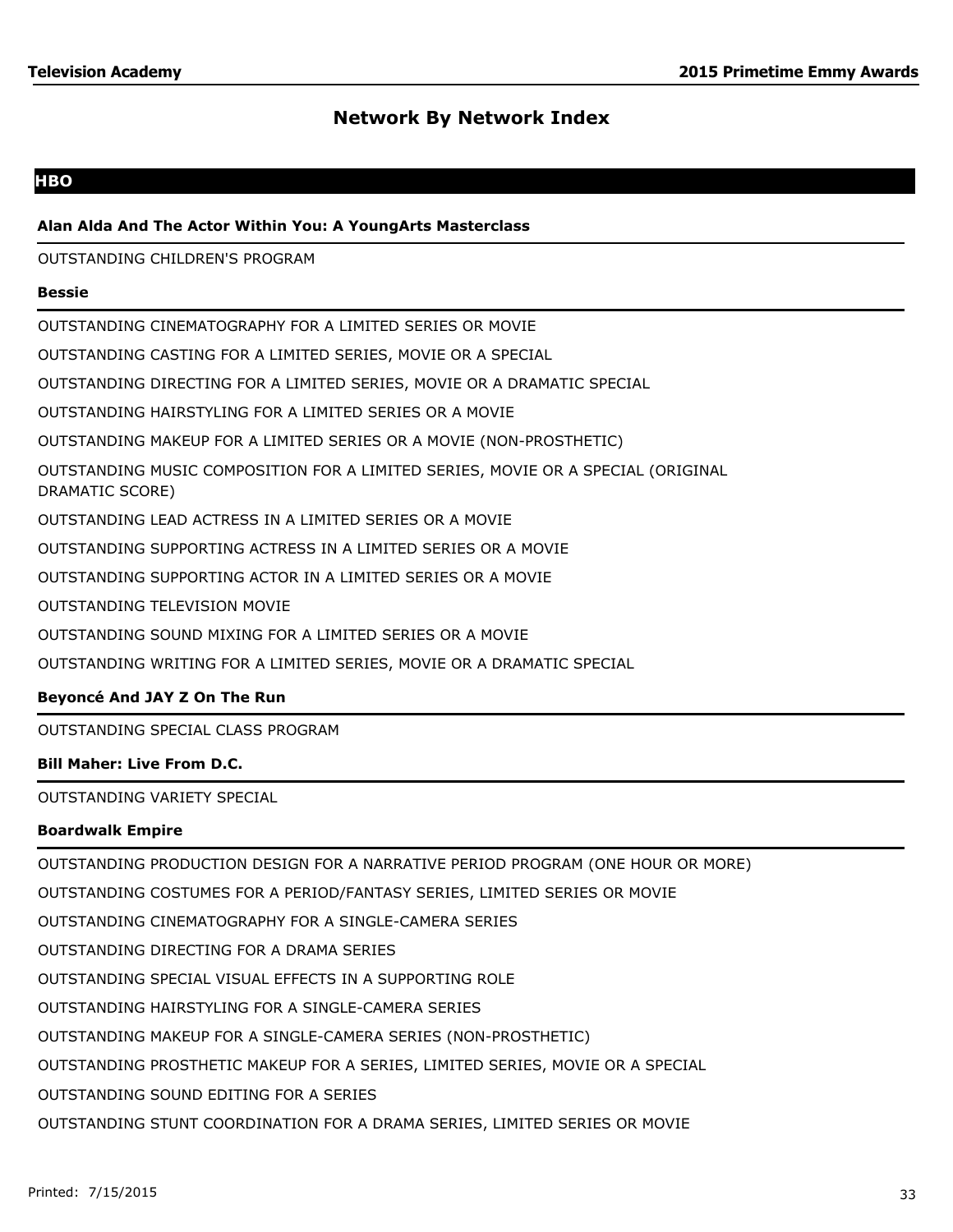## **The Case Against 8**

OUTSTANDING DOCUMENTARY OR NONFICTION SPECIAL

OUTSTANDING PICTURE EDITING FOR NONFICTION PROGRAMMING

## **Citizenfour**

OUTSTANDING CINEMATOGRAPHY FOR NONFICTION PROGRAMMING

EXCEPTIONAL MERIT IN DOCUMENTARY FILMMAKING

OUTSTANDING DIRECTING FOR NONFICTION PROGRAMMING

OUTSTANDING PICTURE EDITING FOR NONFICTION PROGRAMMING

## **The Comeback**

OUTSTANDING LEAD ACTRESS IN A COMEDY SERIES

# **Foo Fighters: Sonic Highways**

OUTSTANDING INFORMATIONAL SERIES OR SPECIAL

OUTSTANDING DIRECTING FOR NONFICTION PROGRAMMING

OUTSTANDING SOUND EDITING FOR NONFICTION PROGRAMMING (SINGLE OR MULTI-CAMERA)

OUTSTANDING SOUND MIXING FOR NONFICTION PROGRAMMING (SINGLE OR MULTI-CAMERA)

## **Game Of Thrones**

OUTSTANDING PRODUCTION DESIGN FOR A NARRATIVE CONTEMPORARY OR FANTASY PROGRAM (ONE HOUR OR MORE) OUTSTANDING COSTUMES FOR A PERIOD/FANTASY SERIES, LIMITED SERIES OR MOVIE OUTSTANDING CINEMATOGRAPHY FOR A SINGLE-CAMERA SERIES OUTSTANDING CINEMATOGRAPHY FOR A SINGLE-CAMERA SERIES OUTSTANDING CINEMATOGRAPHY FOR A SINGLE-CAMERA SERIES OUTSTANDING CINEMATOGRAPHY FOR A SINGLE-CAMERA SERIES OUTSTANDING CASTING FOR A DRAMA SERIES OUTSTANDING DIRECTING FOR A DRAMA SERIES OUTSTANDING DIRECTING FOR A DRAMA SERIES OUTSTANDING SPECIAL VISUAL EFFECTS OUTSTANDING HAIRSTYLING FOR A SINGLE-CAMERA SERIES OUTSTANDING MAKEUP FOR A SINGLE-CAMERA SERIES (NON-PROSTHETIC) OUTSTANDING PROSTHETIC MAKEUP FOR A SERIES, LIMITED SERIES, MOVIE OR A SPECIAL OUTSTANDING SINGLE-CAMERA PICTURE EDITING FOR A DRAMA SERIES OUTSTANDING SINGLE-CAMERA PICTURE EDITING FOR A DRAMA SERIES OUTSTANDING GUEST ACTRESS IN A DRAMA SERIES OUTSTANDING SUPPORTING ACTRESS IN A DRAMA SERIES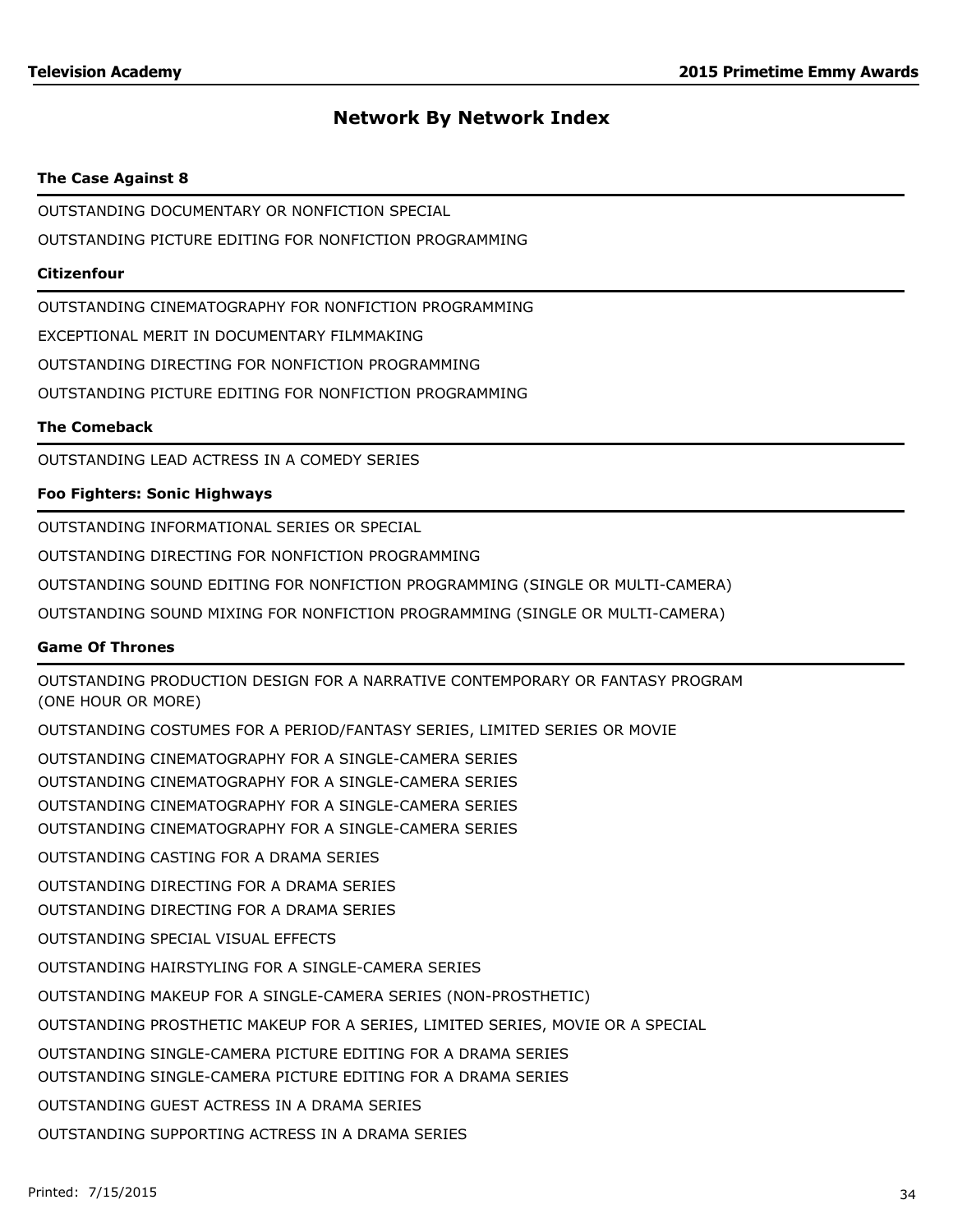OUTSTANDING SUPPORTING ACTRESS IN A DRAMA SERIES

OUTSTANDING SUPPORTING ACTOR IN A DRAMA SERIES

OUTSTANDING DRAMA SERIES

OUTSTANDING SOUND EDITING FOR A SERIES

OUTSTANDING SOUND MIXING FOR A COMEDY OR DRAMA SERIES (ONE HOUR)

OUTSTANDING STUNT COORDINATION FOR A DRAMA SERIES, LIMITED SERIES OR MOVIE

OUTSTANDING WRITING FOR A DRAMA SERIES

## **Getting On**

OUTSTANDING SUPPORTING ACTRESS IN A COMEDY SERIES

## **Girls**

OUTSTANDING GUEST ACTRESS IN A COMEDY SERIES

OUTSTANDING SUPPORTING ACTOR IN A COMEDY SERIES

## **Going Clear: Scientology And The Prison Of Belief**

OUTSTANDING CINEMATOGRAPHY FOR NONFICTION PROGRAMMING

OUTSTANDING DOCUMENTARY OR NONFICTION SPECIAL

OUTSTANDING DIRECTING FOR NONFICTION PROGRAMMING

OUTSTANDING WRITING FOR NONFICTION PROGRAMMING

OUTSTANDING PICTURE EDITING FOR NONFICTION PROGRAMMING

OUTSTANDING SOUND EDITING FOR NONFICTION PROGRAMMING (SINGLE OR MULTI-CAMERA)

OUTSTANDING SOUND MIXING FOR NONFICTION PROGRAMMING (SINGLE OR MULTI-CAMERA)

## **Hello Ladies: The Movie**

OUTSTANDING TELEVISION MOVIE

OUTSTANDING WRITING FOR A LIMITED SERIES, MOVIE OR A DRAMATIC SPECIAL

# **The Jinx: The Life And Deaths Of Robert Durst**

OUTSTANDING CINEMATOGRAPHY FOR NONFICTION PROGRAMMING

OUTSTANDING DOCUMENTARY OR NONFICTION SERIES

OUTSTANDING DIRECTING FOR NONFICTION PROGRAMMING

OUTSTANDING PICTURE EDITING FOR NONFICTION PROGRAMMING

OUTSTANDING SOUND EDITING FOR NONFICTION PROGRAMMING (SINGLE OR MULTI-CAMERA)

OUTSTANDING SOUND MIXING FOR NONFICTION PROGRAMMING (SINGLE OR MULTI-CAMERA)

# **Kurt Cobain: Montage Of Heck**

OUTSTANDING CINEMATOGRAPHY FOR NONFICTION PROGRAMMING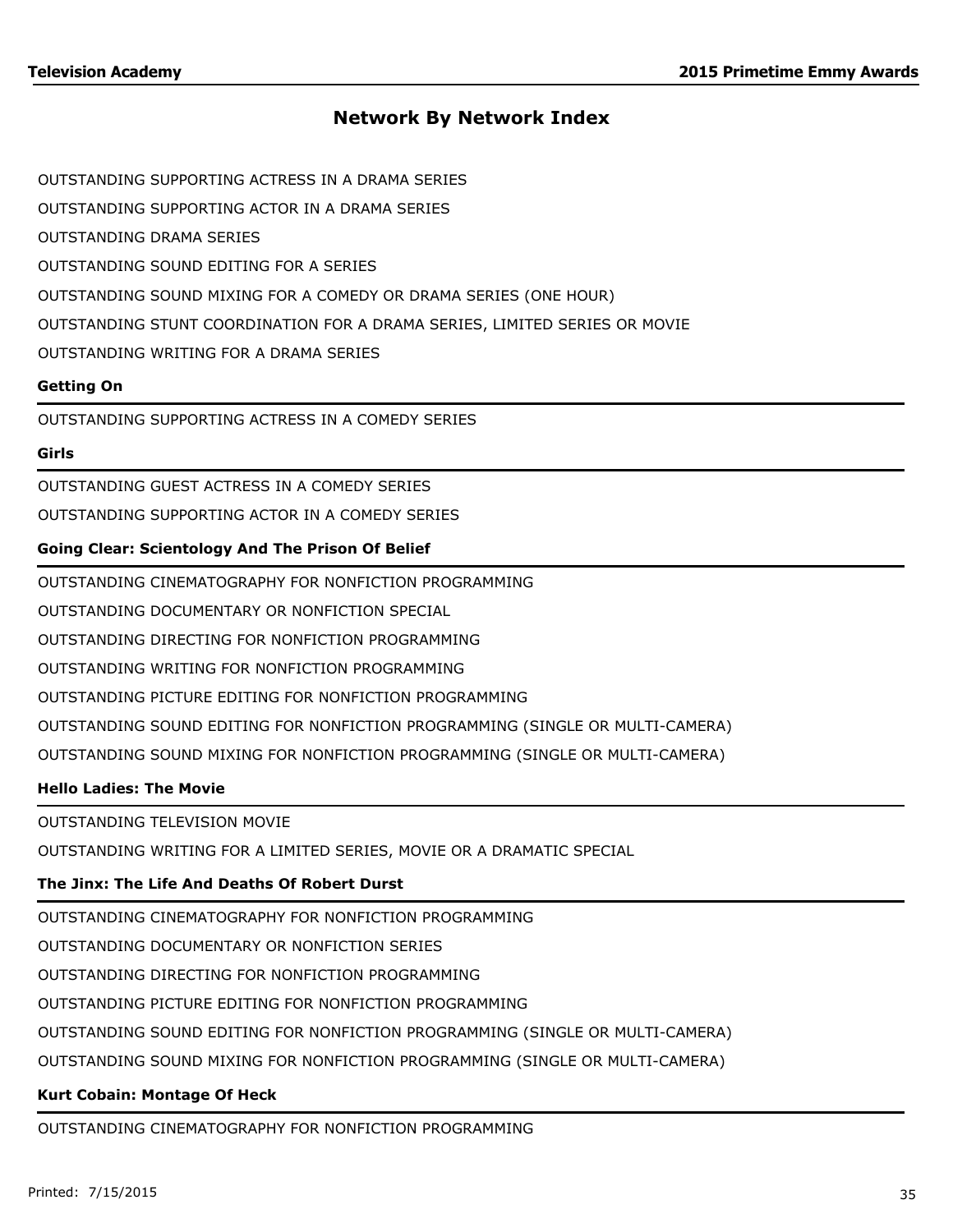OUTSTANDING DOCUMENTARY OR NONFICTION SPECIAL

OUTSTANDING DIRECTING FOR NONFICTION PROGRAMMING

OUTSTANDING WRITING FOR NONFICTION PROGRAMMING

OUTSTANDING PICTURE EDITING FOR NONFICTION PROGRAMMING

OUTSTANDING SOUND EDITING FOR NONFICTION PROGRAMMING (SINGLE OR MULTI-CAMERA)

OUTSTANDING SOUND MIXING FOR NONFICTION PROGRAMMING (SINGLE OR MULTI-CAMERA)

## **Last Week Tonight With John Oliver**

OUTSTANDING INTERACTIVE PROGRAM

OUTSTANDING PICTURE EDITING FOR VARIETY PROGRAMMING

OUTSTANDING VARIETY TALK SERIES

OUTSTANDING WRITING FOR A VARIETY SERIES

## **Mel Brooks Live At The Geffen**

OUTSTANDING VARIETY SPECIAL

OUTSTANDING WRITING FOR A VARIETY SPECIAL

#### **The Newsroom**

OUTSTANDING LEAD ACTOR IN A DRAMA SERIES

#### **Nightingale**

OUTSTANDING LEAD ACTOR IN A LIMITED SERIES OR A MOVIE

OUTSTANDING TELEVISION MOVIE

## **Olive Kitteridge**

OUTSTANDING COSTUMES FOR A CONTEMPORARY SERIES, LIMITED SERIES OR MOVIE

OUTSTANDING CASTING FOR A LIMITED SERIES, MOVIE OR A SPECIAL

OUTSTANDING DIRECTING FOR A LIMITED SERIES, MOVIE OR A DRAMATIC SPECIAL

OUTSTANDING HAIRSTYLING FOR A LIMITED SERIES OR A MOVIE

OUTSTANDING MAKEUP FOR A LIMITED SERIES OR A MOVIE (NON-PROSTHETIC)

OUTSTANDING SINGLE-CAMERA PICTURE EDITING FOR A LIMITED SERIES OR A MOVIE

OUTSTANDING LEAD ACTRESS IN A LIMITED SERIES OR A MOVIE

OUTSTANDING LEAD ACTOR IN A LIMITED SERIES OR A MOVIE

OUTSTANDING SUPPORTING ACTRESS IN A LIMITED SERIES OR A MOVIE

OUTSTANDING SUPPORTING ACTOR IN A LIMITED SERIES OR A MOVIE

OUTSTANDING LIMITED SERIES

OUTSTANDING MAIN TITLE DESIGN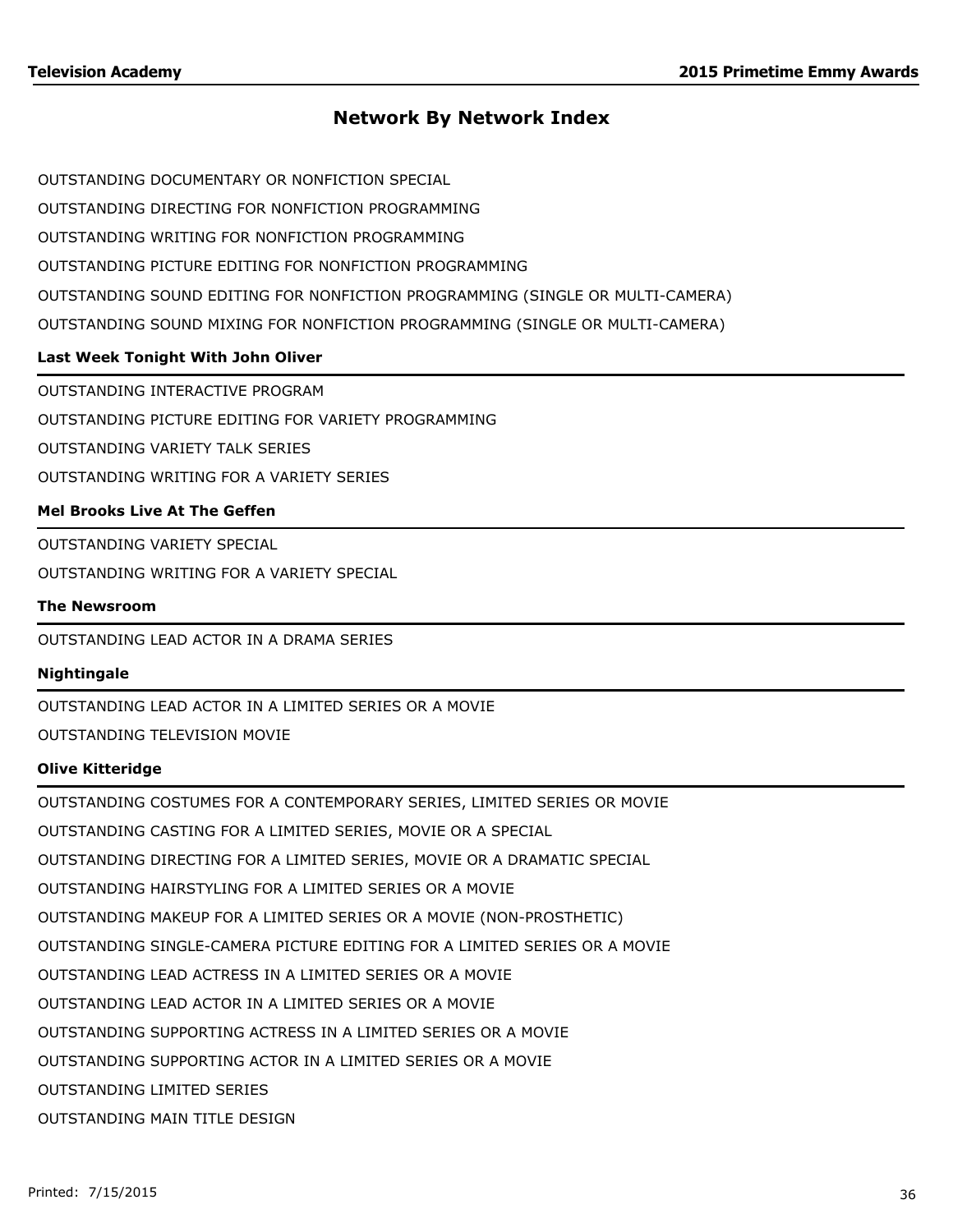OUTSTANDING WRITING FOR A LIMITED SERIES, MOVIE OR A DRAMATIC SPECIAL

### **Silicon Valley**

OUTSTANDING PRODUCTION DESIGN FOR A NARRATIVE PROGRAM (HALF-HOUR OR LESS)

OUTSTANDING DIRECTING FOR A COMEDY SERIES

OUTSTANDING SINGLE-CAMERA PICTURE EDITING FOR A COMEDY SERIES

OUTSTANDING SINGLE-CAMERA PICTURE EDITING FOR A COMEDY SERIES

OUTSTANDING COMEDY SERIES

OUTSTANDING SOUND MIXING FOR A COMEDY OR DRAMA SERIES (HALF-HOUR) AND ANIMATION

OUTSTANDING WRITING FOR A COMEDY SERIES

## **Sinatra: All Or Nothing At All**

OUTSTANDING DOCUMENTARY OR NONFICTION SPECIAL

#### **True Blood**

OUTSTANDING PRODUCTION DESIGN FOR A NARRATIVE CONTEMPORARY OR FANTASY PROGRAM (ONE HOUR OR MORE)

#### **Veep**

OUTSTANDING PRODUCTION DESIGN FOR A NARRATIVE PROGRAM (HALF-HOUR OR LESS)

OUTSTANDING CASTING FOR A COMEDY SERIES

OUTSTANDING DIRECTING FOR A COMEDY SERIES

OUTSTANDING LEAD ACTRESS IN A COMEDY SERIES

OUTSTANDING SUPPORTING ACTRESS IN A COMEDY SERIES

OUTSTANDING SUPPORTING ACTOR IN A COMEDY SERIES

OUTSTANDING COMEDY SERIES

OUTSTANDING SOUND MIXING FOR A COMEDY OR DRAMA SERIES (HALF-HOUR) AND ANIMATION

OUTSTANDING WRITING FOR A COMEDY SERIES

### **Vice**

OUTSTANDING INFORMATIONAL SERIES OR SPECIAL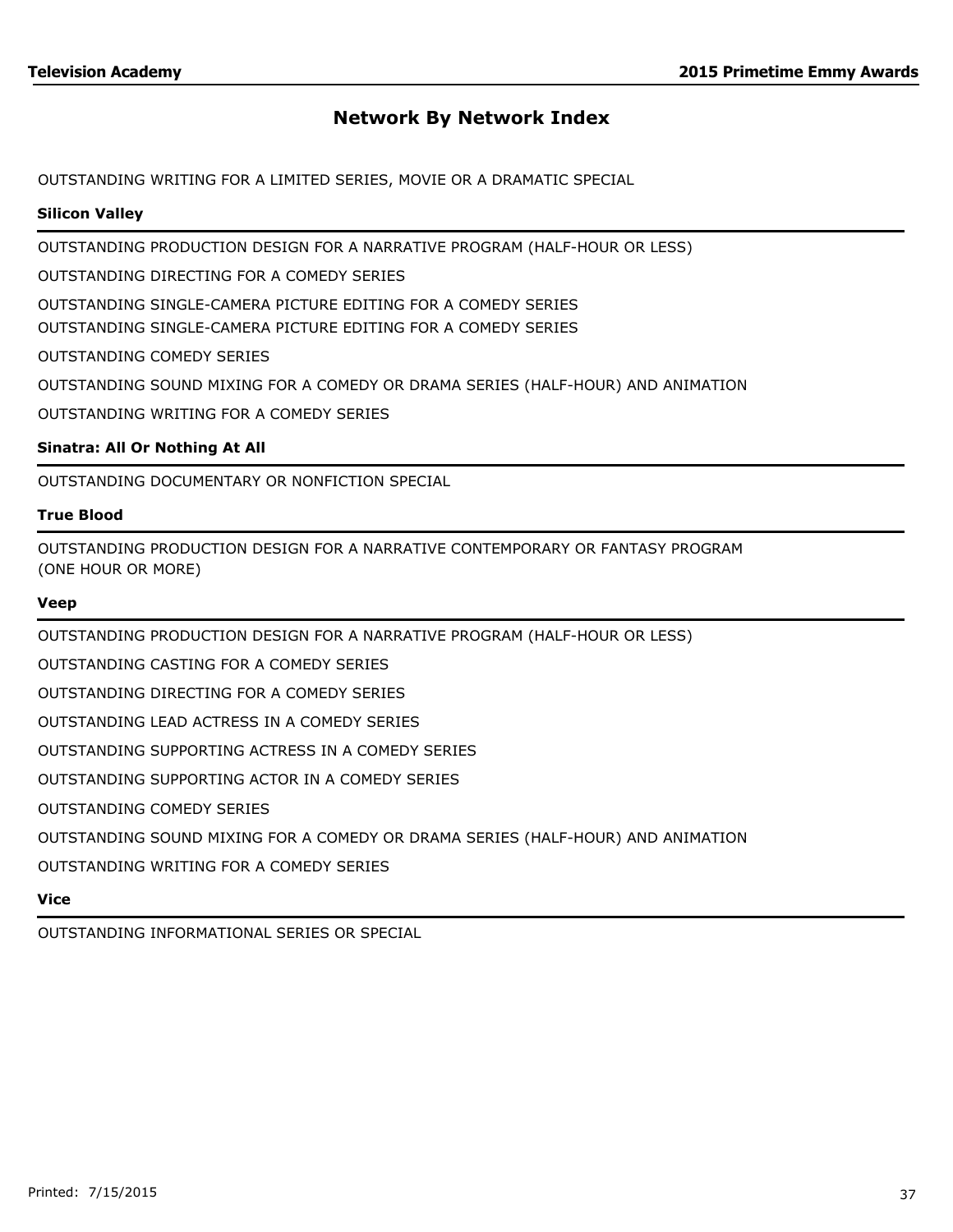# **HGTV**

**Property Brothers**

OUTSTANDING STRUCTURED REALITY PROGRAM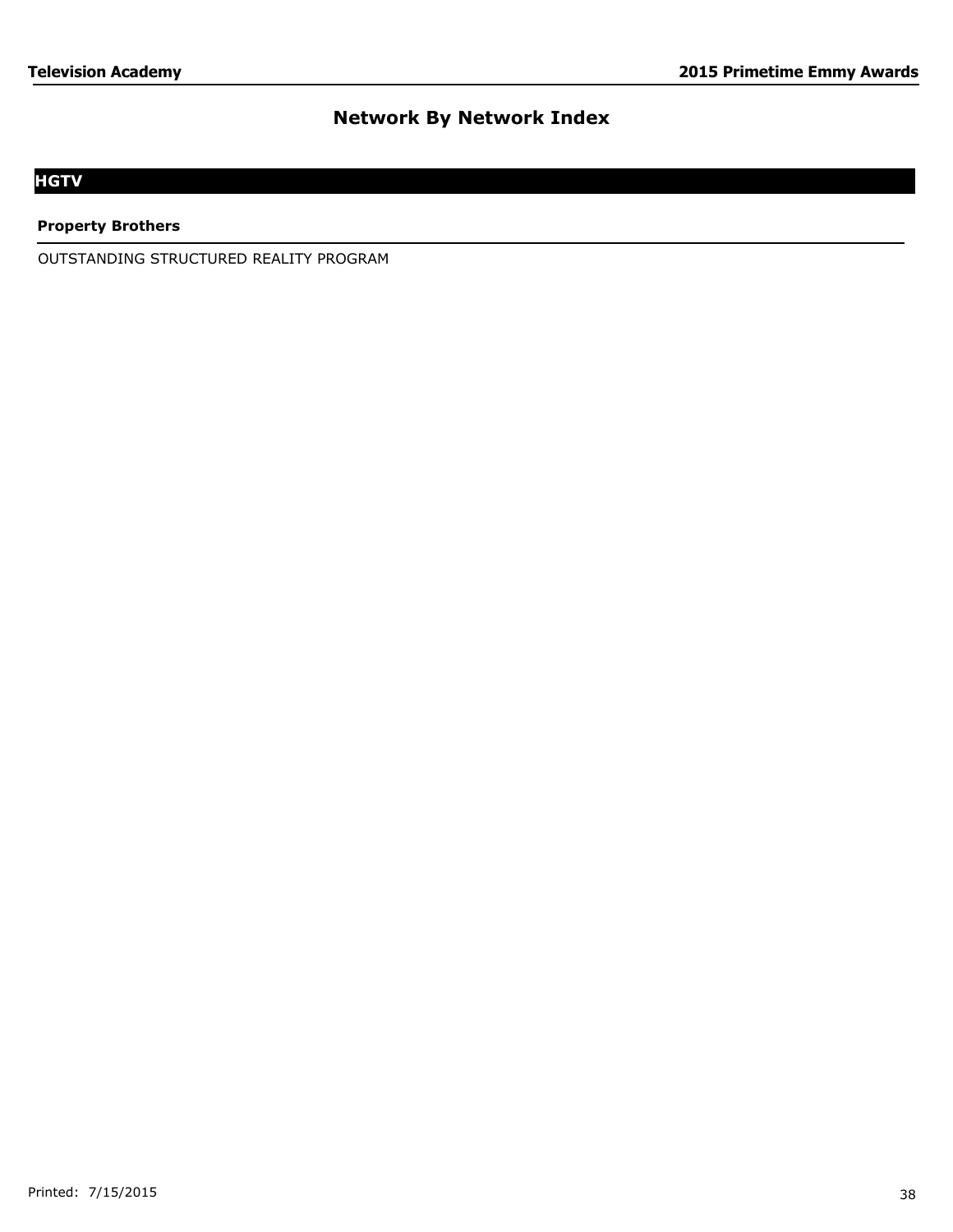# **HISTORY**

## **Houdini**

OUTSTANDING CINEMATOGRAPHY FOR A LIMITED SERIES OR MOVIE

OUTSTANDING DIRECTING FOR A LIMITED SERIES, MOVIE OR A DRAMATIC SPECIAL

OUTSTANDING MAKEUP FOR A LIMITED SERIES OR A MOVIE (NON-PROSTHETIC)

OUTSTANDING SINGLE-CAMERA PICTURE EDITING FOR A LIMITED SERIES OR A MOVIE

OUTSTANDING LEAD ACTOR IN A LIMITED SERIES OR A MOVIE

OUTSTANDING SOUND EDITING FOR A LIMITED SERIES, MOVIE OR A SPECIAL

OUTSTANDING SOUND MIXING FOR A LIMITED SERIES OR A MOVIE

## **Texas Rising**

OUTSTANDING ORIGINAL MAIN TITLE THEME MUSIC OUTSTANDING SOUND EDITING FOR A LIMITED SERIES, MOVIE OR A SPECIAL OUTSTANDING SOUND MIXING FOR A LIMITED SERIES OR A MOVIE

## **Vikings**

OUTSTANDING SPECIAL VISUAL EFFECTS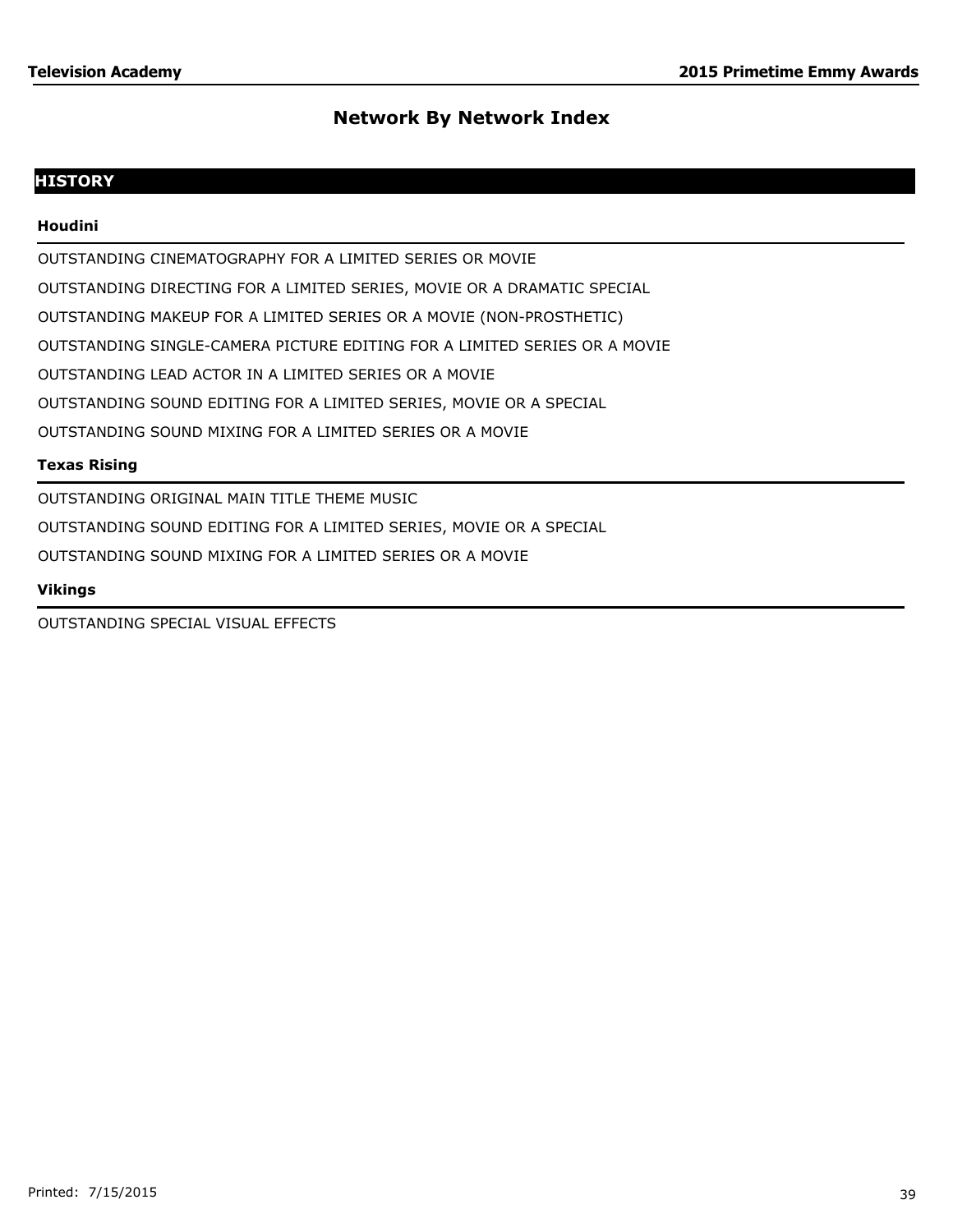# **IFC**

#### **Portlandia**

OUTSTANDING PRODUCTION DESIGN FOR VARIETY, NONFICTION, REALITY OR REALITY-COMPETITION PROGRAMMING

OUTSTANDING VARIETY SKETCH SERIES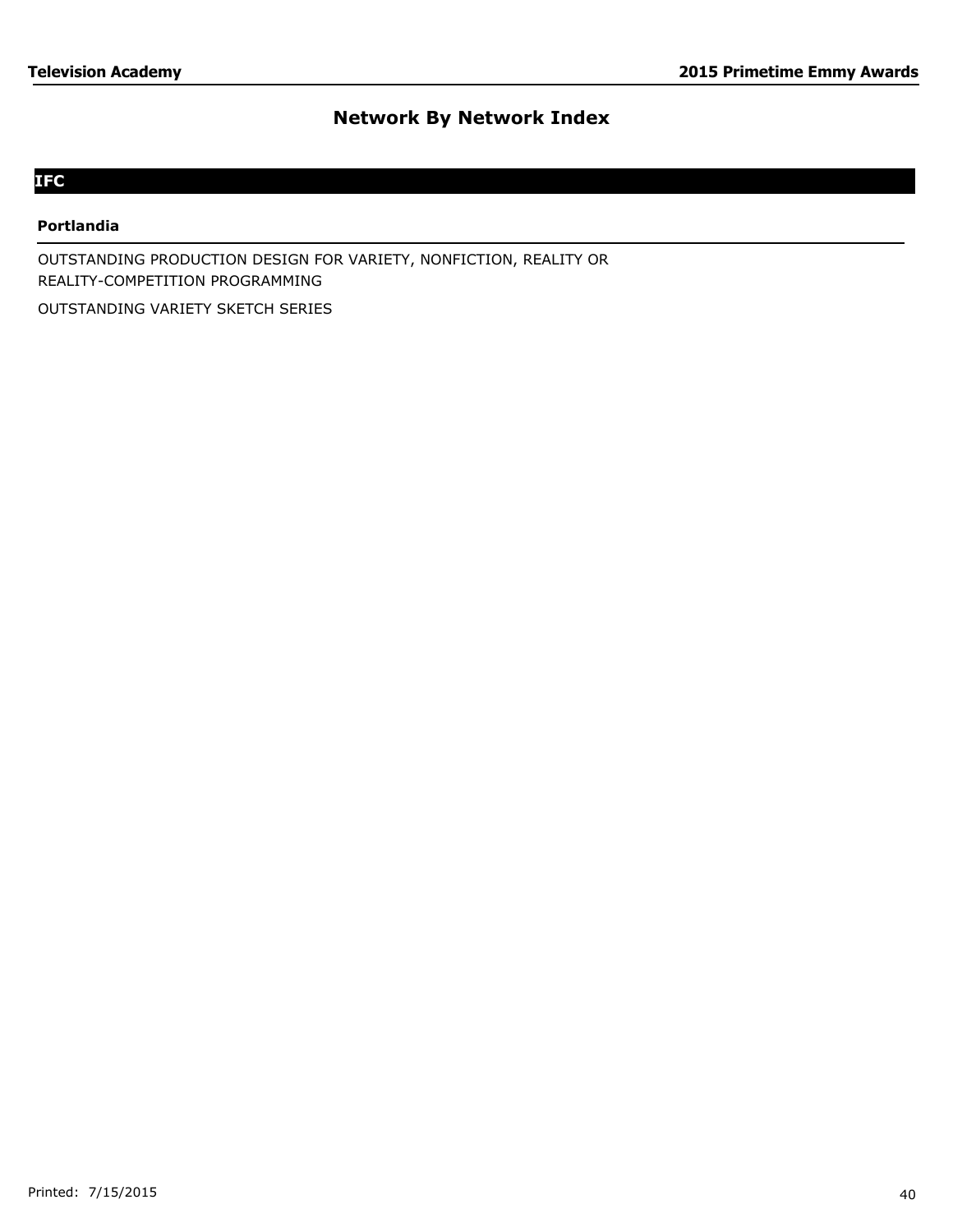# **Lifetime**

### **Grace Of Monaco**

OUTSTANDING HAIRSTYLING FOR A LIMITED SERIES OR A MOVIE

OUTSTANDING TELEVISION MOVIE

#### **Project Runway**

OUTSTANDING CINEMATOGRAPHY FOR REALITY PROGRAMMING

OUTSTANDING HOST FOR A REALITY OR REALITY-COMPETITION PROGRAM

OUTSTANDING PICTURE EDITING FOR REALITY PROGRAMMING

OUTSTANDING REALITY-COMPETITION PROGRAM

## **Project Runway All Stars**

OUTSTANDING PICTURE EDITING FOR REALITY PROGRAMMING

## **The Secret Life Of Marilyn Monroe**

OUTSTANDING CINEMATOGRAPHY FOR A LIMITED SERIES OR MOVIE

OUTSTANDING HAIRSTYLING FOR A LIMITED SERIES OR A MOVIE

OUTSTANDING MAKEUP FOR A LIMITED SERIES OR A MOVIE (NON-PROSTHETIC)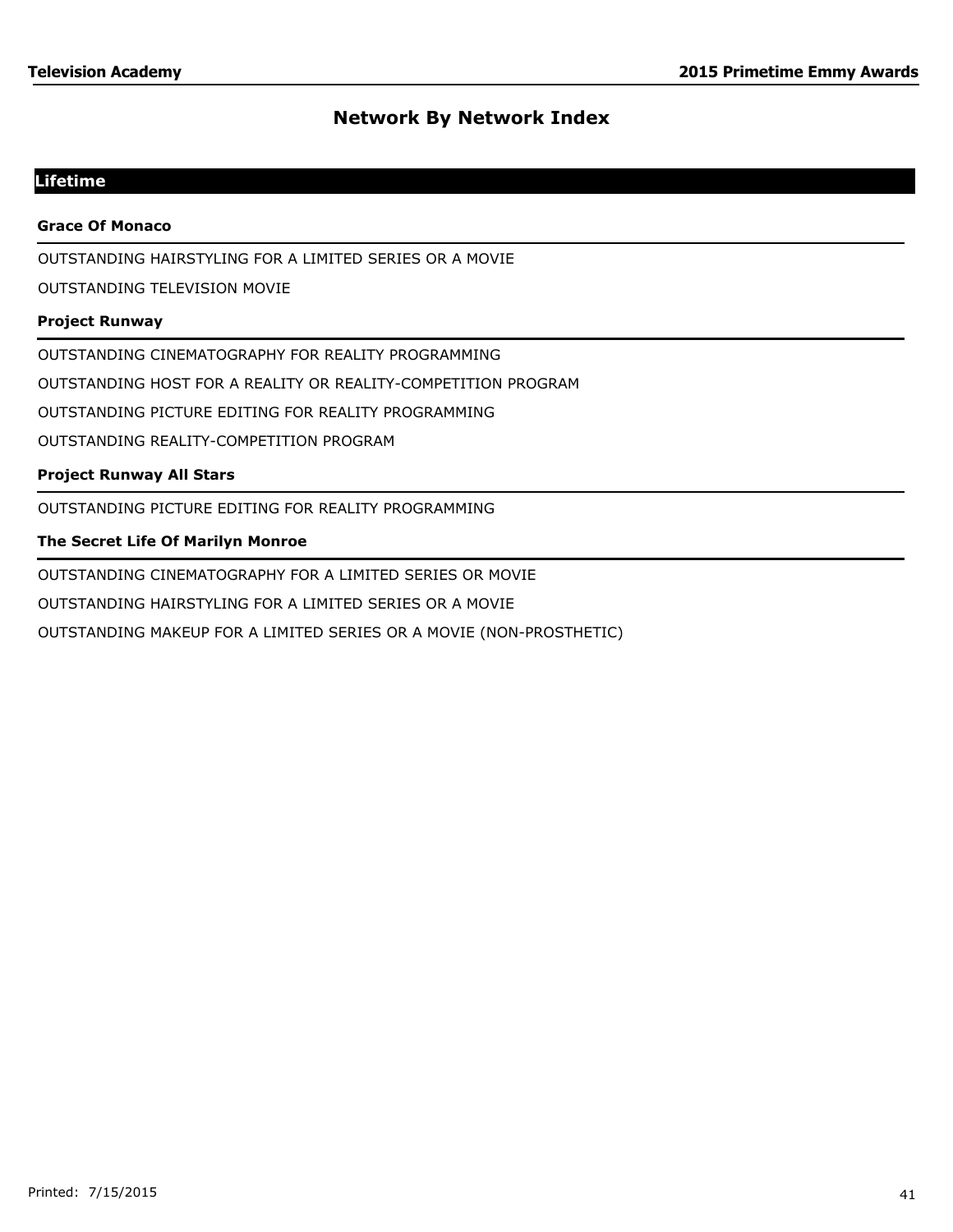# **Logo**

## **RuPaul's Drag Race**

OUTSTANDING MAKEUP FOR A MULTI-CAMERA SERIES OR SPECIAL (NON-PROSTHETIC)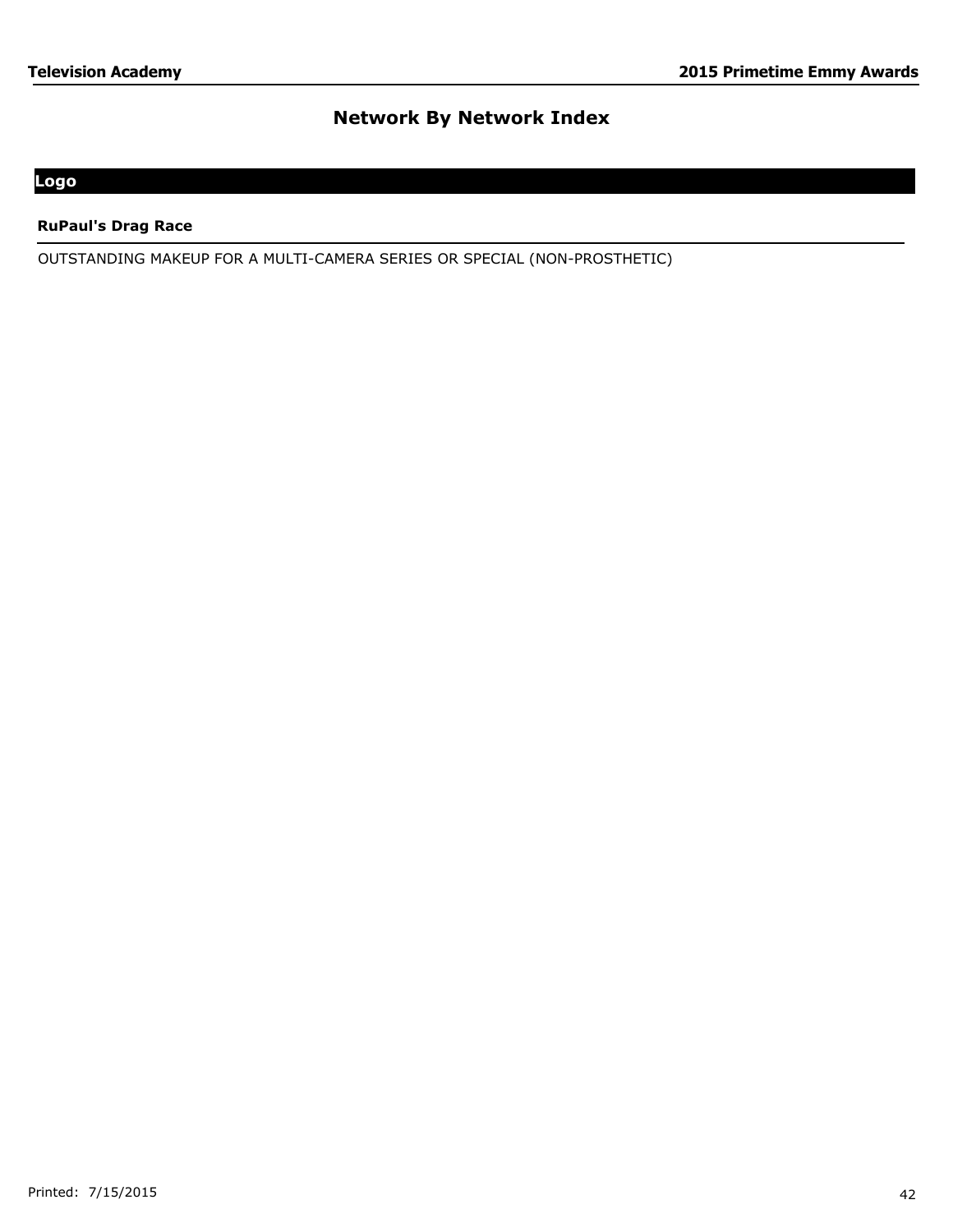# **LouisCK.net**

## **Louis C.K.: Live At The Comedy Store**

OUTSTANDING VARIETY SPECIAL

OUTSTANDING WRITING FOR A VARIETY SPECIAL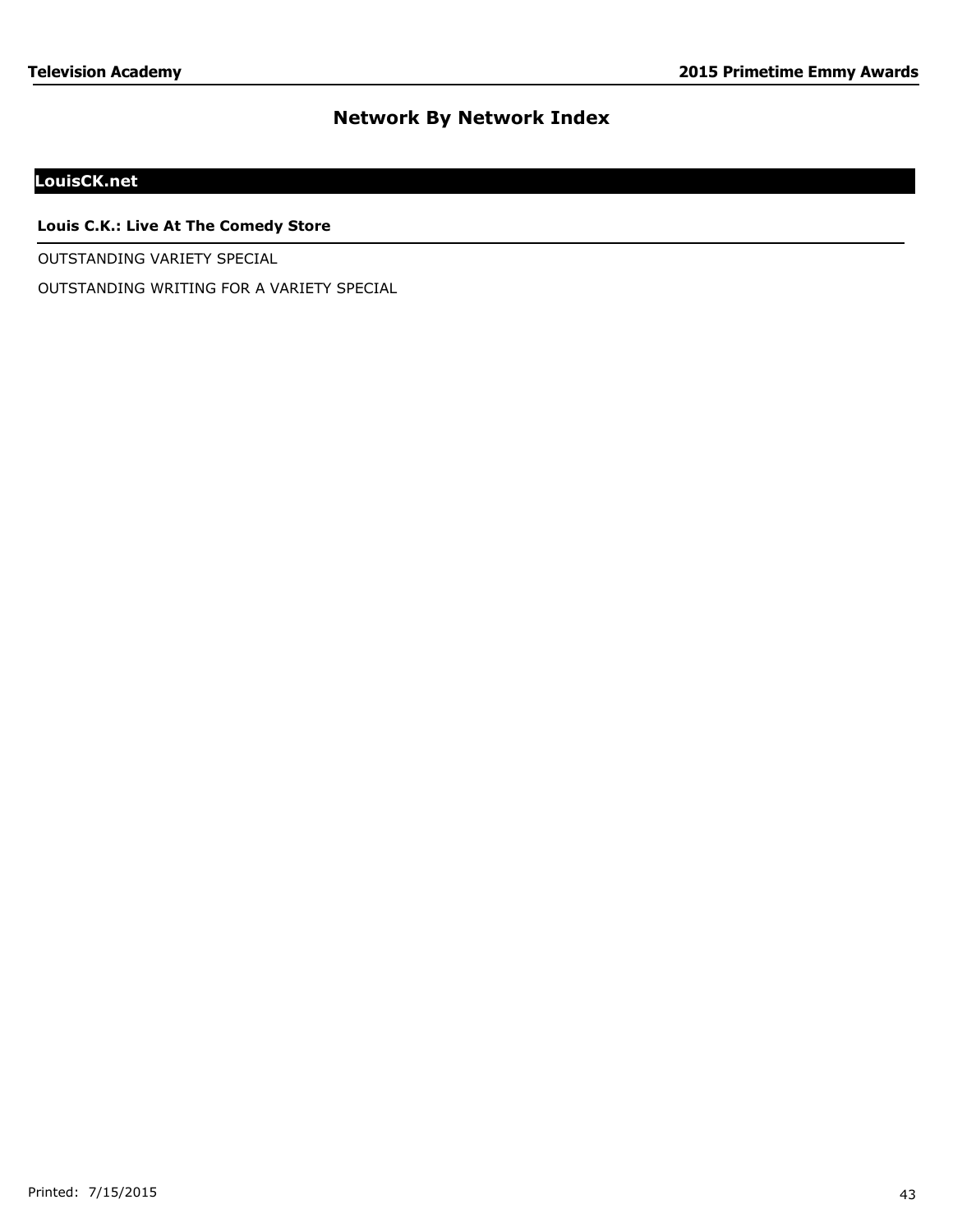# **Nat Geo WILD**

#### **Operation Orangutan**

OUTSTANDING NARRATOR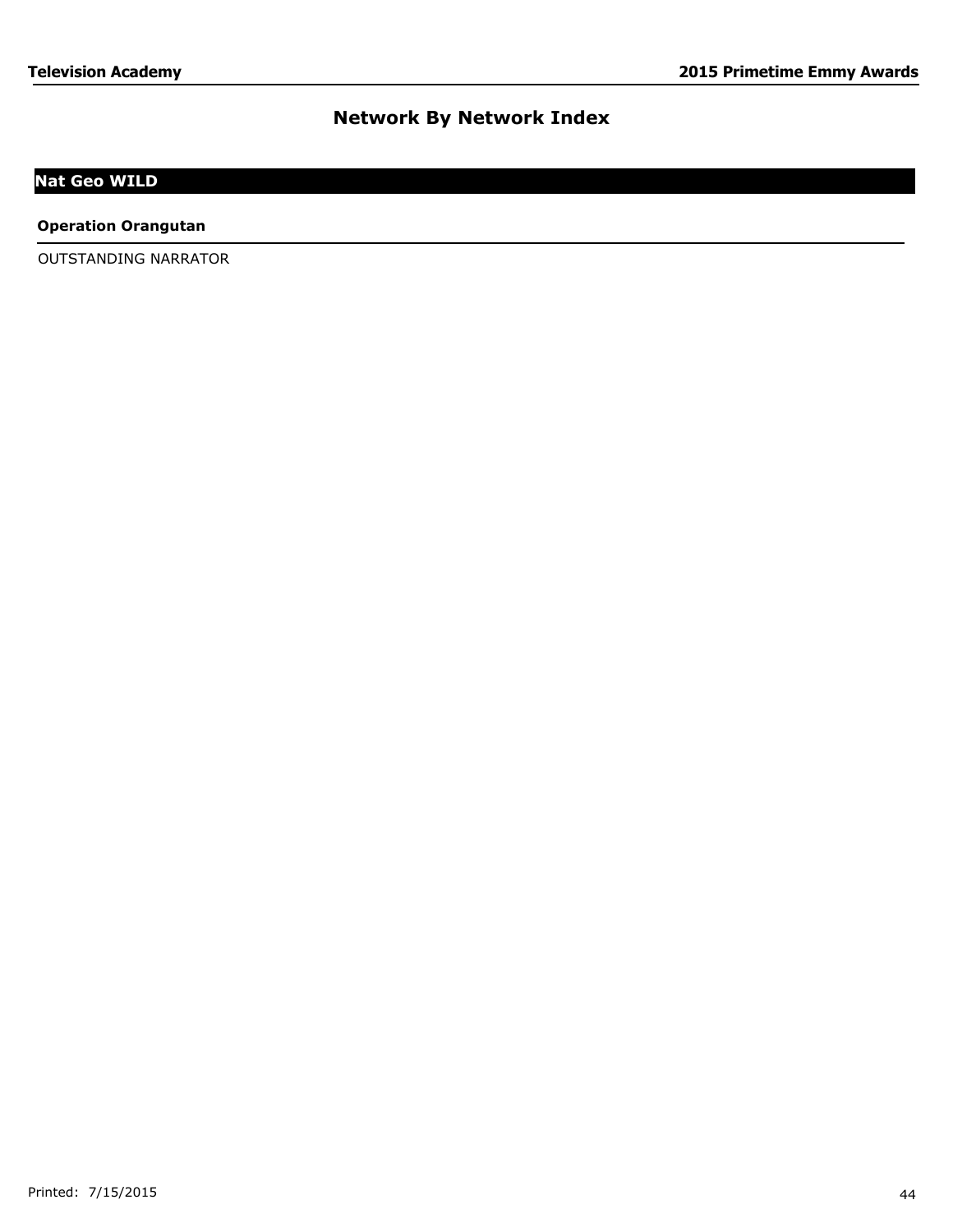# **National Geographic Channel**

#### **Hubble's Cosmic Journey**

OUTSTANDING NARRATOR

#### **Killing Jesus**

OUTSTANDING TELEVISION MOVIE

## **Life Below Zero**

OUTSTANDING CINEMATOGRAPHY FOR REALITY PROGRAMMING

## **StarTalk With Neil deGrasse Tyson**

OUTSTANDING INFORMATIONAL SERIES OR SPECIAL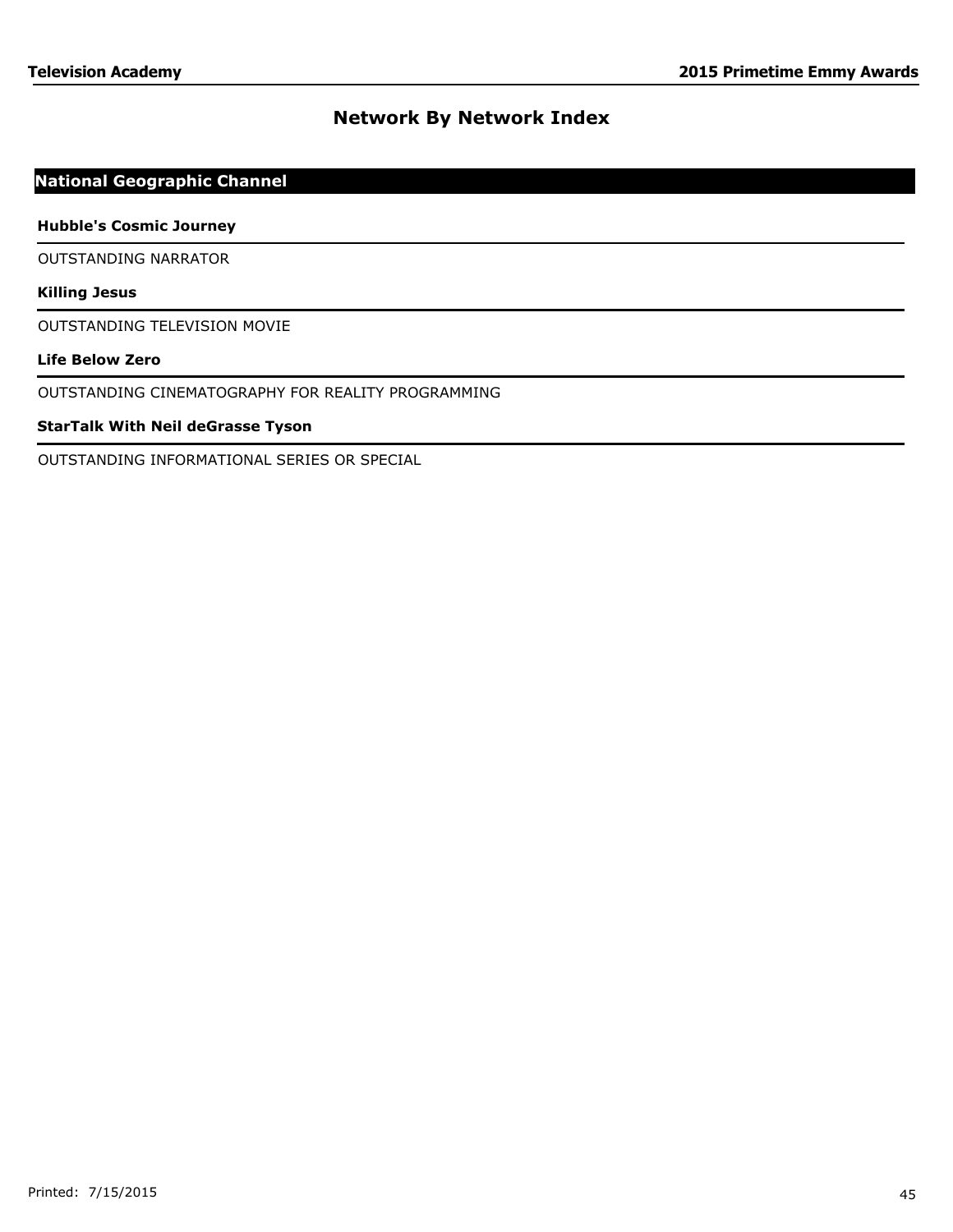# **NBC**

### **The Blacklist**

OUTSTANDING GUEST ACTOR IN A DRAMA SERIES

OUTSTANDING STUNT COORDINATION FOR A DRAMA SERIES, LIMITED SERIES OR MOVIE

#### **Constantine**

OUTSTANDING PRODUCTION DESIGN FOR A NARRATIVE CONTEMPORARY OR FANTASY PROGRAM (ONE HOUR OR MORE)

#### **Elf: Buddy's Musical Christmas**

OUTSTANDING MUSIC DIRECTION

#### **The 72nd Annual Golden Globe Awards**

OUTSTANDING SPECIAL CLASS PROGRAM

OUTSTANDING WRITING FOR A VARIETY SPECIAL

## **Hollywood Game Night**

OUTSTANDING HOST FOR A REALITY OR REALITY-COMPETITION PROGRAM

## **How Murray Saved Christmas**

OUTSTANDING ORIGINAL MUSIC AND LYRICS

## **Parks And Recreation**

OUTSTANDING LEAD ACTRESS IN A COMEDY SERIES

OUTSTANDING COMEDY SERIES

OUTSTANDING SOUND MIXING FOR A COMEDY OR DRAMA SERIES (HALF-HOUR) AND ANIMATION

#### **Peter Pan Live!**

OUTSTANDING PRODUCTION DESIGN FOR VARIETY, NONFICTION, REALITY OR REALITY-COMPETITION PROGRAMMING

OUTSTANDING MUSIC DIRECTION

OUTSTANDING TECHNICAL DIRECTION, CAMERAWORK, VIDEO CONTROL FOR A LIMITED SERIES, MOVIE OR A SPECIAL

#### **Saturday Night Live**

# OUTSTANDING LIGHTING DESIGN/LIGHTING DIRECTION FOR A VARIETY SERIES

OUTSTANDING HAIRSTYLING FOR A MULTI-CAMERA SERIES OR SPECIAL

OUTSTANDING GUEST ACTOR IN A COMEDY SERIES OUTSTANDING GUEST ACTOR IN A COMEDY SERIES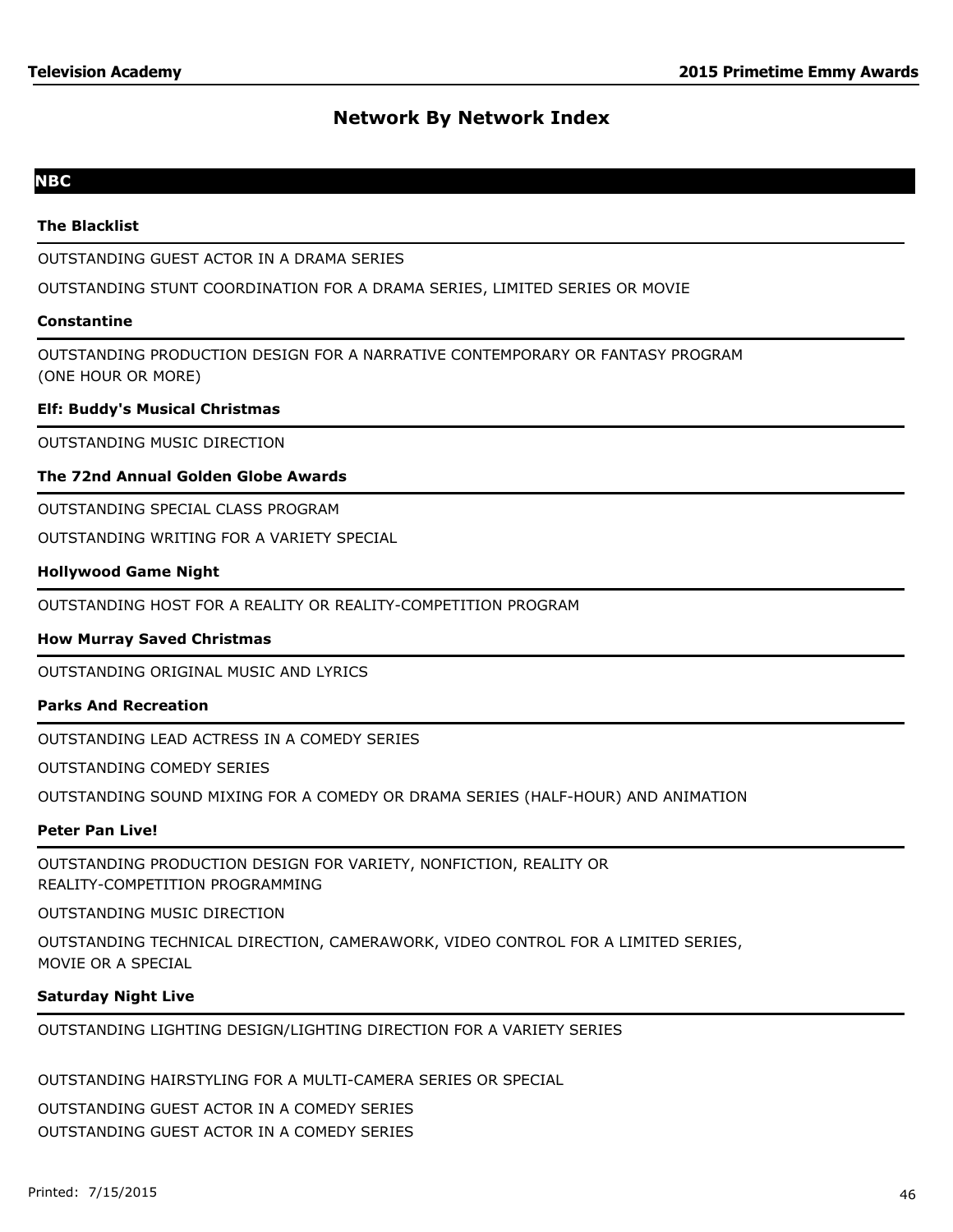OUTSTANDING SUPPORTING ACTRESS IN A COMEDY SERIES

OUTSTANDING VARIETY SKETCH SERIES

OUTSTANDING STUNT COORDINATION FOR A COMEDY SERIES OR A VARIETY PROGRAM

OUTSTANDING TECHNICAL DIRECTION, CAMERAWORK, VIDEO CONTROL FOR A SERIES

## **The Saturday Night Live 40th Anniversary Special**

OUTSTANDING DIRECTING FOR A VARIETY SPECIAL

OUTSTANDING LIGHTING DESIGN/LIGHTING DIRECTION FOR A VARIETY SPECIAL

OUTSTANDING MAKEUP FOR A MULTI-CAMERA SERIES OR SPECIAL (NON-PROSTHETIC)

OUTSTANDING VARIETY SPECIAL

OUTSTANDING SOUND MIXING FOR A VARIETY SERIES OR SPECIAL

OUTSTANDING TECHNICAL DIRECTION, CAMERAWORK, VIDEO CONTROL FOR A LIMITED SERIES, MOVIE OR A SPECIAL

OUTSTANDING WRITING FOR A VARIETY SPECIAL

#### **Saturday Night Live: SNL40**

OUTSTANDING INTERACTIVE PROGRAM

## **Super Bowl XLIX Halftime Show Starring Katy Perry**

OUTSTANDING LIGHTING DESIGN/LIGHTING DIRECTION FOR A VARIETY SPECIAL

OUTSTANDING SHORT-FORMAT LIVE-ACTION ENTERTAINMENT PROGRAM

## **The Tonight Show Starring Jimmy Fallon**

OUTSTANDING DIRECTING FOR A VARIETY SERIES

OUTSTANDING INTERACTIVE PROGRAM

OUTSTANDING VARIETY TALK SERIES

## **The Voice**

OUTSTANDING PRODUCTION DESIGN FOR VARIETY, NONFICTION, REALITY OR REALITY-COMPETITION PROGRAMMING

OUTSTANDING LIGHTING DESIGN/LIGHTING DIRECTION FOR A VARIETY SERIES

OUTSTANDING HAIRSTYLING FOR A MULTI-CAMERA SERIES OR SPECIAL

OUTSTANDING REALITY-COMPETITION PROGRAM

OUTSTANDING SOUND MIXING FOR A VARIETY SERIES OR SPECIAL

OUTSTANDING TECHNICAL DIRECTION, CAMERAWORK, VIDEO CONTROL FOR A SERIES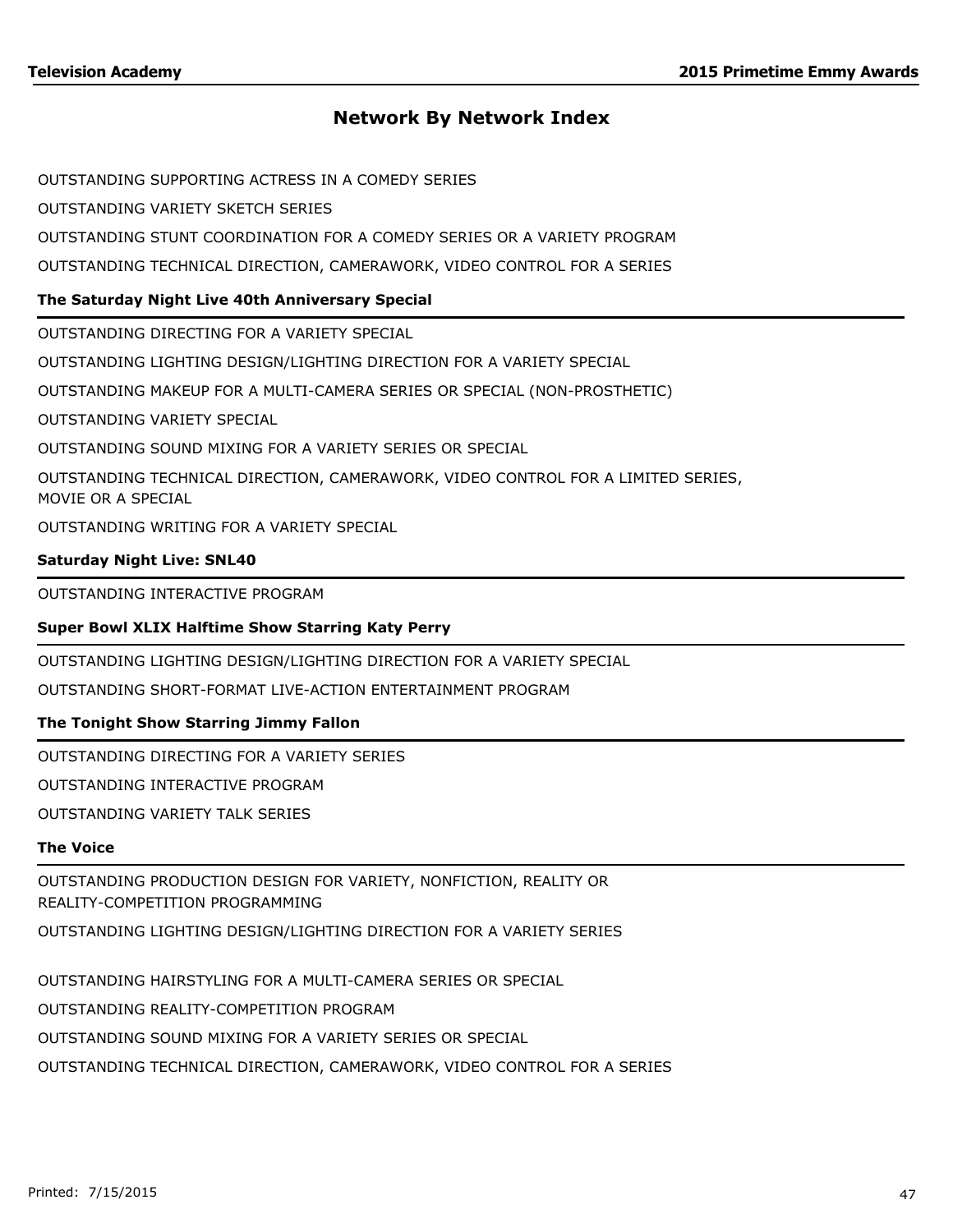# **NBC.com**

### **Parks And Recreation: Behind The Final Season**

OUTSTANDING SHORT-FORMAT NONFICTION PROGRAM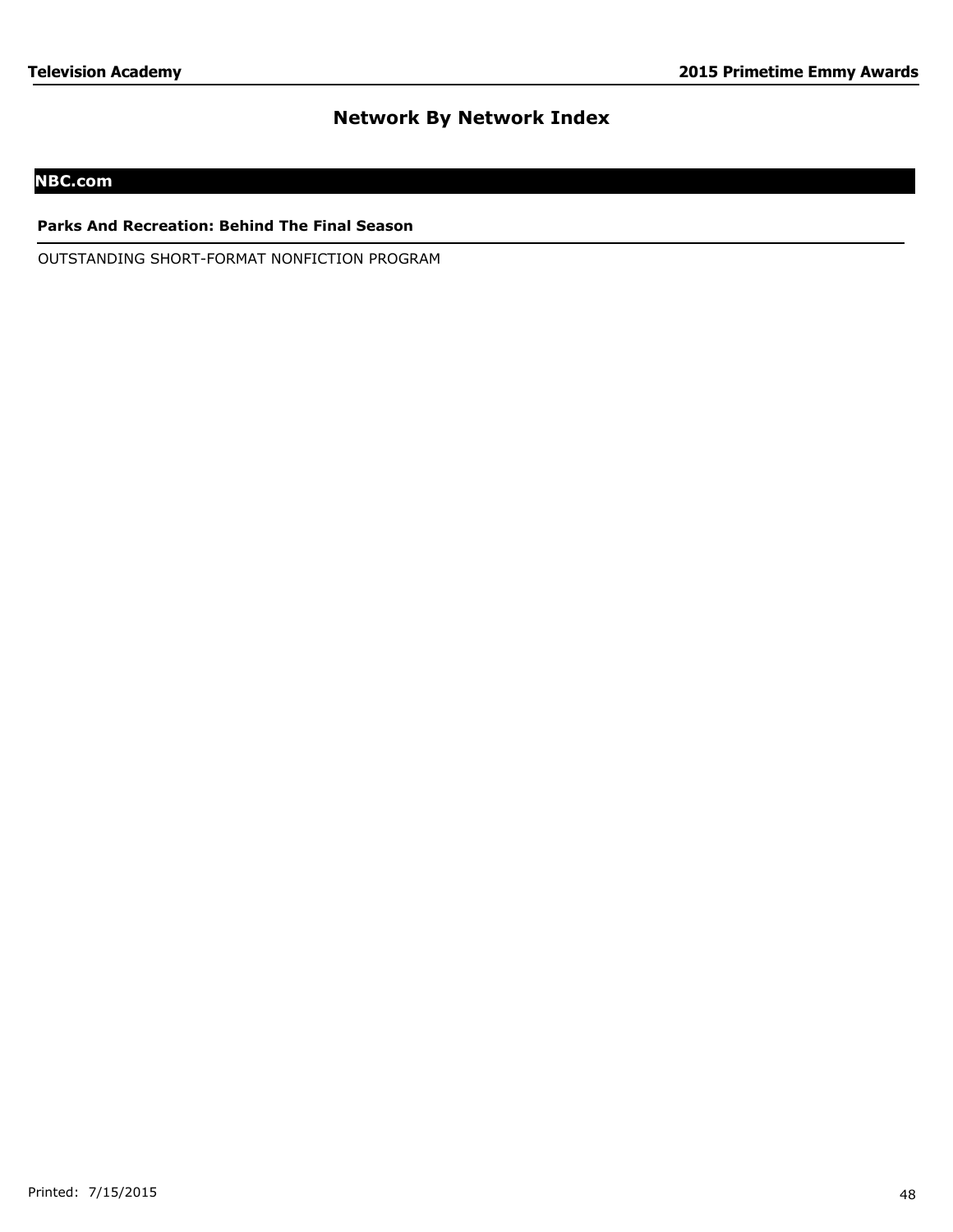## **Netflix**

#### **Bloodline**

OUTSTANDING LEAD ACTOR IN A DRAMA SERIES

OUTSTANDING SUPPORTING ACTOR IN A DRAMA SERIES

#### **Chef's Table**

OUTSTANDING MUSIC COMPOSITION FOR A SERIES (ORIGINAL DRAMATIC SCORE)

#### **Derek Special**

OUTSTANDING LEAD ACTOR IN A LIMITED SERIES OR A MOVIE

#### **Grace And Frankie**

OUTSTANDING LEAD ACTRESS IN A COMEDY SERIES

#### **Hot Girls Wanted**

EXCEPTIONAL MERIT IN DOCUMENTARY FILMMAKING

#### **House Of Cards**

OUTSTANDING PRODUCTION DESIGN FOR A NARRATIVE CONTEMPORARY OR FANTASY PROGRAM

(ONE HOUR OR MORE)

OUTSTANDING CINEMATOGRAPHY FOR A SINGLE-CAMERA SERIES

OUTSTANDING CASTING FOR A DRAMA SERIES

OUTSTANDING MUSIC COMPOSITION FOR A SERIES (ORIGINAL DRAMATIC SCORE)

OUTSTANDING GUEST ACTRESS IN A DRAMA SERIES

OUTSTANDING GUEST ACTOR IN A DRAMA SERIES

OUTSTANDING LEAD ACTRESS IN A DRAMA SERIES

OUTSTANDING LEAD ACTOR IN A DRAMA SERIES

OUTSTANDING SUPPORTING ACTOR IN A DRAMA SERIES

OUTSTANDING DRAMA SERIES

OUTSTANDING SOUND MIXING FOR A COMEDY OR DRAMA SERIES (ONE HOUR)

# **Marco Polo**

OUTSTANDING ORIGINAL MAIN TITLE THEME MUSIC

# **Marvel's Daredevil**

OUTSTANDING SPECIAL VISUAL EFFECTS IN A SUPPORTING ROLE

OUTSTANDING SOUND EDITING FOR A SERIES

OUTSTANDING MAIN TITLE DESIGN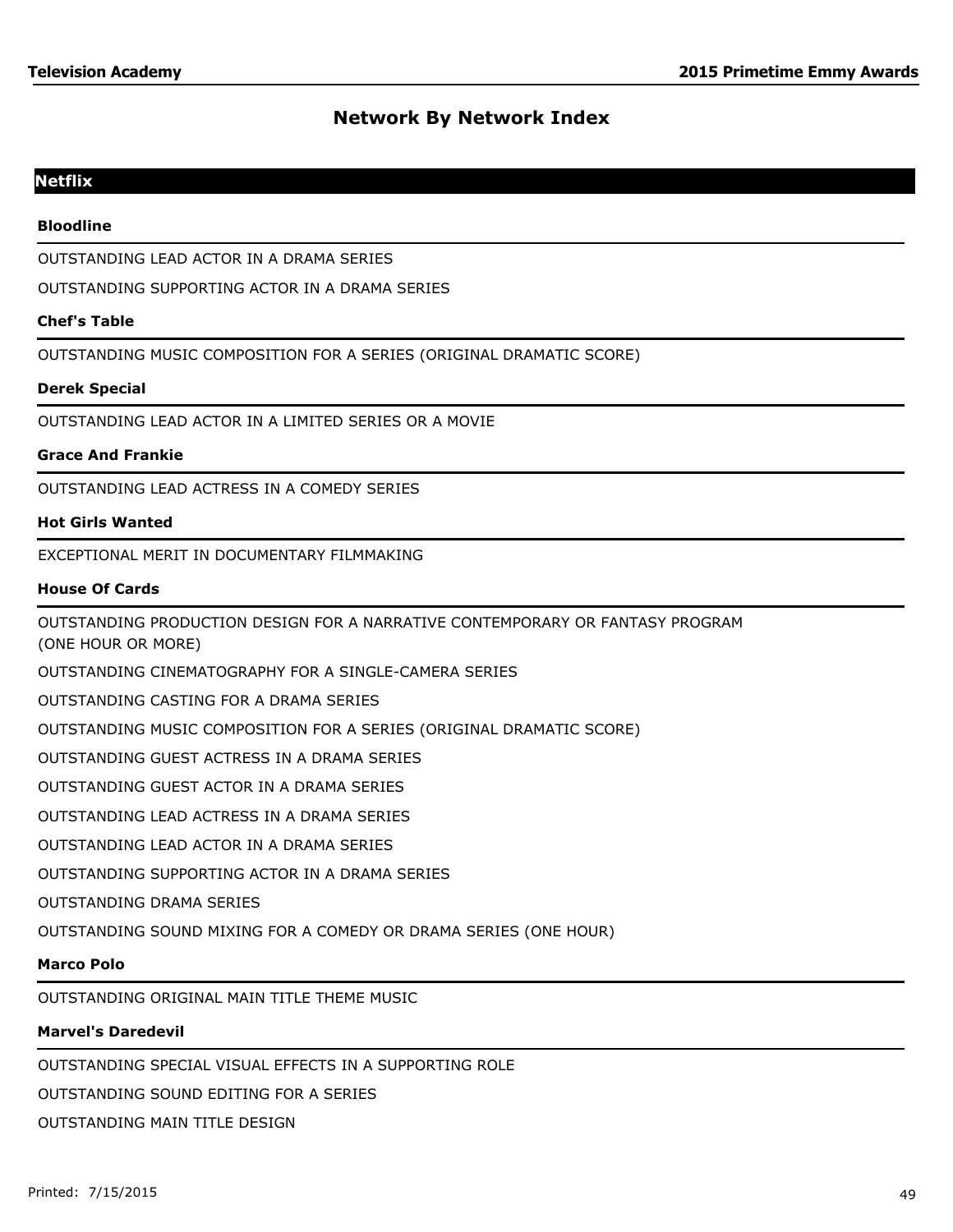### **Orange Is The New Black**

OUTSTANDING CASTING FOR A DRAMA SERIES

OUTSTANDING GUEST ACTOR IN A DRAMA SERIES

OUTSTANDING SUPPORTING ACTRESS IN A DRAMA SERIES

OUTSTANDING DRAMA SERIES

## **Unbreakable Kimmy Schmidt**

OUTSTANDING CASTING FOR A COMEDY SERIES

OUTSTANDING GUEST ACTRESS IN A COMEDY SERIES

OUTSTANDING GUEST ACTOR IN A COMEDY SERIES

OUTSTANDING SUPPORTING ACTRESS IN A COMEDY SERIES

OUTSTANDING SUPPORTING ACTOR IN A COMEDY SERIES

OUTSTANDING COMEDY SERIES

OUTSTANDING STUNT COORDINATION FOR A COMEDY SERIES OR A VARIETY PROGRAM

#### **Virunga**

OUTSTANDING CINEMATOGRAPHY FOR NONFICTION PROGRAMMING

OUTSTANDING DOCUMENTARY OR NONFICTION SPECIAL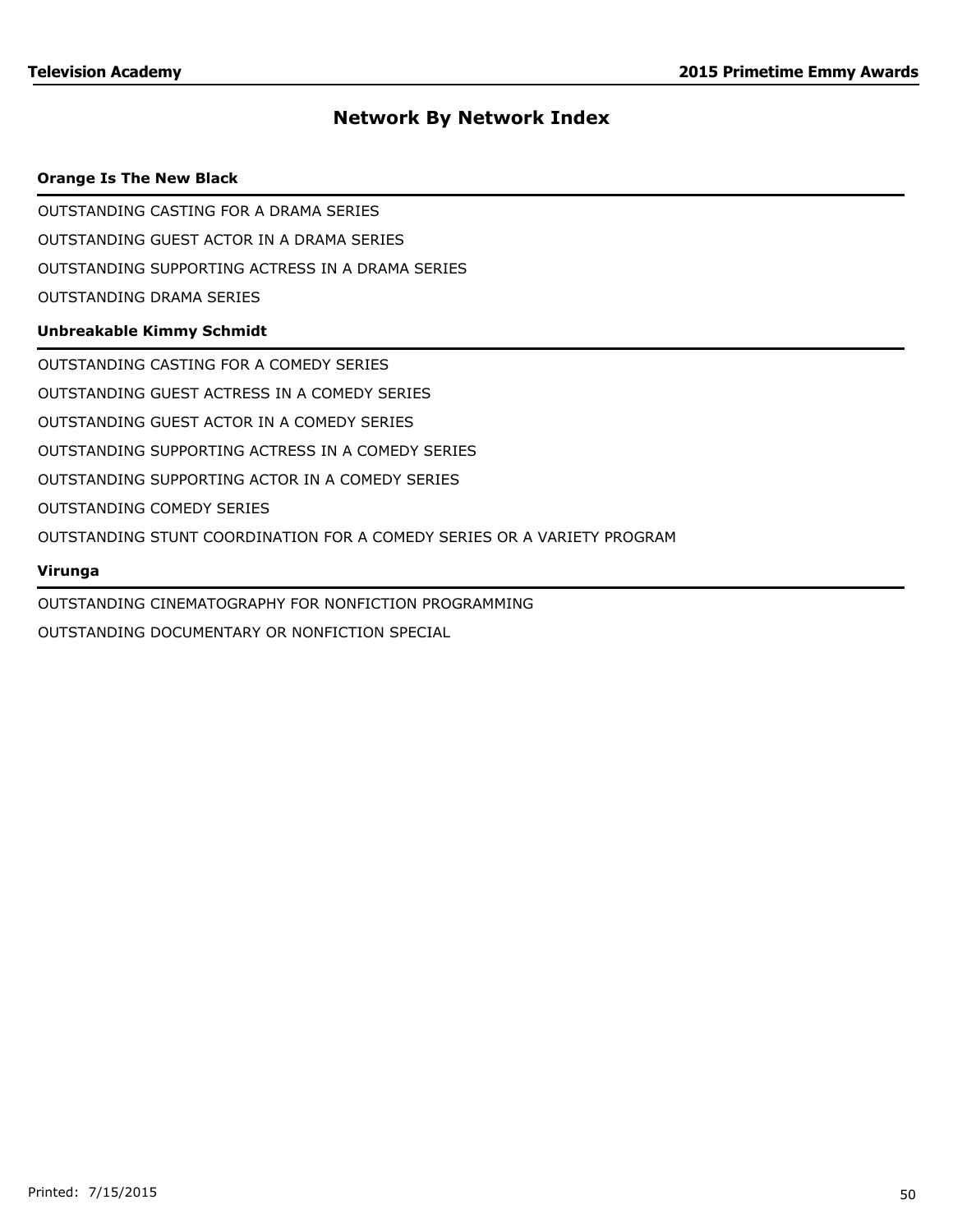# **Nickelodeon**

#### **Degrassi**

OUTSTANDING CHILDREN'S PROGRAM

## **Nick News With Linda Ellerbee: Coming Out**

OUTSTANDING CHILDREN'S PROGRAM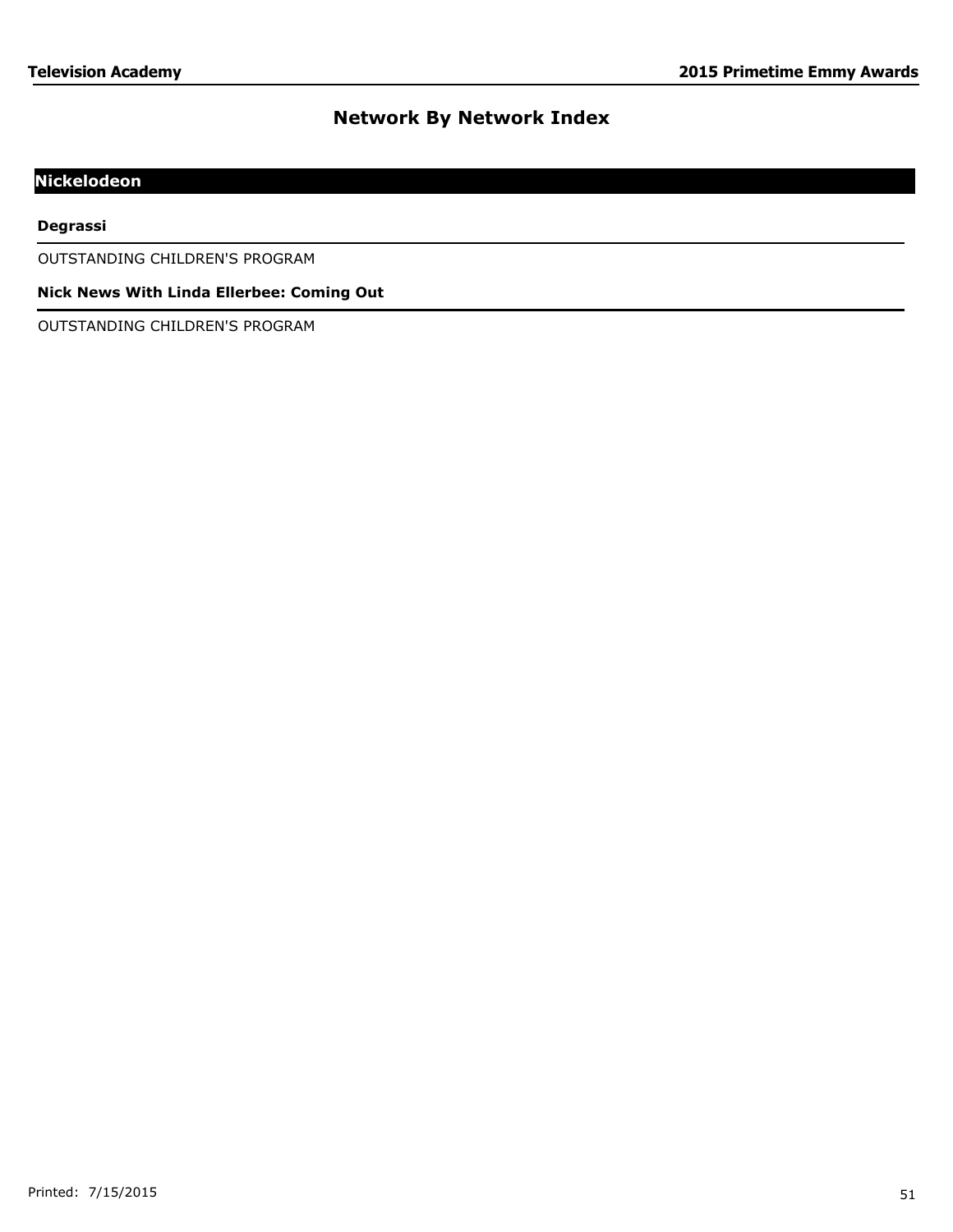## **PBS**

#### **American Masters**

OUTSTANDING DOCUMENTARY OR NONFICTION SERIES

### **Annie Lennox: Nostalgia Live In Concert**

OUTSTANDING DIRECTING FOR A VARIETY SPECIAL

#### **Antiques Roadshow**

OUTSTANDING STRUCTURED REALITY PROGRAM

#### **Cancer: The Emperor Of All Maladies**

OUTSTANDING DOCUMENTARY OR NONFICTION SERIES

#### **Downton Abbey**

OUTSTANDING PRODUCTION DESIGN FOR A NARRATIVE PERIOD PROGRAM (ONE HOUR OR MORE)

OUTSTANDING COSTUMES FOR A PERIOD/FANTASY SERIES, LIMITED SERIES OR MOVIE

OUTSTANDING CASTING FOR A DRAMA SERIES

OUTSTANDING HAIRSTYLING FOR A SINGLE-CAMERA SERIES

OUTSTANDING SUPPORTING ACTRESS IN A DRAMA SERIES

OUTSTANDING SUPPORTING ACTOR IN A DRAMA SERIES

OUTSTANDING DRAMA SERIES

OUTSTANDING SOUND MIXING FOR A COMEDY OR DRAMA SERIES (ONE HOUR)

## **Last Days In Vietnam (American Experience)**

OUTSTANDING WRITING FOR NONFICTION PROGRAMMING

#### **The Paradise**

OUTSTANDING MUSIC COMPOSITION FOR A SERIES (ORIGINAL DRAMATIC SCORE)

# **The Roosevelts: An Intimate History**

OUTSTANDING DOCUMENTARY OR NONFICTION SERIES

OUTSTANDING WRITING FOR NONFICTION PROGRAMMING

OUTSTANDING NARRATOR

# **Sweeney Todd: The Demon Barber Of Fleet Street (Live From Lincoln Center)**

OUTSTANDING MUSIC DIRECTION

OUTSTANDING LEAD ACTRESS IN A LIMITED SERIES OR A MOVIE

OUTSTANDING SPECIAL CLASS PROGRAM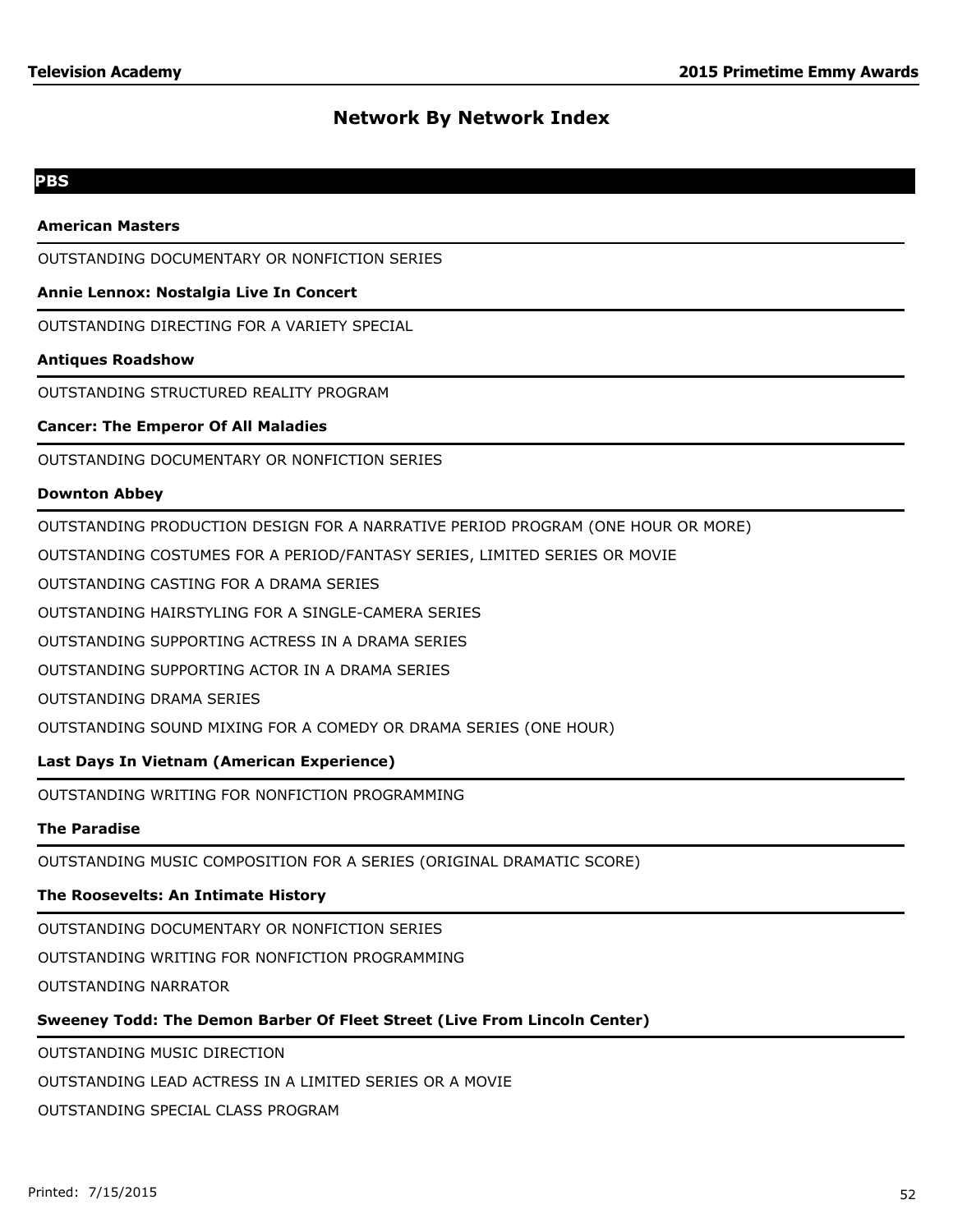## **Tony Bennett & Lady Gaga: Cheek To Cheek LIVE!**

OUTSTANDING VARIETY SPECIAL

## **Wolf Hall**

OUTSTANDING COSTUMES FOR A PERIOD/FANTASY SERIES, LIMITED SERIES OR MOVIE OUTSTANDING CASTING FOR A LIMITED SERIES, MOVIE OR A SPECIAL OUTSTANDING DIRECTING FOR A LIMITED SERIES, MOVIE OR A DRAMATIC SPECIAL OUTSTANDING SINGLE-CAMERA PICTURE EDITING FOR A LIMITED SERIES OR A MOVIE OUTSTANDING LEAD ACTOR IN A LIMITED SERIES OR A MOVIE OUTSTANDING SUPPORTING ACTOR IN A LIMITED SERIES OR A MOVIE OUTSTANDING LIMITED SERIES OUTSTANDING WRITING FOR A LIMITED SERIES, MOVIE OR A DRAMATIC SPECIAL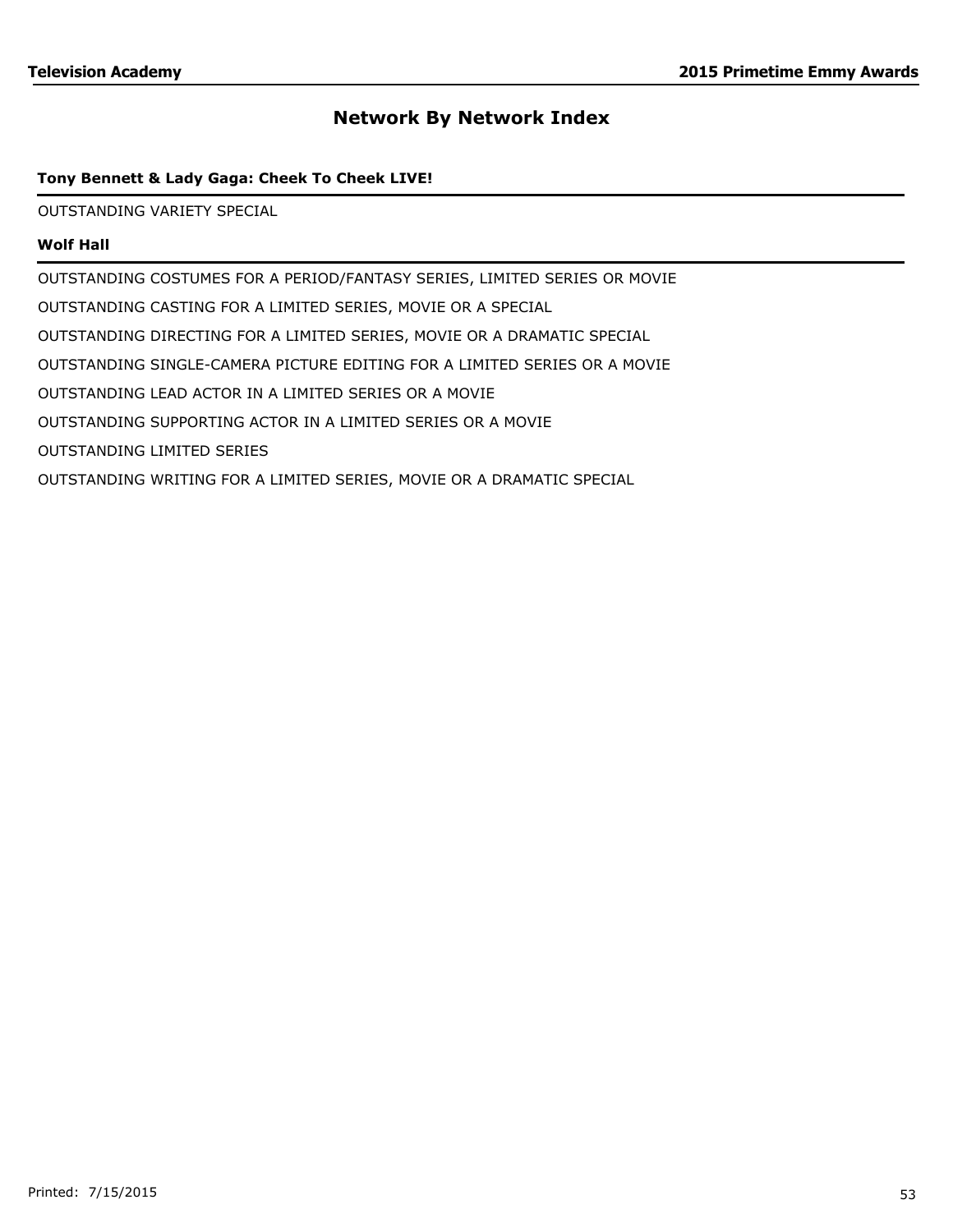# **PBS/Pivot**

**The Great Invisible**

EXCEPTIONAL MERIT IN DOCUMENTARY FILMMAKING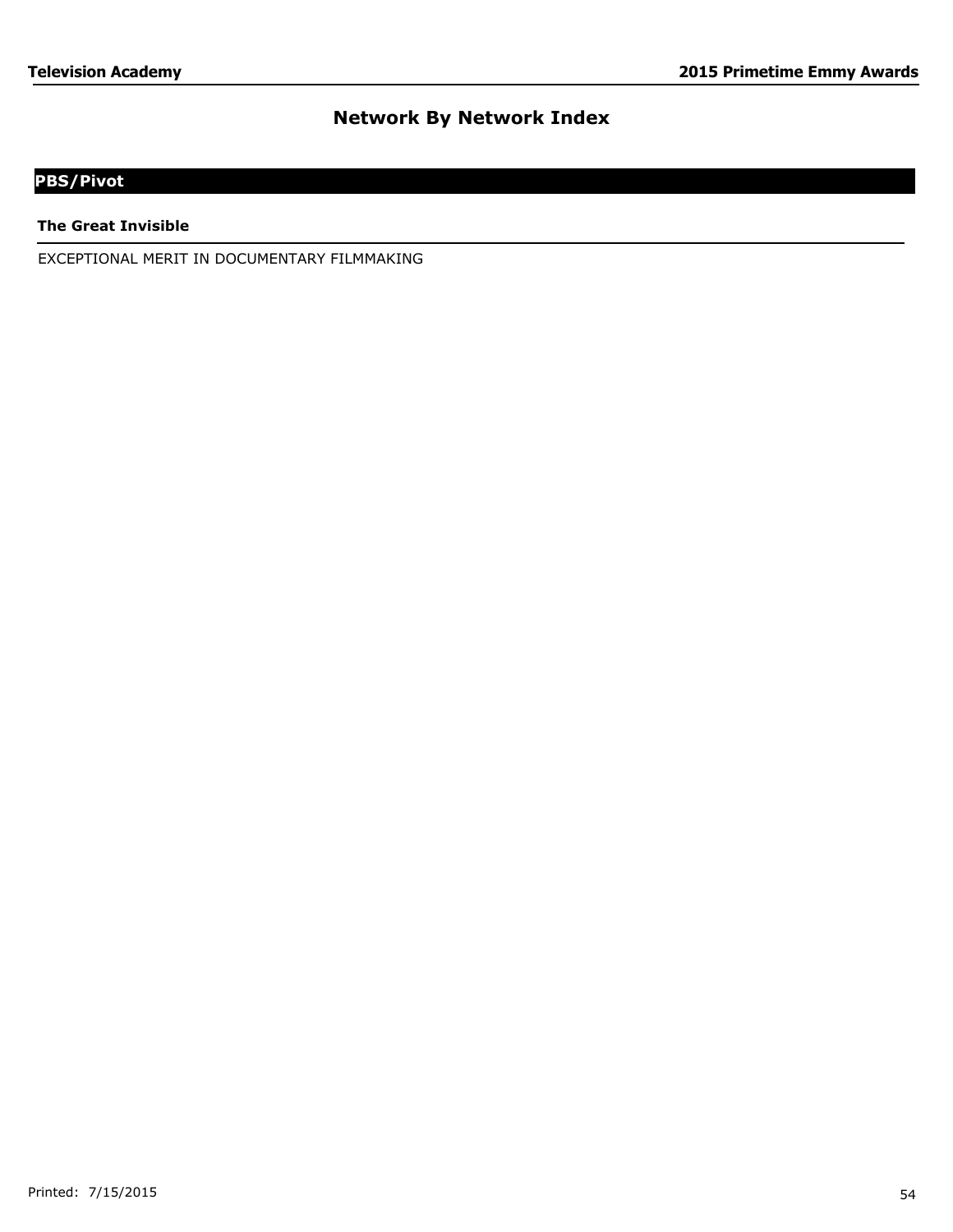# **Showtime**

### **Episodes**

OUTSTANDING LEAD ACTOR IN A COMEDY SERIES

OUTSTANDING WRITING FOR A COMEDY SERIES

#### **Homeland**

OUTSTANDING DIRECTING FOR A DRAMA SERIES

OUTSTANDING GUEST ACTOR IN A DRAMA SERIES

OUTSTANDING LEAD ACTRESS IN A DRAMA SERIES

OUTSTANDING DRAMA SERIES

OUTSTANDING SOUND MIXING FOR A COMEDY OR DRAMA SERIES (ONE HOUR)

## **House Of Lies**

OUTSTANDING LEAD ACTOR IN A COMEDY SERIES

#### **Masters Of Sex**

OUTSTANDING PRODUCTION DESIGN FOR A NARRATIVE PERIOD PROGRAM (ONE HOUR OR MORE)

OUTSTANDING GUEST ACTRESS IN A DRAMA SERIES

OUTSTANDING GUEST ACTOR IN A DRAMA SERIES

#### **Nurse Jackie**

OUTSTANDING LEAD ACTRESS IN A COMEDY SERIES

#### **Penny Dreadful**

OUTSTANDING PROSTHETIC MAKEUP FOR A SERIES, LIMITED SERIES, MOVIE OR A SPECIAL

OUTSTANDING ORIGINAL MAIN TITLE THEME MUSIC

OUTSTANDING MUSIC COMPOSITION FOR A SERIES (ORIGINAL DRAMATIC SCORE)

#### **Ray Donovan**

OUTSTANDING LEAD ACTOR IN A DRAMA SERIES

#### **Shameless**

OUTSTANDING GUEST ACTRESS IN A COMEDY SERIES

OUTSTANDING LEAD ACTOR IN A COMEDY SERIES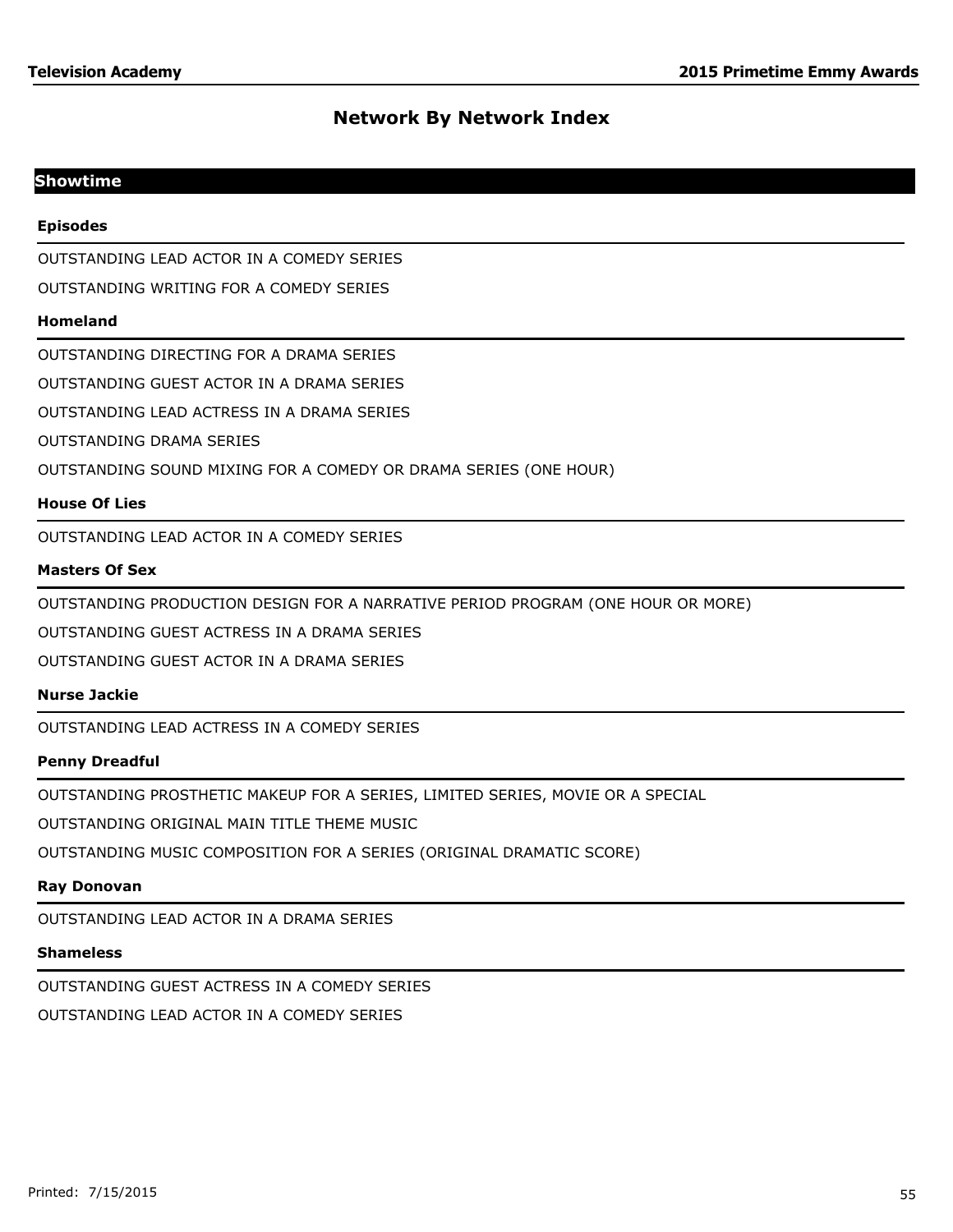# **Starz**

## **Black Sails**

OUTSTANDING SPECIAL VISUAL EFFECTS

OUTSTANDING SOUND EDITING FOR A SERIES

## **The Missing**

OUTSTANDING DIRECTING FOR A LIMITED SERIES, MOVIE OR A DRAMATIC SPECIAL

OUTSTANDING MUSIC COMPOSITION FOR A LIMITED SERIES, MOVIE OR A SPECIAL (ORIGINAL DRAMATIC SCORE)

## **Outlander**

OUTSTANDING MUSIC COMPOSITION FOR A SERIES (ORIGINAL DRAMATIC SCORE)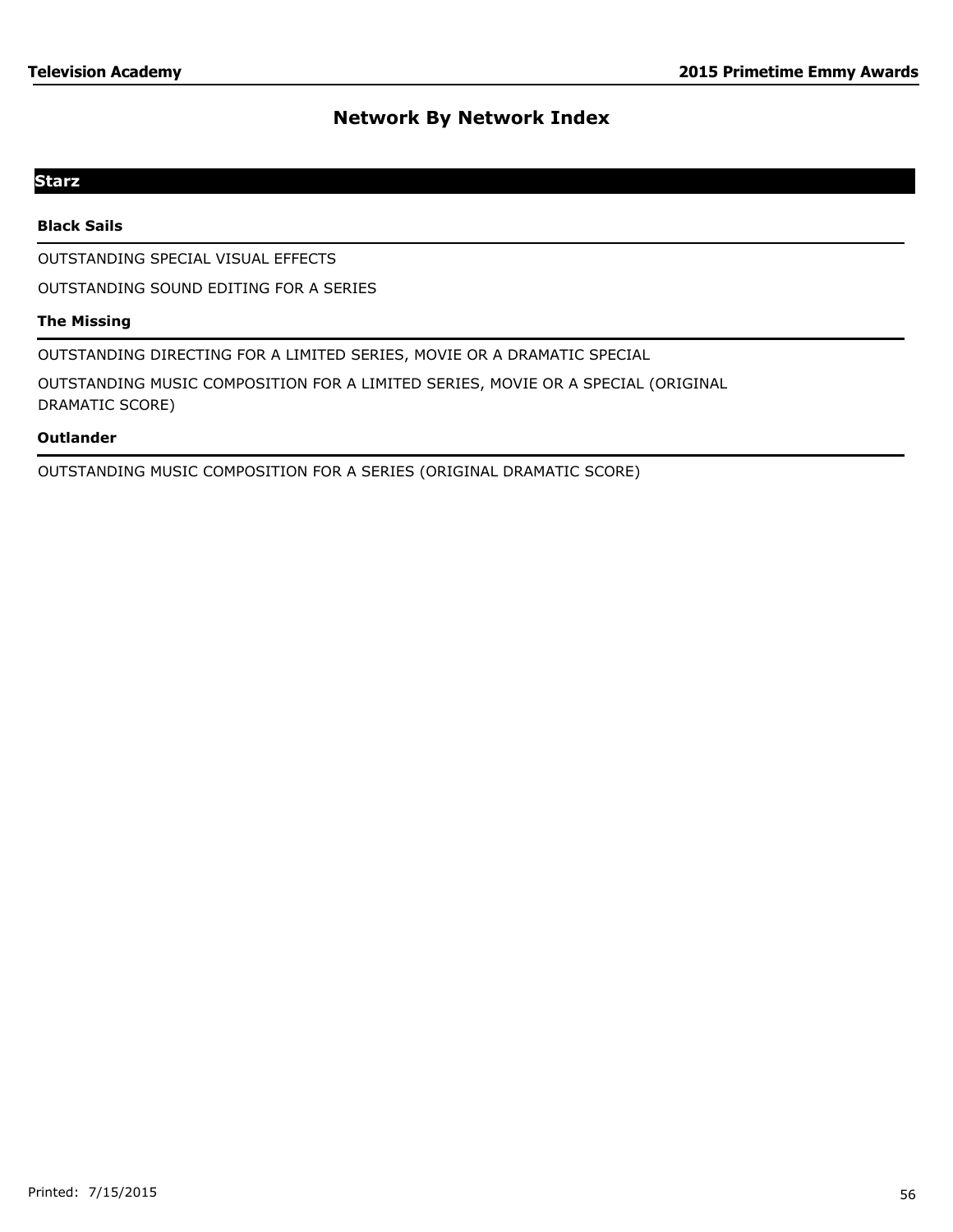# **SundanceTV**

**The Honorable Woman**

OUTSTANDING DIRECTING FOR A LIMITED SERIES, MOVIE OR A DRAMATIC SPECIAL

OUTSTANDING LEAD ACTRESS IN A LIMITED SERIES OR A MOVIE

OUTSTANDING LIMITED SERIES

OUTSTANDING WRITING FOR A LIMITED SERIES, MOVIE OR A DRAMATIC SPECIAL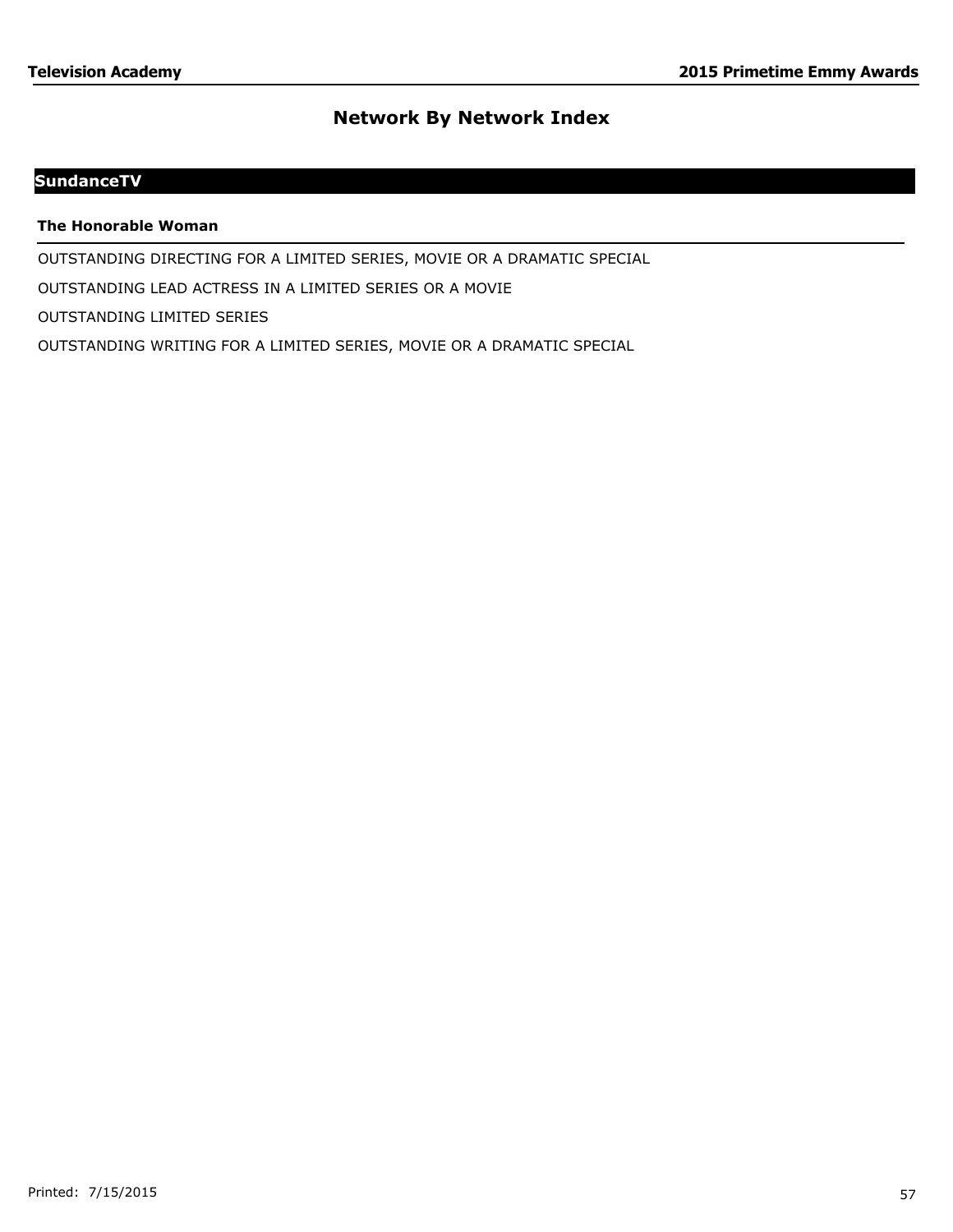# **TBS**

## **CONAN**

OUTSTANDING PICTURE EDITING FOR VARIETY PROGRAMMING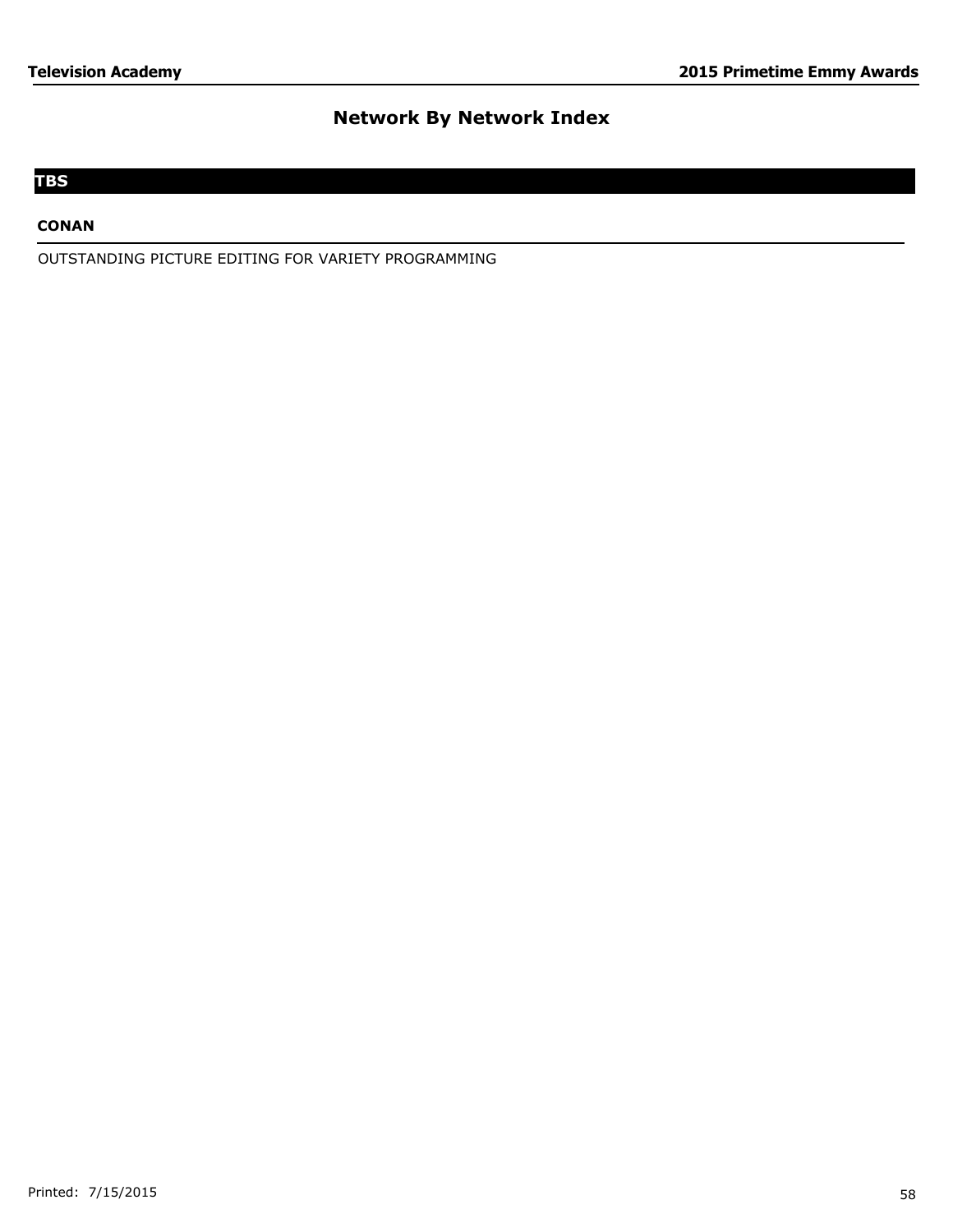# **TV Land**

### **Hot In Cleveland**

OUTSTANDING PRODUCTION DESIGN FOR A NARRATIVE PROGRAM (HALF-HOUR OR LESS) OUTSTANDING MULTI-CAMERA PICTURE EDITING FOR A COMEDY SERIES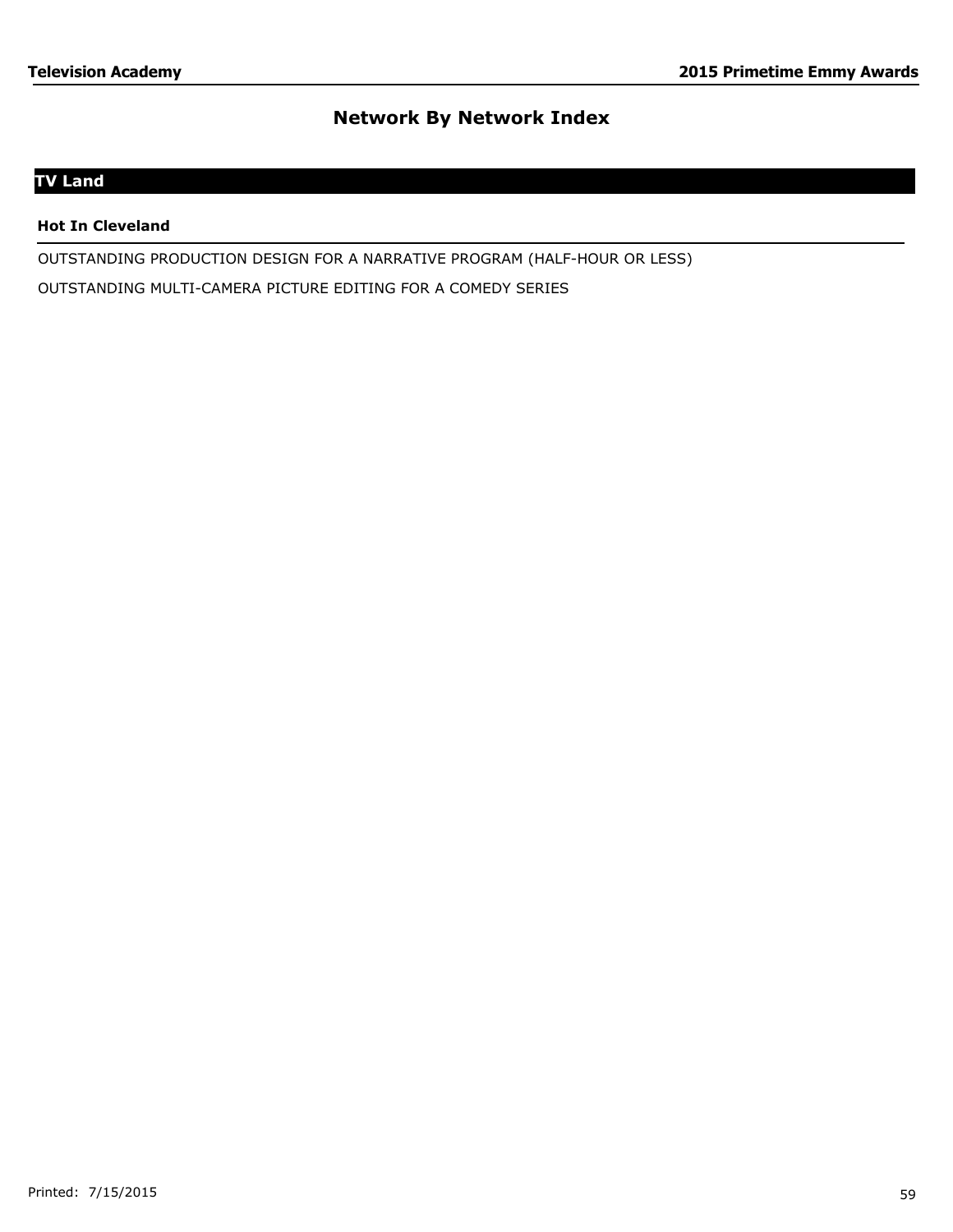# **WGN America**

### **Manhattan**

OUTSTANDING MAIN TITLE DESIGN